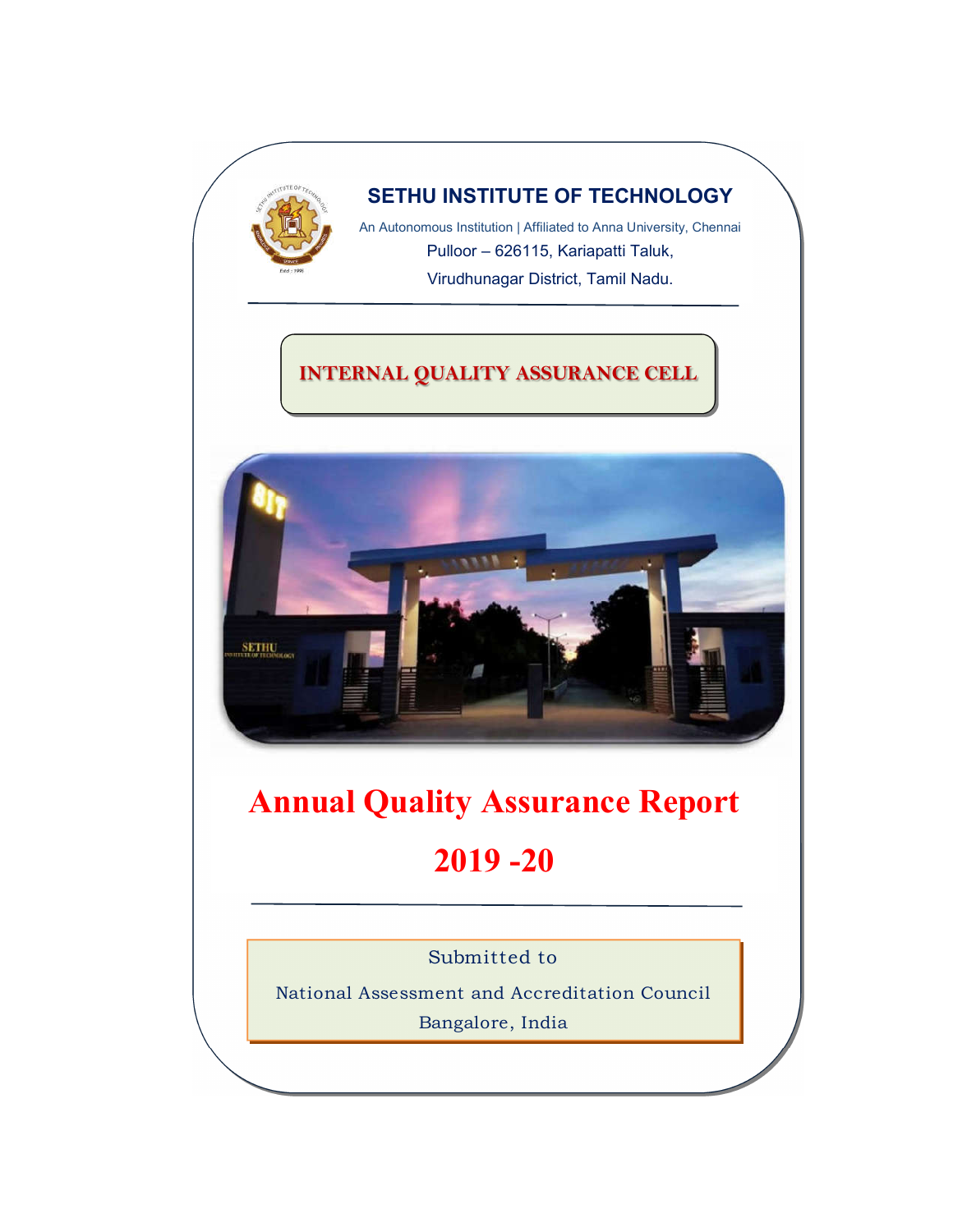

# **Yearly Status Report - 2019-2020**

| Part A                                        |                               |  |
|-----------------------------------------------|-------------------------------|--|
| <b>Data of the Institution</b>                |                               |  |
| 1. Name of the Institution                    | SETHU INSTITUTE OF TECHNOLOGY |  |
| Name of the head of the Institution           | Dr. A.SENTHIL KUMAR           |  |
| Designation                                   | Principal                     |  |
| Does the Institution function from own campus | Yes                           |  |
| Phone no/Alternate Phone no.                  | 04566308006                   |  |
| Mobile no.                                    | 9443564850                    |  |
| <b>Registered Email</b>                       | principal@sethu.ac.in         |  |
| <b>Alternate Email</b>                        | principaloffice@sethu.ac.in   |  |
| Address                                       | Pulloor, Kariapatti Taluk     |  |
| City/Town                                     | Virudhunagar District         |  |
| State/UT                                      | Tamil Nadu                    |  |
| Pincode                                       | 626115                        |  |
| <b>2. Institutional Status</b>                |                               |  |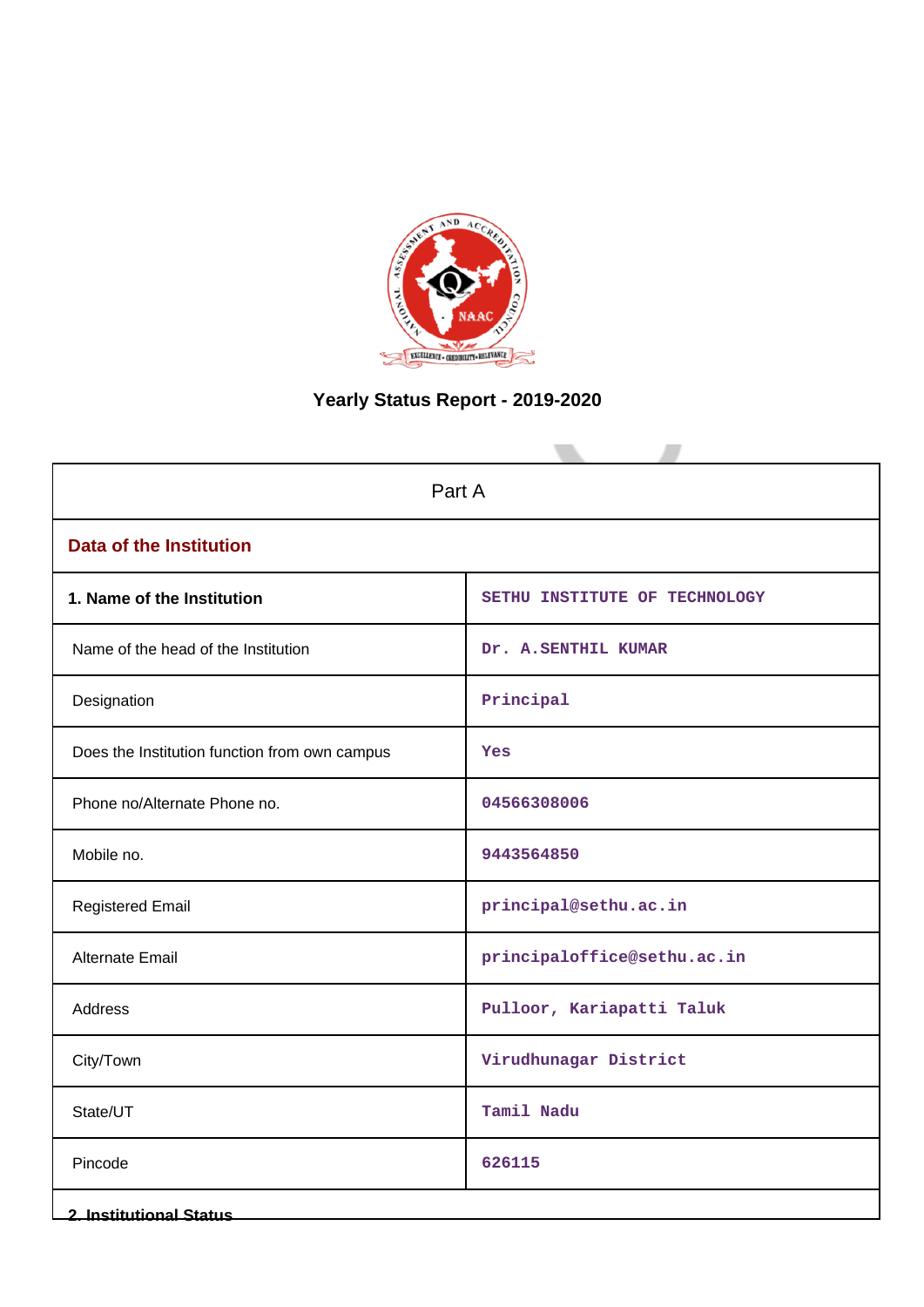| Autonomous Status (Provide date of Conformant of<br>Autonomous Status)    |                                                                                                             | 17-Aug-2012                                              |                      |                   |                   |
|---------------------------------------------------------------------------|-------------------------------------------------------------------------------------------------------------|----------------------------------------------------------|----------------------|-------------------|-------------------|
| Type of Institution                                                       |                                                                                                             | Co-education                                             |                      |                   |                   |
| Location                                                                  |                                                                                                             |                                                          | Rural                |                   |                   |
| <b>Financial Status</b>                                                   |                                                                                                             |                                                          | private              |                   |                   |
| Name of the IQAC co-ordinator/Director                                    |                                                                                                             |                                                          | Dr. A. MERLINE       |                   |                   |
| Phone no/Alternate Phone no.                                              |                                                                                                             |                                                          | 04566229707          |                   |                   |
| Mobile no.                                                                |                                                                                                             |                                                          | 9976885282           |                   |                   |
| <b>Registered Email</b>                                                   |                                                                                                             |                                                          | naac.sit@sethu.ac.in |                   |                   |
| Alternate Email                                                           |                                                                                                             |                                                          | merline@sethu.ac.in  |                   |                   |
| 3. Website Address                                                        |                                                                                                             |                                                          |                      |                   |                   |
|                                                                           | https://sethu.ac.in/igac-agar-<br>Web-link of the AQAR: (Previous Academic Year)<br>report/AQAR 2018-19.pdf |                                                          |                      |                   |                   |
| 4. Whether Academic Calendar prepared during<br>Yes<br>the year           |                                                                                                             |                                                          |                      |                   |                   |
| if yes, whether it is uploaded in the institutional website:<br>Weblink:  |                                                                                                             | https://sethu.ac.in/academic-<br>calendar-2019-20/       |                      |                   |                   |
| <b>5. Accrediation Details</b>                                            |                                                                                                             |                                                          |                      |                   |                   |
| Cycle                                                                     | Grade                                                                                                       | <b>CGPA</b>                                              | Year of              | Validity          |                   |
|                                                                           |                                                                                                             |                                                          | Accrediation         | Period From       | Period To         |
| $\mathbf{1}$                                                              | A                                                                                                           | 3.10                                                     | 2016                 | $17 - Mar - 2016$ | $16 - Mar - 2021$ |
| 6. Date of Establishment of IQAC                                          |                                                                                                             |                                                          | 27-Mar-2015          |                   |                   |
| 7. Internal Quality Assurance System                                      |                                                                                                             |                                                          |                      |                   |                   |
| Quality initiatives by IQAC during the year for promoting quality culture |                                                                                                             |                                                          |                      |                   |                   |
| Item /Title of the quality initiative by<br><b>IQAC</b>                   |                                                                                                             | Date & Duration<br>Number of participants/ beneficiaries |                      |                   |                   |
| Achievement of Targets<br>for $2019 - 2020$ Fixing of                     |                                                                                                             | 03-Aug-2020<br>1                                         | 5                    |                   |                   |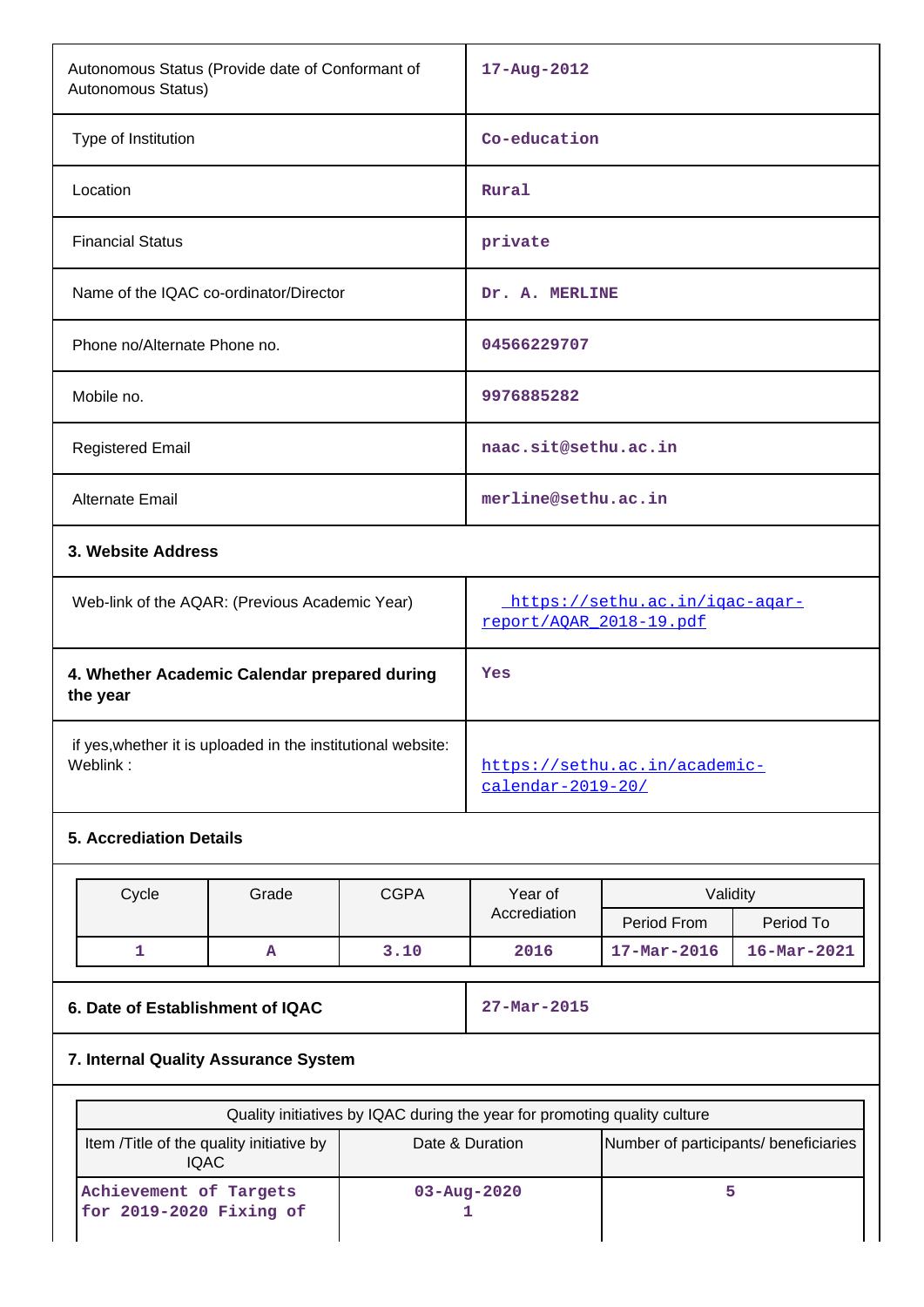| Targets for 2020-2021                              |                                            |                 |  |
|----------------------------------------------------|--------------------------------------------|-----------------|--|
| Webinar on                                         | $14 - Jul - 2020$<br>1                     | 100             |  |
| Webinar on                                         | $04 - May - 2020$<br>$\overline{2}$        | 230             |  |
| External PEER Team Audit                           | $06 - \text{Mar} - 2020$<br>1              | 330             |  |
| NAAC Sponsored National<br>Level Seminar on        | $27 - \text{Feb} - 2020$<br>$\overline{2}$ | 103             |  |
| IQAC Meeting 14                                    | $24 - Feb - 2020$<br>1                     | 32 <sub>2</sub> |  |
| Review of Achievements of<br>targets for 2019-2020 | $22 - Jan - 2020$<br>1                     | 5               |  |
| IQAC Meeting 13                                    | 13-Nov-2019<br>1                           | 29              |  |
| Academic Audit                                     | 09-Oct-2019<br>$\mathbf{2}$                | 330             |  |
| IQAC Meeting 12                                    | 28-Sep-2019<br>1.                          | 29              |  |
| View File                                          |                                            |                 |  |

#### **8. Provide the list of Special Status conferred by Central/ State Government-UGC/CSIR/DST/DBT/ICMR/TEQIP/World Bank/CPE of UGC etc.**

| Institution/Departmen<br>t/Faculty | Scheme                                                                        | <b>Funding Agency</b> | Year of award with<br>duration | Amount      |
|------------------------------------|-------------------------------------------------------------------------------|-----------------------|--------------------------------|-------------|
| Sethu Institute<br>of Technology   | Gold category<br>award for<br>Industry<br>Institute<br>Interaction            | AICTE - CII<br>Survey | 2019<br>365                    | $\Omega$    |
| Sethu Institute<br>of Technology   | Obtained 4.5<br>star rating for<br>the college<br>Innovation<br>Council (IIC) | IIC, MHRD             | 2019<br>183                    | $\mathbf 0$ |
| Sethu Institute<br>of Technology   | Accreditation                                                                 | <b>NBA</b>            | 2019<br>195                    | $\Omega$    |
| No Files Uploaded !!!              |                                                                               |                       |                                |             |

| 9. Whether composition of IQAC as per latest<br><b>NAAC guidelines:</b> | Yes              |
|-------------------------------------------------------------------------|------------------|
| Upload latest notification of formation of IQAC                         | <u>View File</u> |
| 10. Number of IQAC meetings held during the<br>year :                   | 4                |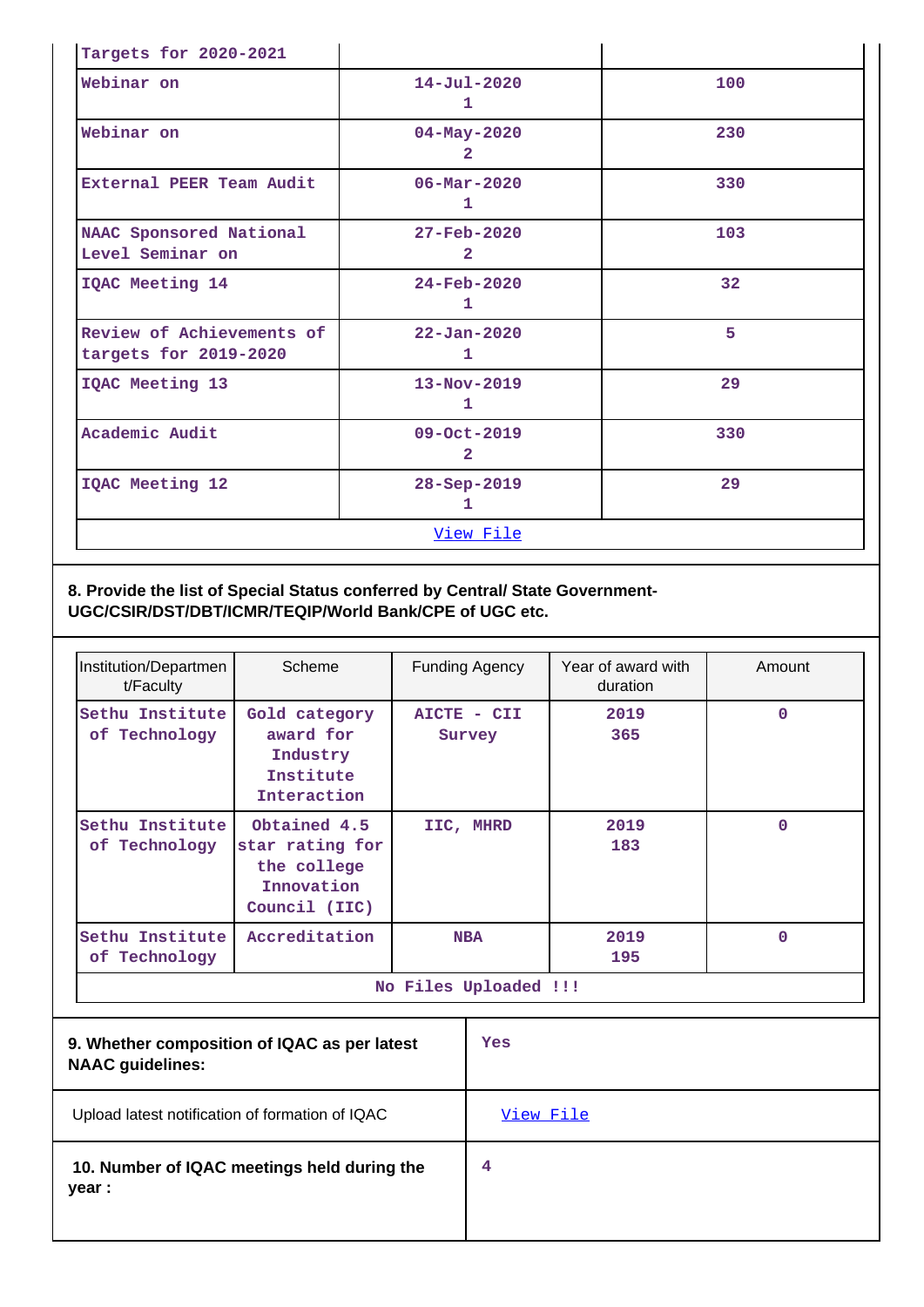| The minutes of IQAC meeting and compliances to the<br>decisions have been uploaded on the institutional<br>website | Yes       |
|--------------------------------------------------------------------------------------------------------------------|-----------|
| Upload the minutes of meeting and action taken report                                                              | View File |
| 11. Whether IQAC received funding from any of<br>the funding agency to support its activities<br>during the year?  | <b>No</b> |

#### **12. Significant contributions made by IQAC during the current year(maximum five bullets)**

**Coordinating quality assurance initiative through NBA Accreditation: Self Assessment Report Submission for CSE, ECE and EEE**

**Faculty Training on OBE and Examination Reforms**

**Coordinating the activities for National Institutional ranking**

**Organizing NAAC Sponsored National Level Seminar on "Revised NAAC Framework for Quality Enhancement in Higher Education Institutions"**

**Conducting Internal Quality Assurance Initiative Meetings for the preparation of Self Study Report for the second cycle of NAAC Accreditation**

#### [View File](https://assessmentonline.naac.gov.in/public/Postacc/Contribution/11242_Contribution.xlsx)

**13. Plan of action chalked out by the IQAC in the beginning of the academic year towards Quality Enhancement and outcome achieved by the end of the academic year**

| Plan of Action                              | Achivements/Outcomes                                                                                                                                                                                                                                                                                                                 |
|---------------------------------------------|--------------------------------------------------------------------------------------------------------------------------------------------------------------------------------------------------------------------------------------------------------------------------------------------------------------------------------------|
| To establish 2 Research Laboratories        | Scanning Electron Microscope (SEM)<br>facility was established at<br>SethuInstitute of Technology through<br>funds sanctioned fromDST - FIST, New<br>Delhi. . Centre of Excellence in Signal<br>and Image Processing is established in<br>the Department of ECE.                                                                     |
| To promote more ICT Enabled learning        | More classrooms were equipped with LCD<br>Projectors. 25 new LCD projectors were<br>purchased                                                                                                                                                                                                                                        |
| To receive National Award for<br>Innovation | MHRD-IIC one star rating for the first<br>quarter for the Institution Innovation<br>Council with a score of 24.99 out of 25<br>• Mrs.S.M.NaziaFathima, Director (R&D)<br>and Research Scholar has received the<br>following awards under the guidance of<br>Dr.R.Tamilselvi, Professor and<br>Dr.M.ParisaBeham, Associate Professor, |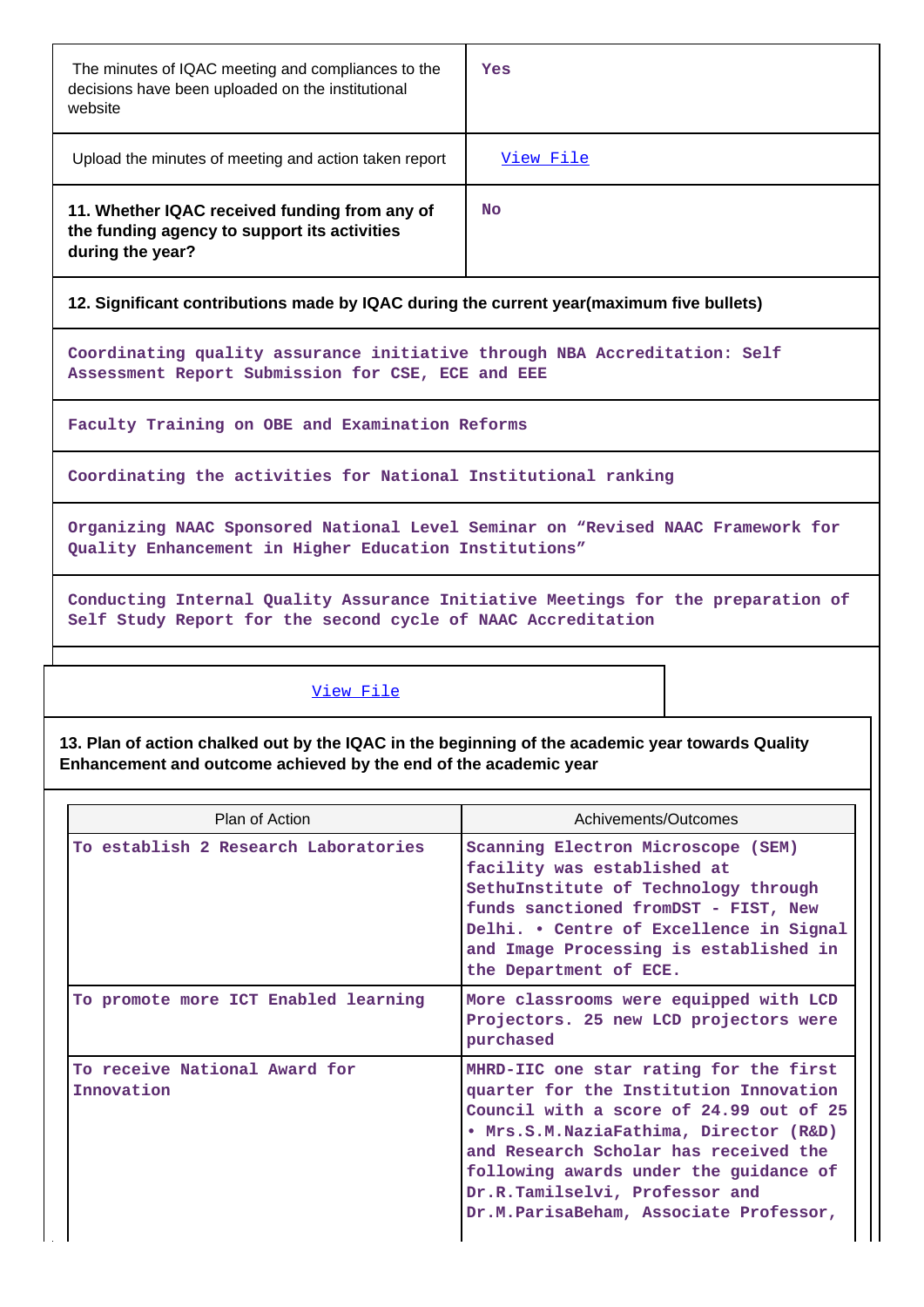|                                             | Department of Electronics and<br>Communication Engineering. ? Rs 10<br>Lakhs under the DST-Lockheed Martin-<br>Tata Trusts IIGP 2.0 - University<br>Challenge 2019 for her project entitled<br>"OsteoCheX-A handheld device to measure<br>bone density from X-ray images" ? Rs 1<br>Lakh worth processor kits as a<br>Ouarterfinalist in DST & Texas                                                                                                                                                          |  |
|---------------------------------------------|---------------------------------------------------------------------------------------------------------------------------------------------------------------------------------------------------------------------------------------------------------------------------------------------------------------------------------------------------------------------------------------------------------------------------------------------------------------------------------------------------------------|--|
|                                             | Instruments organized India Innovation<br>Challenge Design Contest, IICDC 2018<br>for her project titled "Low cost BMD<br>Device" anchored by IIM, Bangalore. . A<br>Team of EEE student won First prize in<br>"Smart India Hackathon SIH 2019<br>Hardware Edition Grand Finale" at IIT,<br>Delhi. • Selvan.N.Sivakumar,<br>Dr.C.Mekala, Assoc.Prof./Civil for<br>winning the first position in All India<br>level HYUNDAI SOCIAL CREATOR AWARD 2019<br>among 8 finalists, held at New Delhi on<br>24.11.2019 |  |
| Implementation of AICTE Model<br>Curriculum | Board of Studies and Academic Coucil<br>Meetings have been conducted to approve<br>the revised curriculum as per AICTE<br>Model curriculum and it was implemented<br>for students admitted in 2019-2020                                                                                                                                                                                                                                                                                                       |  |
| NBA Accreditation                           | Self Assessment Report of B.E. CSE,<br>B.E. ECE and B.E. EEE were submitted in<br>December 2019                                                                                                                                                                                                                                                                                                                                                                                                               |  |
| View File                                   |                                                                                                                                                                                                                                                                                                                                                                                                                                                                                                               |  |

| 14. Whether AQAR was placed before statutory<br>body? | Yes |
|-------------------------------------------------------|-----|
|                                                       |     |
|                                                       |     |

|                                                                                                                      | Name of Statutory Body                                | <b>Meeting Date</b> |  |
|----------------------------------------------------------------------------------------------------------------------|-------------------------------------------------------|---------------------|--|
|                                                                                                                      | IQAC                                                  | 08-Feb-2021         |  |
| 15. Whether NAAC/or any other accredited<br>body(s) visited IQAC or interacted with it to<br>assess the functioning? |                                                       | Yes                 |  |
|                                                                                                                      | Date of Visit                                         | $01 - Nov - 2019$   |  |
|                                                                                                                      | 16. Whether institutional data submitted to<br>AISHE: | Yes                 |  |
|                                                                                                                      | Year of Submission                                    | 2020                |  |
|                                                                                                                      | Date of Submission                                    | $10 - Jan - 2020$   |  |
|                                                                                                                      |                                                       |                     |  |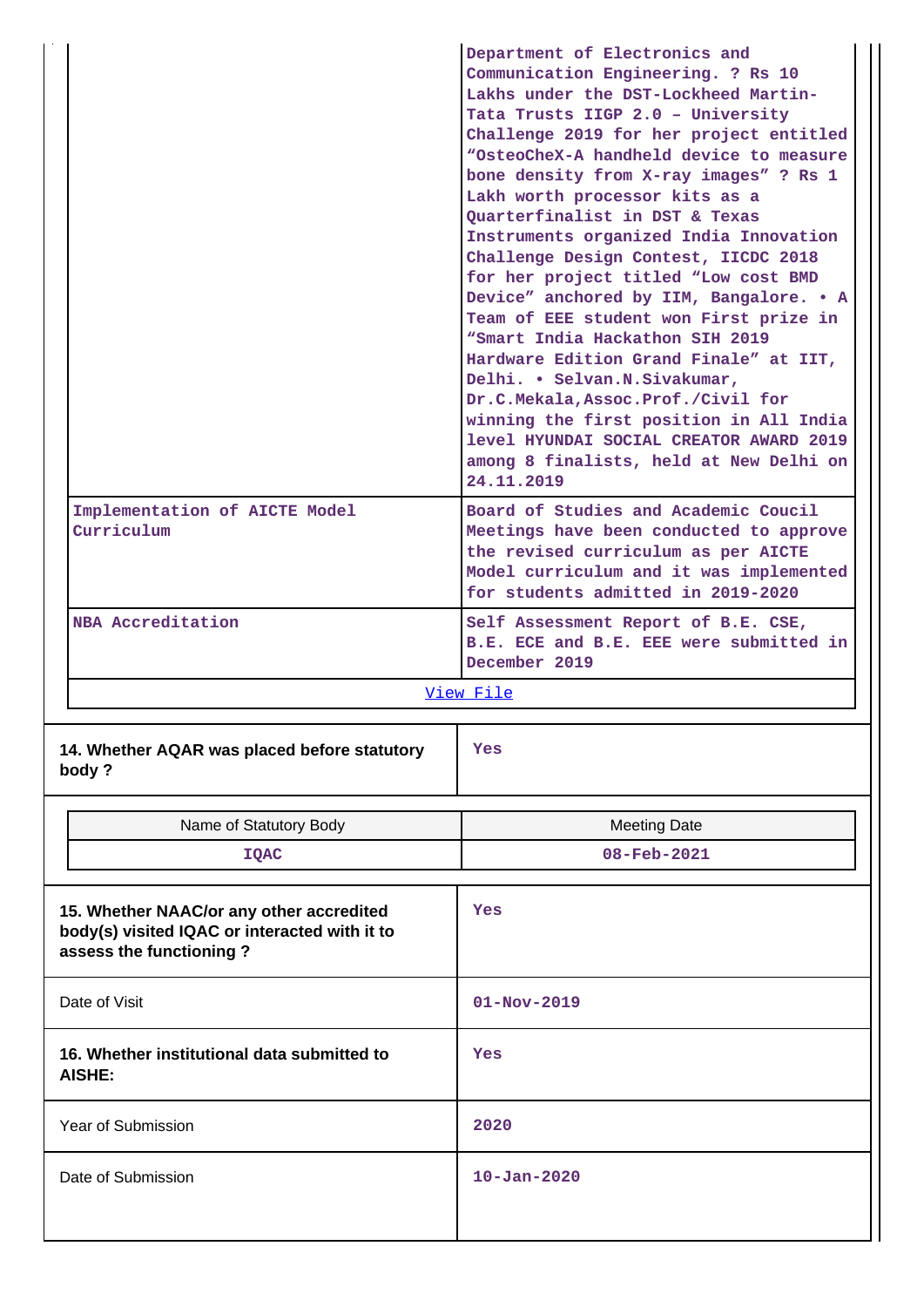| 17. Does the Institution have Management<br><b>Information System?</b>                              | Yes                                                                                                                                                                                                                                                                                                                                                                                                                                                                                                                                                                                                                                                                                                                                                                                                                                                                                                                                                                                                                                                                                                 |
|-----------------------------------------------------------------------------------------------------|-----------------------------------------------------------------------------------------------------------------------------------------------------------------------------------------------------------------------------------------------------------------------------------------------------------------------------------------------------------------------------------------------------------------------------------------------------------------------------------------------------------------------------------------------------------------------------------------------------------------------------------------------------------------------------------------------------------------------------------------------------------------------------------------------------------------------------------------------------------------------------------------------------------------------------------------------------------------------------------------------------------------------------------------------------------------------------------------------------|
| If yes, give a brief descripiton and a list of modules<br>currently operational (maximum 500 words) | The College Automation Software,<br>Educational Resource Management System<br>(ERMS), is partially implemented with<br>the following features: 1. Admin Office<br>can have the details of Students<br>Admission, Faculty profile and Faculty<br>attendance. 2. Accounts Section can<br>have the details of Student Fee<br>collection, Faculty pay roll<br>generation, etc., 3. All activities<br>related to Exam Cell (Generation of<br>hall ticket, Mark sheet, publishing<br>results, etc.) are carried out. 4. An<br>exclusive mobile app has been developed<br>for the students on Exam related<br>announcements like date of examination,<br>hall arrangement, Seating arrangement,<br>etc 5. Details of Faculty course<br>allocation, internal marks, student<br>attendance etc. can be obtained. 6. All<br>students can access their attendance,<br>marks and the fees details in the<br>Student Portal. 7. All Faculty members<br>can update and access their Academic<br>related participating programs like<br>Seminars, workshops FDPs and their<br>publications in Journals Conferences |

## Part B

| <b>CRITERION I - CURRICULAR ASPECTS</b> |                |                                                                                         |                  |  |  |
|-----------------------------------------|----------------|-----------------------------------------------------------------------------------------|------------------|--|--|
| 1.1 - Curriculum Design and Development |                |                                                                                         |                  |  |  |
|                                         |                | 1.1.1 – Programmes for which syllabus revision was carried out during the Academic year |                  |  |  |
| Name of Programme                       | Programme Code | Programme Specialization                                                                | Date of Revision |  |  |
| BE                                      | <b>UME</b>     | Mechanical<br>Engineering                                                               | 21/09/2019       |  |  |
| BE                                      | <b>UCS</b>     | Computer Science<br>and Engineering                                                     | 21/09/2019       |  |  |
| BE                                      | <b>UEC</b>     | Electronics and<br>Communication<br>Engineering                                         | 21/09/2019       |  |  |
| BE                                      | UEE            | Electrical and<br>Electronics<br>Engineering                                            | 21/09/2019       |  |  |
| <b>BTech</b>                            | UIT            | Information<br>Technology                                                               | 21/09/2019       |  |  |
| <b>BE</b>                               | <b>UCE</b>     | Civil Engineering                                                                       | 21/09/2019       |  |  |
| <b>BTech</b>                            | <b>UCH</b>     | Chemical<br>Engineering                                                                 | 21/09/2019       |  |  |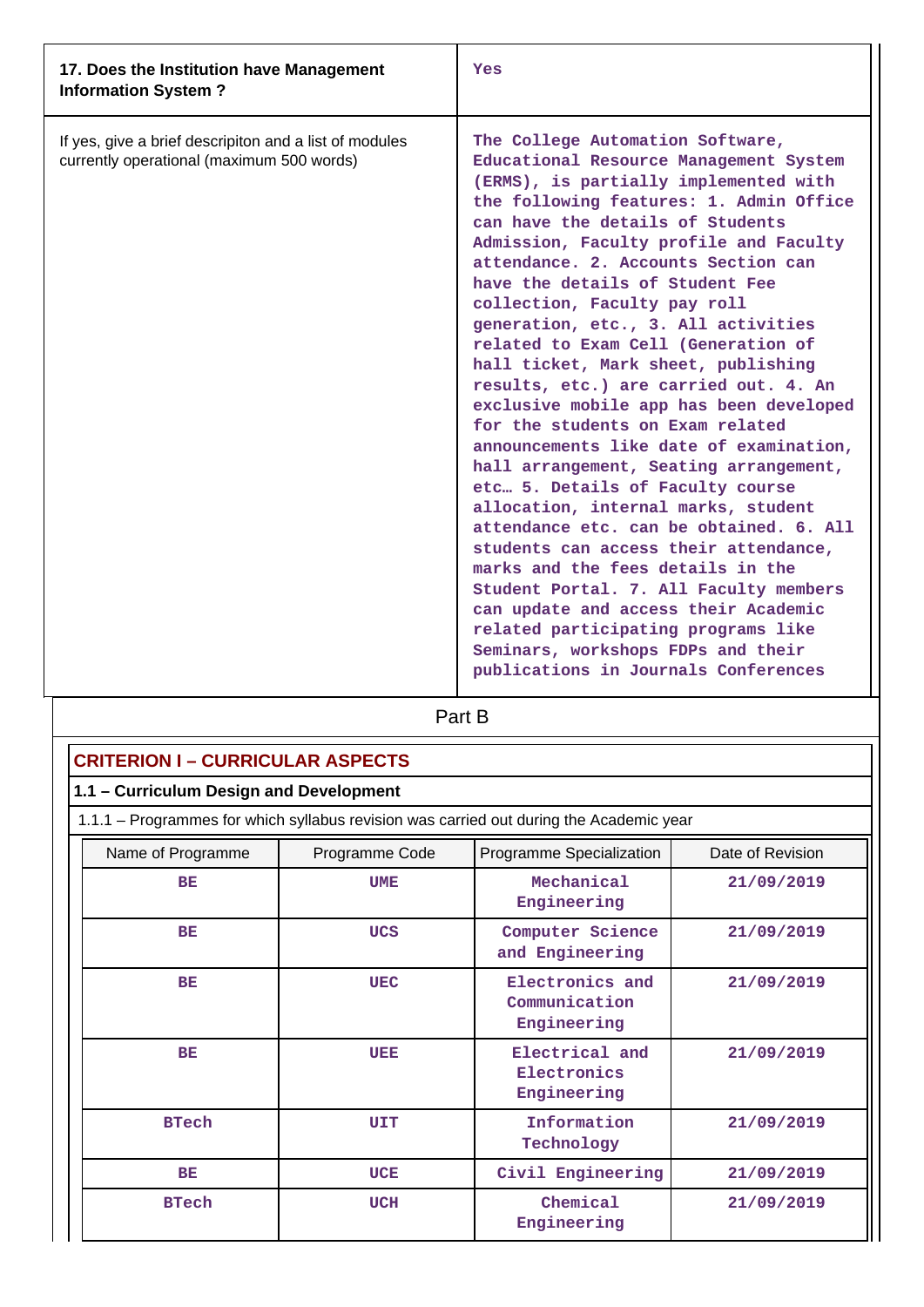| BE                                                                                                                     |                                        | <b>UAG</b>                                                                                                                      |                      | Agriculture<br>Engineering                                        |                                             |                                                            | 21/09/2019           |  |
|------------------------------------------------------------------------------------------------------------------------|----------------------------------------|---------------------------------------------------------------------------------------------------------------------------------|----------------------|-------------------------------------------------------------------|---------------------------------------------|------------------------------------------------------------|----------------------|--|
| <b>BE</b>                                                                                                              |                                        | <b>UBM</b>                                                                                                                      |                      |                                                                   | <b>Biomedical</b><br>Engineering            |                                                            | 21/09/2019           |  |
|                                                                                                                        |                                        |                                                                                                                                 |                      | View File                                                         |                                             |                                                            |                      |  |
| 1.1.2 - Programmes/ courses focussed on employability/ entrepreneurship/ skill development during the Academic<br>year |                                        |                                                                                                                                 |                      |                                                                   |                                             |                                                            |                      |  |
| Programme with<br>Code                                                                                                 | Programme<br>Specialization            |                                                                                                                                 | Date of Introduction |                                                                   |                                             | Course with Code                                           | Date of Introduction |  |
| BE                                                                                                                     | Mechanical<br>Engineering              |                                                                                                                                 |                      | 21/09/2019                                                        |                                             | 19UME109 -<br>Engineering<br>Graphics                      | 21/09/2019           |  |
| <b>BE</b>                                                                                                              | Computer<br>Science and<br>Engineering |                                                                                                                                 |                      | 21/09/2019                                                        |                                             | 19UCS108 -<br>Problem Solving<br>and PYTHON<br>programming | 21/09/2019           |  |
| <b>BTech</b>                                                                                                           | Information<br>Technology              |                                                                                                                                 |                      | 27/06/2019                                                        |                                             | 19UIT205 -<br>Programming<br>Fundamentals<br>using Python  | 27/06/2019           |  |
| <b>BTech</b>                                                                                                           | Chemical<br>Engineering                |                                                                                                                                 |                      | 12/09/2019<br>Engineering<br>Mathematics -I                       |                                             | 19UMA102 -                                                 | 12/09/2019           |  |
| BE                                                                                                                     | Agriculture<br>Engineering             |                                                                                                                                 |                      | 12/09/2019                                                        | 15UAG702 -<br>Dairy and Food<br>Engineering |                                                            | 12/09/2019           |  |
| BE                                                                                                                     | <b>Biomedical</b><br>Engineering       |                                                                                                                                 |                      | 21/09/2019<br>Introduction to<br><b>Biomedical</b><br>Engineering |                                             | 19UBM205 -                                                 | 21/09/2019           |  |
|                                                                                                                        |                                        |                                                                                                                                 |                      | View File                                                         |                                             |                                                            |                      |  |
| 1.2 - Academic Flexibility                                                                                             |                                        |                                                                                                                                 |                      |                                                                   |                                             |                                                            |                      |  |
| 1.2.1 - New programmes/courses introduced during the Academic year                                                     |                                        |                                                                                                                                 |                      |                                                                   |                                             |                                                            |                      |  |
| Programme/Course                                                                                                       |                                        | Programme Specialization                                                                                                        |                      | Dates of Introduction                                             |                                             |                                                            |                      |  |
| BE                                                                                                                     |                                        | Mechanical Engineering<br>- Introduction to<br>Mechanical Engineering<br>(19UME205)                                             |                      |                                                                   |                                             | 21/09/2019                                                 |                      |  |
| BE                                                                                                                     |                                        | Computer Science and<br>Engineering - Problem<br>Solving and PYTHON<br>programming (19UCS108)                                   |                      |                                                                   | 21/09/2019                                  |                                                            |                      |  |
| <b>BE</b>                                                                                                              |                                        | Electronics and<br>Communication Engineering<br>- Introduction to<br>Electronics and<br>Communication<br>Engineering (19UEC205) |                      |                                                                   |                                             | 21/09/2019                                                 |                      |  |
| <b>BE</b>                                                                                                              |                                        |                                                                                                                                 |                      | Electrical and                                                    |                                             | 21/09/2019                                                 |                      |  |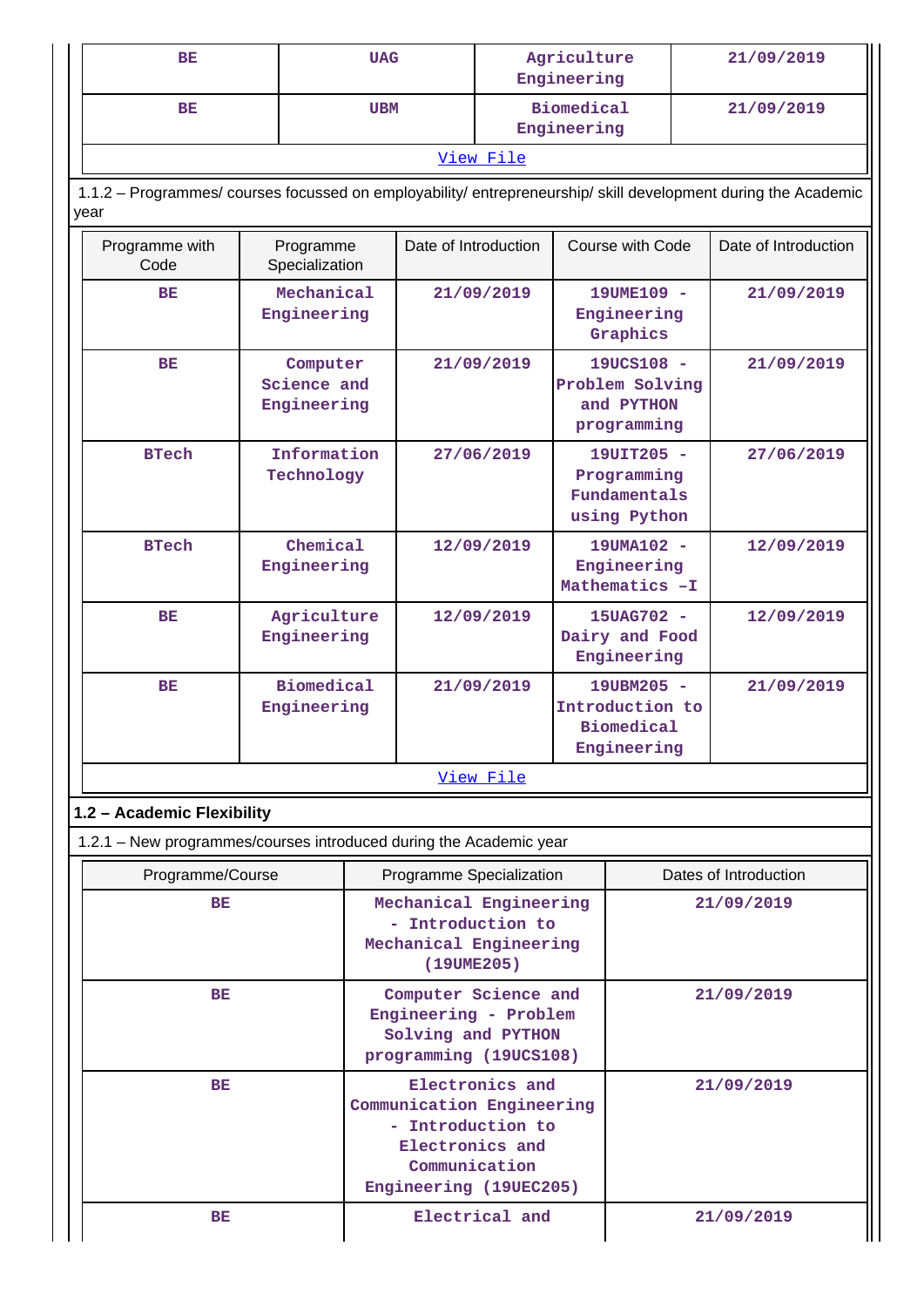|              | Electronics Engineering -<br>Introduction to<br>Electrical and<br>Electronics Engineering<br>(19UEE205) |            |
|--------------|---------------------------------------------------------------------------------------------------------|------------|
| <b>BTech</b> | Information Technology<br>- Introduction to<br>Information Technology<br>(19UIT206)                     | 27/06/2019 |
| BE           | Civil Engineering -<br>Introduction to Civil<br>Engineering (19UCE205)                                  | 14/09/2019 |
| <b>BTech</b> | Chemical Engineering -<br>Energy and EVS lab<br>(19UGS210)                                              | 12/09/2019 |
| BE           | Agriculture Engineering<br>- Object oriented<br>Programing in Python<br>(19UIT426)                      | 21/09/2019 |
| <b>BE</b>    | Biomedical Engineering<br>- Introduction to<br>Biomedical Engineering<br>(19UBM205)                     | 21/09/2019 |
|              | View File                                                                                               |            |

 1.2.2 – Programmes in which Choice Based Credit System (CBCS)/Elective Course System implemented at the College level during the Academic year.

| Name of programmes adopting<br><b>CBCS</b> | Programme Specialization                     | Date of implementation of<br><b>CBCS/Elective Course System</b> |
|--------------------------------------------|----------------------------------------------|-----------------------------------------------------------------|
| BE                                         | Mechanical Engineering                       | 21/09/2019                                                      |
| BE                                         | Computer Science and<br>Engineering          | 21/09/2019                                                      |
| BE                                         | Electronics and<br>Communication Engineering | 21/09/2019                                                      |
| BE                                         | Electrical and<br>Electronics Engineering    | 21/09/2019                                                      |
| <b>BTech</b>                               | Information Technology                       | 21/09/2019                                                      |
| BE                                         | Civil Engineering                            | 21/09/2019                                                      |
| <b>BTech</b>                               | Chemical Engineering                         | 21/09/2019                                                      |
| BE                                         | Agriculture Engineering                      | 21/09/2019                                                      |
| BE                                         | Biomedical Engineering                       | 21/09/2019                                                      |
| MЕ                                         | CAD/CAM                                      | 21/09/2019                                                      |
| <b>ME</b>                                  | Computer Science and<br>Engineering          | 21/09/2019                                                      |
| MЕ                                         | Communication System                         | 21/09/2019                                                      |
| ME.                                        | Power Electronics and<br>Drives              | 21/09/2019                                                      |
| <b>ME</b>                                  | Structural Engineerig                        | 21/09/2019                                                      |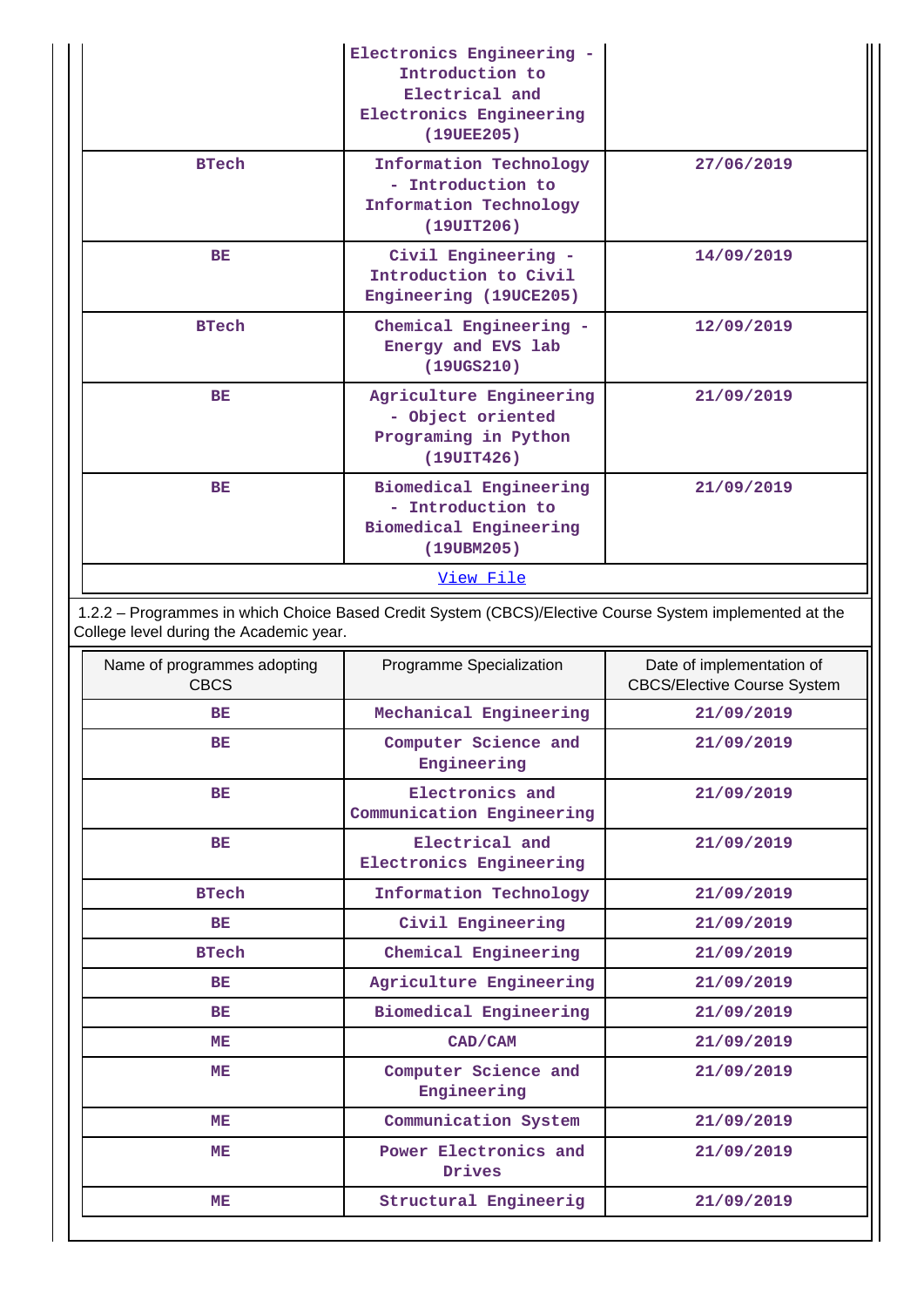|                                                                         |                                              | 1.3.1 – Value-added courses imparting transferable and life skills offered during the year |  |  |
|-------------------------------------------------------------------------|----------------------------------------------|--------------------------------------------------------------------------------------------|--|--|
| <b>Value Added Courses</b>                                              | Date of Introduction                         | Number of Students Enrolled                                                                |  |  |
| Computational Fluid<br>Dynamics                                         | 16/09/2019                                   | 220                                                                                        |  |  |
| Robotic Process<br>Automation                                           | 21/09/2019                                   | 189                                                                                        |  |  |
| Ethical Hacking                                                         | 21/09/2019                                   | 138                                                                                        |  |  |
| Server Installation and<br>Configuration                                | 21/09/2019                                   | 178                                                                                        |  |  |
| Network Simulator                                                       | 28/10/2020                                   | 140                                                                                        |  |  |
| Ruby On Rails                                                           | 28/10/2020                                   | 174                                                                                        |  |  |
| .Net Framework                                                          | 28/10/2020                                   | 140                                                                                        |  |  |
| Programming in C                                                        | 25/06/2019                                   | 121                                                                                        |  |  |
| Hands on Training on<br>Arduino                                         | 21/09/2019                                   | 130                                                                                        |  |  |
| Digital Marketing                                                       | 27/06/2019                                   | 56                                                                                         |  |  |
|                                                                         | View File                                    |                                                                                            |  |  |
| 1.3.2 - Field Projects / Internships under taken during the year        |                                              |                                                                                            |  |  |
| Project/Programme Title                                                 | Programme Specialization                     | No. of students enrolled for Field<br>Projects / Internships                               |  |  |
| BE                                                                      | Mechanical Engineering                       | 663                                                                                        |  |  |
| BE                                                                      | Computer Science and<br>Engineering          | 611                                                                                        |  |  |
| BE                                                                      | Electronics and<br>Communication Engineering | 502                                                                                        |  |  |
| <b>BE</b>                                                               | Electrical and<br>Electronics Engineering    | 271                                                                                        |  |  |
| <b>BTech</b>                                                            | Information Technology                       | 110                                                                                        |  |  |
| BE                                                                      | Civil Engineering                            | 405                                                                                        |  |  |
| <b>BTech</b>                                                            | Chemical Engineering                         | 84                                                                                         |  |  |
| ВE                                                                      | Agriculture Engineering                      | 140                                                                                        |  |  |
| BE                                                                      | Biomedical Engineering                       | 142                                                                                        |  |  |
|                                                                         | View File                                    |                                                                                            |  |  |
| 1.4 - Feedback System                                                   |                                              |                                                                                            |  |  |
| 1.4.1 – Whether structured feedback received from all the stakeholders. |                                              |                                                                                            |  |  |
| <b>Students</b>                                                         |                                              | Yes                                                                                        |  |  |
| <b>Teachers</b>                                                         |                                              | Yes                                                                                        |  |  |
| <b>Employers</b>                                                        |                                              | Yes                                                                                        |  |  |
| Alumni                                                                  |                                              | Yes                                                                                        |  |  |
|                                                                         |                                              |                                                                                            |  |  |

Ш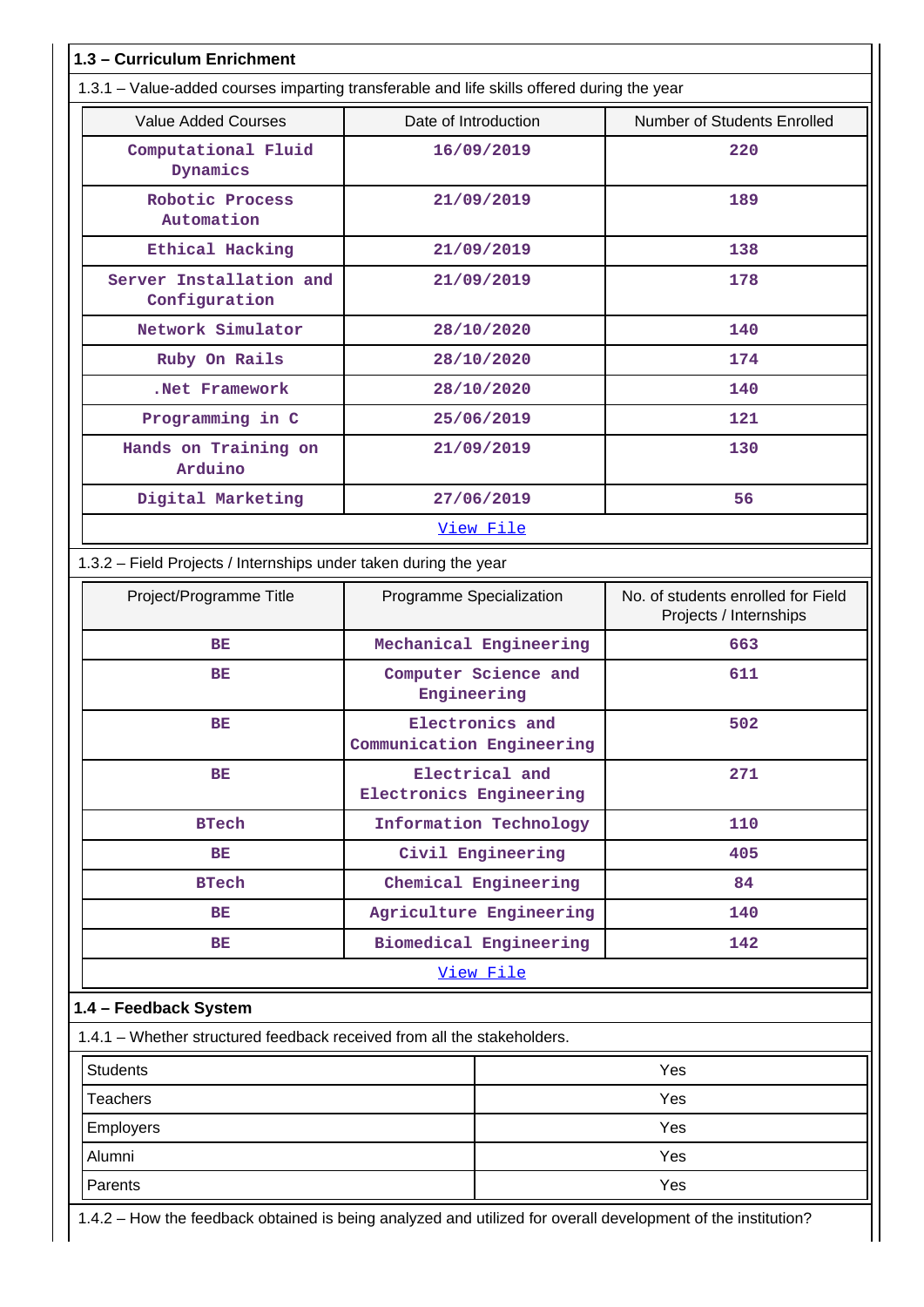#### Feedback Obtained

**The stakeholders input is considered as one main factors in the design of curriculum and syllabi. Whenever changes are planned in the curriculum and syllabi feedback is obtained from them. The feedback on Curriculum design aspect is collected periodically from students, faculty, alumni, parents and employers. The feedback analysis is discussed in Program Assessment Committee, Department Faculty Meeting and Department Advisory Board. The Board of Studies recommends the Curriculum and Syllabi for approval by Academic Council. Feedback from AICTE and University nominees: Feedback has also been obtained from eminent members of various committees of AICTE, NBA and Anna University. The interactions held with eminent personalities from industry and academia also help to upgrade the curricula and syllabi to meet global challenges. Feedback from Students: The inputs from students for curriculum design is obtained through a questionnaire where the students would express their opinion for inclusion or deletion of a course. The suggestions are carefully analyzed and the necessary changes are made in the curriculum and syllabi. Feedback from faculty members: Faculty members provide their feedback regarding the general curriculum design and development of the program, new topics to be introduced and its relevance and the obsolete topics to be deleted or modified and reasons thereof. They also provide suggestions for introduction of new courses in the curriculum. Feedback from Alumni: Alumni feedback about the curriculum and syllabi is obtained annually. The feedback is analyzed and the changes recommended are incorporated, if necessary. Feedback from Employers: Feedback from employers is obtained every year to assess the suitability of the curriculum for employment opportunities and to update /modify the curriculum as per the need of the industries. Feedback from Eminent Persons: The senior faculty members from Anna University, NITs, IITs and eminent people from industries form part of the Board of Studies, Academic Council and Governing Council. The feedback, recommendations, and ideas are obtained from these eminent personalities and given due importance for incorporation into the revised curriculum and syllabi. Feedback from Parents: Feedback is obtained from parents for the updation of curriculum and syllabi.**

#### **CRITERION II – TEACHING- LEARNING AND EVALUATION**

#### **2.1 – Student Enrolment and Profile**

#### 2.1.1 – Demand Ratio during the year

| Name of the<br>Programme | Programme<br>Specialization                  | Number of seats<br>available | Number of<br>Application received | <b>Students Enrolled</b> |
|--------------------------|----------------------------------------------|------------------------------|-----------------------------------|--------------------------|
| <b>BE</b>                | <b>Biomedical</b><br>Engineering             | 60                           | 100                               | 60                       |
| <b>BE</b>                | Agriculture<br>Engineering                   | 60                           | 110                               | 65                       |
| <b>BTech</b>             | Chemical<br>Engineering                      | 60                           | 90                                | 46                       |
| <b>BE</b>                | Civil<br>Engineering                         | 120                          | 112                               | 92                       |
| <b>BTech</b>             | Information<br>Technology                    | 60                           | 114                               | 60                       |
| <b>BE</b>                | Electrical<br>and Electronics<br>Engineering | 120                          | 125                               | 107                      |
| BE                       | Electronics                                  | 180                          | 196                               | 180                      |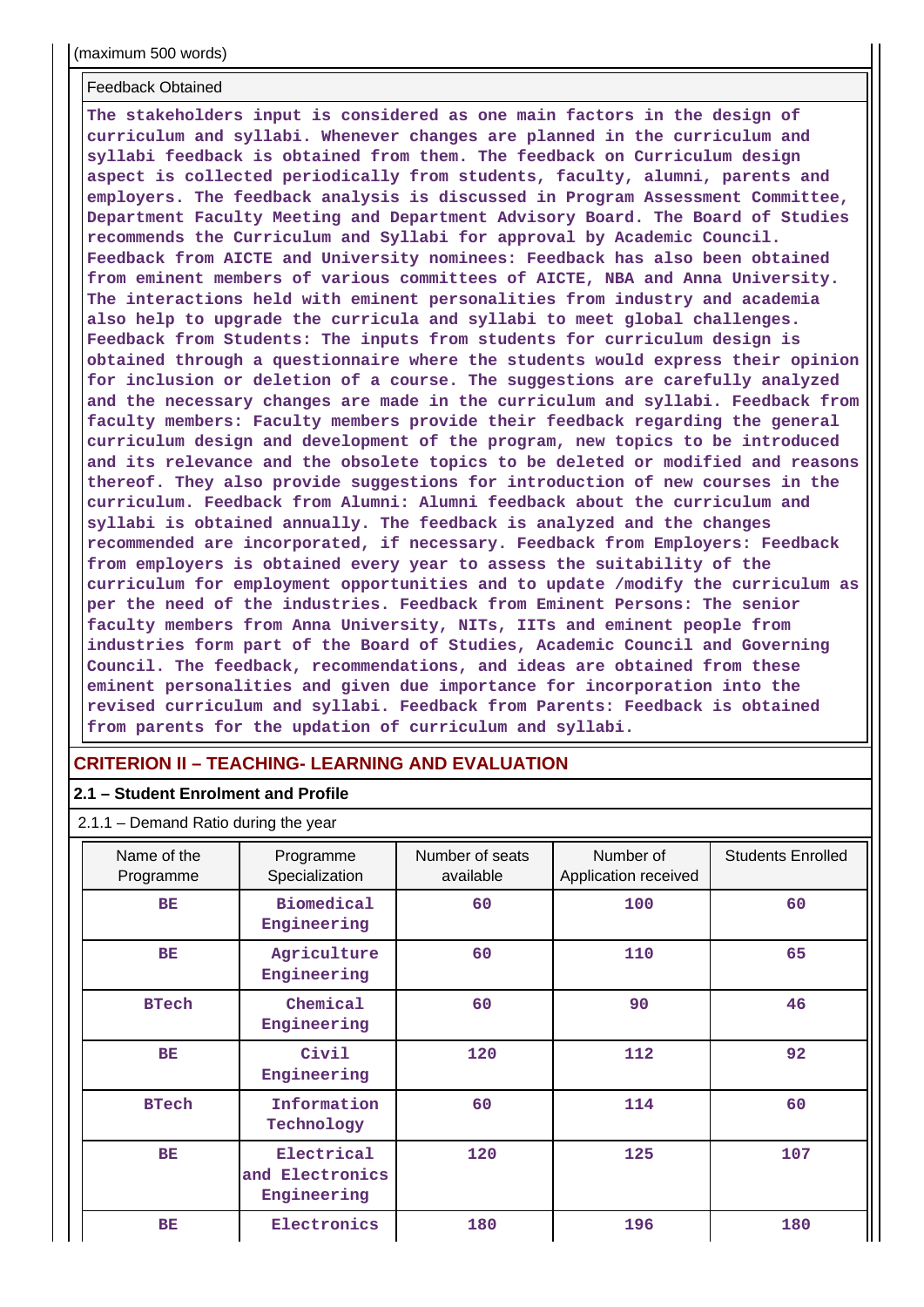|                                                                                                                                                                                                                                                                                                                                                                                                                                                                                                                                                                                                                                                                                                                                                                                                                                                                                                                                                                                                                                                                                                                                                                                                                                                                                                                                                                                                                                                                                                                                                                                                                                                                                                                                                                                                                                                                                                                                                                                                                                                                                                                                                                                                                                                                                                                                                                                                                                                                                                                                                                                                                                                                                                                                                                                                         | and<br>Communication<br>Engineering                          |  |                                                              |                                                                                                  |     |                                                                                                  |     |                                                             |
|---------------------------------------------------------------------------------------------------------------------------------------------------------------------------------------------------------------------------------------------------------------------------------------------------------------------------------------------------------------------------------------------------------------------------------------------------------------------------------------------------------------------------------------------------------------------------------------------------------------------------------------------------------------------------------------------------------------------------------------------------------------------------------------------------------------------------------------------------------------------------------------------------------------------------------------------------------------------------------------------------------------------------------------------------------------------------------------------------------------------------------------------------------------------------------------------------------------------------------------------------------------------------------------------------------------------------------------------------------------------------------------------------------------------------------------------------------------------------------------------------------------------------------------------------------------------------------------------------------------------------------------------------------------------------------------------------------------------------------------------------------------------------------------------------------------------------------------------------------------------------------------------------------------------------------------------------------------------------------------------------------------------------------------------------------------------------------------------------------------------------------------------------------------------------------------------------------------------------------------------------------------------------------------------------------------------------------------------------------------------------------------------------------------------------------------------------------------------------------------------------------------------------------------------------------------------------------------------------------------------------------------------------------------------------------------------------------------------------------------------------------------------------------------------------------|--------------------------------------------------------------|--|--------------------------------------------------------------|--------------------------------------------------------------------------------------------------|-----|--------------------------------------------------------------------------------------------------|-----|-------------------------------------------------------------|
| <b>BE</b>                                                                                                                                                                                                                                                                                                                                                                                                                                                                                                                                                                                                                                                                                                                                                                                                                                                                                                                                                                                                                                                                                                                                                                                                                                                                                                                                                                                                                                                                                                                                                                                                                                                                                                                                                                                                                                                                                                                                                                                                                                                                                                                                                                                                                                                                                                                                                                                                                                                                                                                                                                                                                                                                                                                                                                                               | Computer<br>Science and<br>Engineering                       |  | 180                                                          |                                                                                                  | 225 |                                                                                                  | 181 |                                                             |
| BE                                                                                                                                                                                                                                                                                                                                                                                                                                                                                                                                                                                                                                                                                                                                                                                                                                                                                                                                                                                                                                                                                                                                                                                                                                                                                                                                                                                                                                                                                                                                                                                                                                                                                                                                                                                                                                                                                                                                                                                                                                                                                                                                                                                                                                                                                                                                                                                                                                                                                                                                                                                                                                                                                                                                                                                                      | Mechanical<br>Engineering                                    |  |                                                              | 240                                                                                              |     | 256                                                                                              |     | 219                                                         |
|                                                                                                                                                                                                                                                                                                                                                                                                                                                                                                                                                                                                                                                                                                                                                                                                                                                                                                                                                                                                                                                                                                                                                                                                                                                                                                                                                                                                                                                                                                                                                                                                                                                                                                                                                                                                                                                                                                                                                                                                                                                                                                                                                                                                                                                                                                                                                                                                                                                                                                                                                                                                                                                                                                                                                                                                         |                                                              |  |                                                              | View File                                                                                        |     |                                                                                                  |     |                                                             |
| 2.2 - Catering to Student Diversity                                                                                                                                                                                                                                                                                                                                                                                                                                                                                                                                                                                                                                                                                                                                                                                                                                                                                                                                                                                                                                                                                                                                                                                                                                                                                                                                                                                                                                                                                                                                                                                                                                                                                                                                                                                                                                                                                                                                                                                                                                                                                                                                                                                                                                                                                                                                                                                                                                                                                                                                                                                                                                                                                                                                                                     |                                                              |  |                                                              |                                                                                                  |     |                                                                                                  |     |                                                             |
| 2.2.1 - Student - Full time teacher ratio (current year data)                                                                                                                                                                                                                                                                                                                                                                                                                                                                                                                                                                                                                                                                                                                                                                                                                                                                                                                                                                                                                                                                                                                                                                                                                                                                                                                                                                                                                                                                                                                                                                                                                                                                                                                                                                                                                                                                                                                                                                                                                                                                                                                                                                                                                                                                                                                                                                                                                                                                                                                                                                                                                                                                                                                                           |                                                              |  |                                                              |                                                                                                  |     |                                                                                                  |     |                                                             |
| Year                                                                                                                                                                                                                                                                                                                                                                                                                                                                                                                                                                                                                                                                                                                                                                                                                                                                                                                                                                                                                                                                                                                                                                                                                                                                                                                                                                                                                                                                                                                                                                                                                                                                                                                                                                                                                                                                                                                                                                                                                                                                                                                                                                                                                                                                                                                                                                                                                                                                                                                                                                                                                                                                                                                                                                                                    | Number of<br>students enrolled<br>in the institution<br>(UG) |  | Number of<br>students enrolled<br>in the institution<br>(PG) | Number of<br>fulltime teachers<br>available in the<br>institution<br>teaching only UG<br>courses |     | Number of<br>fulltime teachers<br>available in the<br>institution<br>teaching only PG<br>courses |     | Number of<br>teachers<br>teaching both UG<br>and PG courses |
| 2019                                                                                                                                                                                                                                                                                                                                                                                                                                                                                                                                                                                                                                                                                                                                                                                                                                                                                                                                                                                                                                                                                                                                                                                                                                                                                                                                                                                                                                                                                                                                                                                                                                                                                                                                                                                                                                                                                                                                                                                                                                                                                                                                                                                                                                                                                                                                                                                                                                                                                                                                                                                                                                                                                                                                                                                                    | 4340                                                         |  | 101                                                          | 315                                                                                              |     | Nill                                                                                             |     | 15                                                          |
| 2.3 - Teaching - Learning Process                                                                                                                                                                                                                                                                                                                                                                                                                                                                                                                                                                                                                                                                                                                                                                                                                                                                                                                                                                                                                                                                                                                                                                                                                                                                                                                                                                                                                                                                                                                                                                                                                                                                                                                                                                                                                                                                                                                                                                                                                                                                                                                                                                                                                                                                                                                                                                                                                                                                                                                                                                                                                                                                                                                                                                       |                                                              |  |                                                              |                                                                                                  |     |                                                                                                  |     |                                                             |
| 2.3.1 – Percentage of teachers using ICT for effective teaching with Learning Management Systems (LMS), E-<br>learning resources etc. (current year data)                                                                                                                                                                                                                                                                                                                                                                                                                                                                                                                                                                                                                                                                                                                                                                                                                                                                                                                                                                                                                                                                                                                                                                                                                                                                                                                                                                                                                                                                                                                                                                                                                                                                                                                                                                                                                                                                                                                                                                                                                                                                                                                                                                                                                                                                                                                                                                                                                                                                                                                                                                                                                                               |                                                              |  |                                                              |                                                                                                  |     |                                                                                                  |     |                                                             |
| Number of<br><b>Teachers on Roll</b>                                                                                                                                                                                                                                                                                                                                                                                                                                                                                                                                                                                                                                                                                                                                                                                                                                                                                                                                                                                                                                                                                                                                                                                                                                                                                                                                                                                                                                                                                                                                                                                                                                                                                                                                                                                                                                                                                                                                                                                                                                                                                                                                                                                                                                                                                                                                                                                                                                                                                                                                                                                                                                                                                                                                                                    | Number of<br>teachers using<br>ICT (LMS, e-<br>Resources)    |  | <b>ICT Tools and</b><br>resources<br>available               | Number of ICT<br>enabled<br>Classrooms                                                           |     | Numberof smart<br>classrooms                                                                     |     | E-resources and<br>techniques used                          |
| 330                                                                                                                                                                                                                                                                                                                                                                                                                                                                                                                                                                                                                                                                                                                                                                                                                                                                                                                                                                                                                                                                                                                                                                                                                                                                                                                                                                                                                                                                                                                                                                                                                                                                                                                                                                                                                                                                                                                                                                                                                                                                                                                                                                                                                                                                                                                                                                                                                                                                                                                                                                                                                                                                                                                                                                                                     | 330                                                          |  | 75                                                           | 64                                                                                               |     | 11                                                                                               |     | 110                                                         |
|                                                                                                                                                                                                                                                                                                                                                                                                                                                                                                                                                                                                                                                                                                                                                                                                                                                                                                                                                                                                                                                                                                                                                                                                                                                                                                                                                                                                                                                                                                                                                                                                                                                                                                                                                                                                                                                                                                                                                                                                                                                                                                                                                                                                                                                                                                                                                                                                                                                                                                                                                                                                                                                                                                                                                                                                         |                                                              |  |                                                              | No file uploaded.                                                                                |     |                                                                                                  |     |                                                             |
|                                                                                                                                                                                                                                                                                                                                                                                                                                                                                                                                                                                                                                                                                                                                                                                                                                                                                                                                                                                                                                                                                                                                                                                                                                                                                                                                                                                                                                                                                                                                                                                                                                                                                                                                                                                                                                                                                                                                                                                                                                                                                                                                                                                                                                                                                                                                                                                                                                                                                                                                                                                                                                                                                                                                                                                                         |                                                              |  |                                                              | No file uploaded.                                                                                |     |                                                                                                  |     |                                                             |
|                                                                                                                                                                                                                                                                                                                                                                                                                                                                                                                                                                                                                                                                                                                                                                                                                                                                                                                                                                                                                                                                                                                                                                                                                                                                                                                                                                                                                                                                                                                                                                                                                                                                                                                                                                                                                                                                                                                                                                                                                                                                                                                                                                                                                                                                                                                                                                                                                                                                                                                                                                                                                                                                                                                                                                                                         |                                                              |  |                                                              |                                                                                                  |     |                                                                                                  |     |                                                             |
| 2.3.2 - Students mentoring system available in the institution? Give details. (maximum 500 words)<br>The College provides mentoring through the mentoring system. The mentor is a faculty member who takes care<br>of 15 to 20 students and gives counselling and guidance to them towards their development in academic and<br>non-academics such as sports, extracurricular, co-curricular, behavioural and psychological phenomena. A<br>professional counsellor is also available at the campus to provide necessary guidance to the students. Slow<br>learners are identified and counselled by the mentor and the Head of the Department on need basis. The<br>mentors maintain a Mentor Diary for each student from the first semester, which contains the personal details of<br>the students. The diaries are reviewed to analyse their family, financial and educational backgrounds, to identify<br>the sort of assistance needed by them. The diary is periodically updated with Internal Assessment Test marks<br>and University Examination performance details. The mentors periodically interact with their wards to discuss<br>personal/academic issues. The mentors also determine the need for special counselling and recommends for<br>counselling through the professional counsellor who visits the college periodically. Types of Mentoring: i) Course<br>Work Specific: In Choice Based Credit system the course registration plays a vital role. The mentors help the<br>students to keep track of their attendance and inform their parents also periodically. Parents teachers meetings<br>are conducted periodically which facilitates the meeting of Mentors and the parents for discussing the academic<br>progress of the students. ii) Professional Guidance: It is essential for the students to upgrade their skills to<br>international standards through significant industry involvement. Departments take efforts for this by conducting<br>Value added courses beyond the curriculum for developing the skills of the students. The mentors create<br>awareness to students about these courses and guide them for enrolment. Faculty members act as mentors for<br>NPTEL courses. Students are also encouraged to participate in National and International level contests such as<br>Smart India Hackathon, TCS Code Vita, etc. Mentors orient the students to participate in such contests. iii)<br>Overall Development: The College is concerned about the overall development of students and it provides ample<br>opportunity to improve their overall personality. Mentors take special care in motivating their wards to participate<br>in such programs/ activities and they encourage their wards to participate in co-curricular and extracurricular |                                                              |  |                                                              |                                                                                                  |     |                                                                                                  |     |                                                             |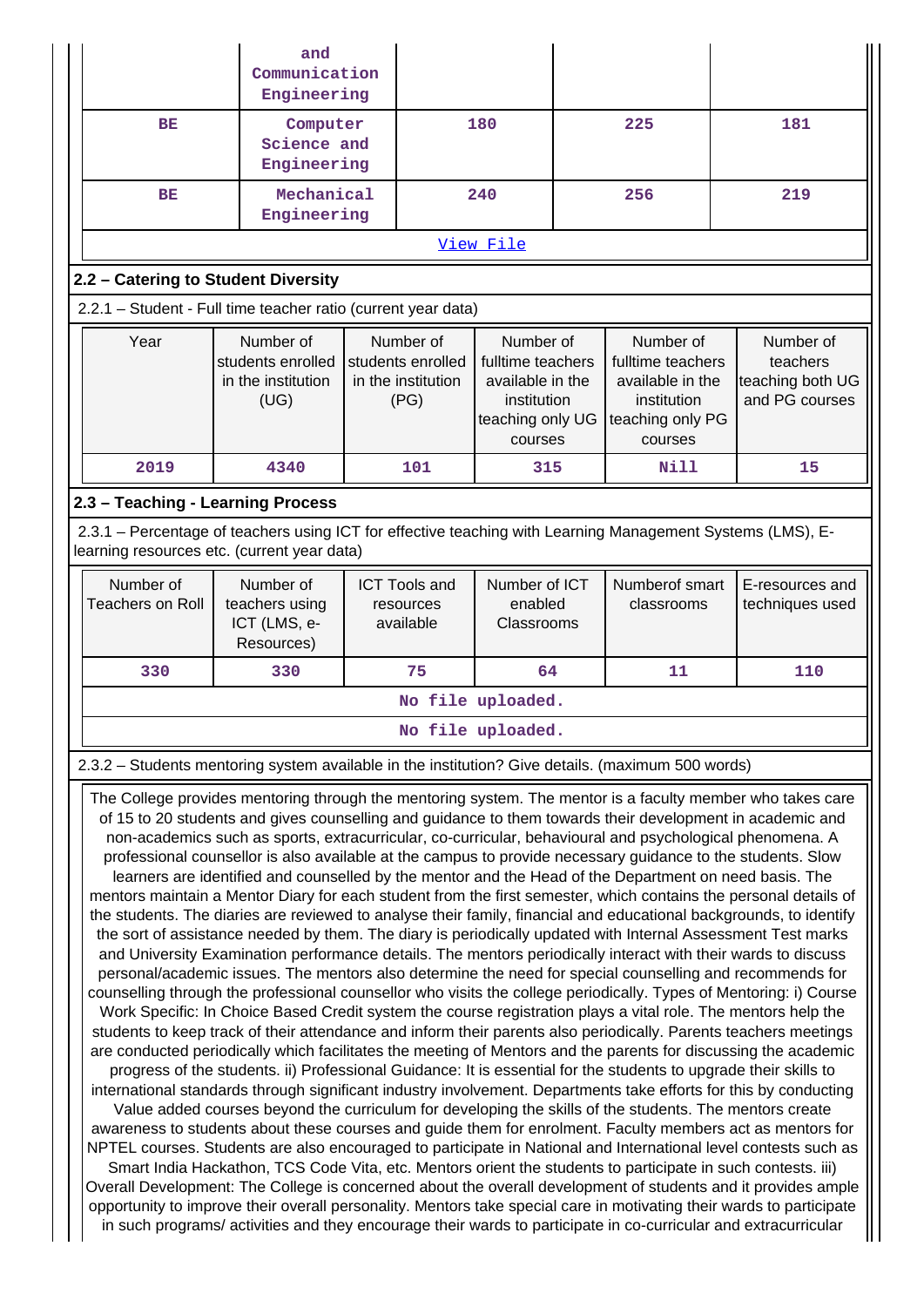activities that are conducted within the College and in other institutions. Efficacy of Mentoring System: After counselling by the Faculty Mentor and the Professional counsellor, positive changes are observed in the students. The students are motivated to study well and advised to develop regular study habits. Due to persistent mentoring, the academic performance of the students improve. The students who involve in indiscipline activities are counselled and behavioural changes are observed in few students. Students who have psychological problems and depressed are counselled by Professional Counsellor and proper support is provided to overcome their problems. They are also advised to get the help of doctors. The students who have problems in interpersonal relations among peer (male and female), parents, and teachers are counselled and the interpersonal relations also improve.

| Number of students enrolled in the<br>institution | Number of fulltime teachers | Mentor: Mentee Ratio |
|---------------------------------------------------|-----------------------------|----------------------|
| 4441                                              | 330                         | 1:13                 |

#### **2.4 – Teacher Profile and Quality**

2.4.1 – Number of full time teachers appointed during the year

| No. of sanctioned<br>positions | No. of filled positions | Vacant positions | <b>Positions filled during</b><br>the current year | No. of faculty with<br>Ph.D |
|--------------------------------|-------------------------|------------------|----------------------------------------------------|-----------------------------|
| 331                            | 330                     |                  | 72                                                 | 100                         |

 2.4.2 – Honours and recognition received by teachers (received awards, recognition, fellowships at State, National, International level from Government, recognised bodies during the year )

| Year of Award | Name of full time teachers<br>receiving awards from<br>state level, national level,<br>international level | Designation            | Name of the award,<br>fellowship, received from<br>Government or recognized<br>bodies                             |
|---------------|------------------------------------------------------------------------------------------------------------|------------------------|-------------------------------------------------------------------------------------------------------------------|
| 2020          | Dr.P.Oliver<br>Jayaprakash                                                                                 | Professor              | Reviewer - ICREGT<br>2020                                                                                         |
| 2020          | Dr. R. Babhu<br>Vignesh                                                                                    | Assistant<br>Professor | Inspiring<br>Chemistry Teacher,<br>SRM Institute of<br>Science and<br>Technology,<br>Ramapuram Campus,<br>Chennai |
| 2020          | Ms. Elavarasi                                                                                              | Assistant<br>Professor | <b>NPTEL Translator</b>                                                                                           |
| 2020          | Dr Mohamed Kader                                                                                           | Associate<br>Professor | <b>IEI AwardIEI</b><br>Award                                                                                      |
| 2020          | Dr Yasodai                                                                                                 | Associate<br>Professor | <b>IEI</b> Award                                                                                                  |
| 2020          | Dr. B.Meenakshi<br>Sundaram                                                                                | Professor              | Appreciation<br>Award from centre<br>for EDC                                                                      |
| 2020          | Dr R Tamilselvi                                                                                            | Professor              | <b>Texas Innovator</b><br>Award                                                                                   |
| 2020          | Dr M Parisa beham                                                                                          | Professor              | <b>Texas Innovator</b><br>Award                                                                                   |
| 2019          | Dr. S.<br>Vijayarajan                                                                                      | Associate<br>Professor | Mentor award from<br><b>AICTE-ISTE</b><br>Vishwakarma                                                             |
| 2019          | Dr.R.Karthik                                                                                               | Assistant<br>Professor | IICDC Elite<br>Academician Award                                                                                  |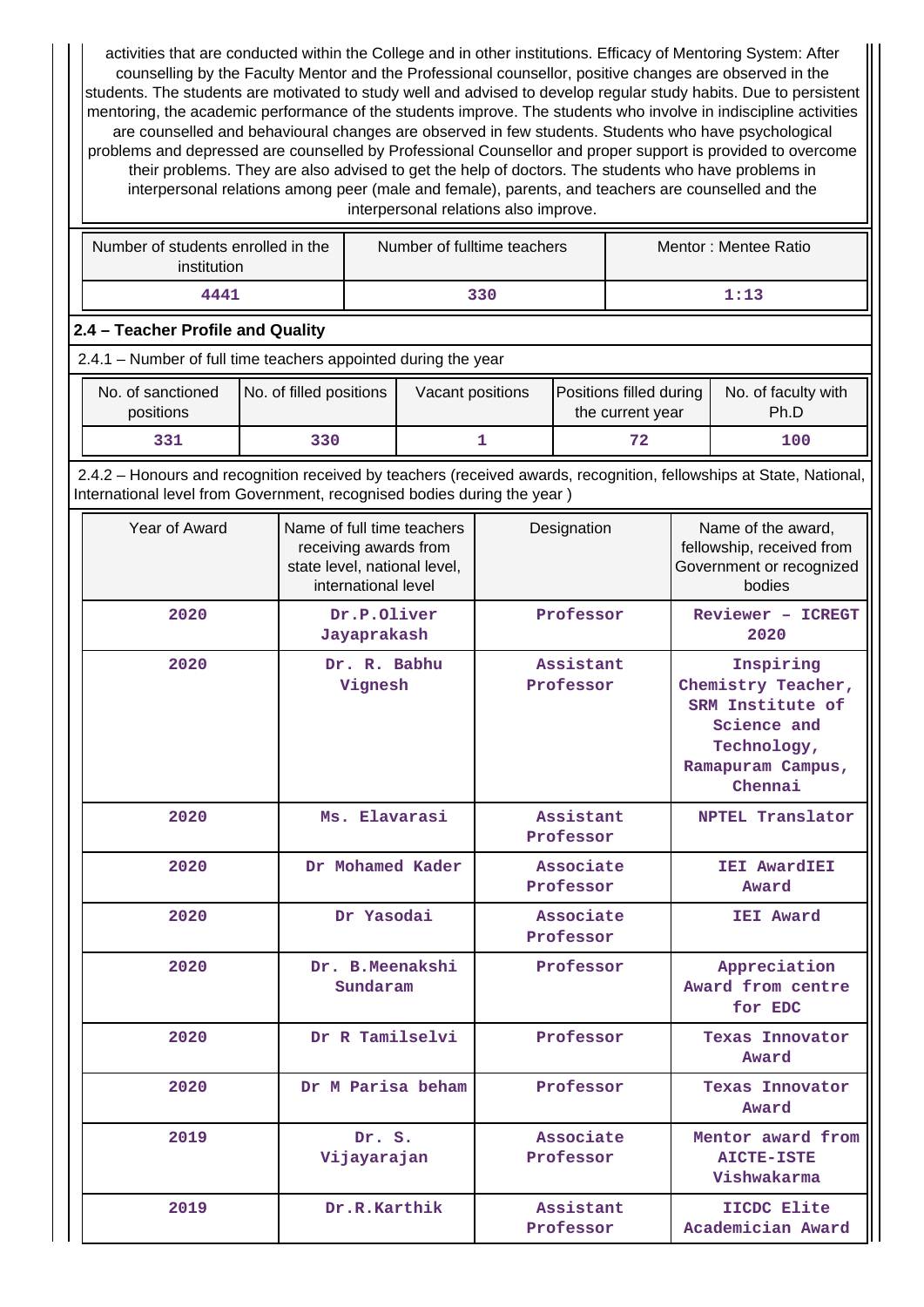#### **2.5 – Evaluation Process and Reforms**

 2.5.1 – Number of days from the date of semester-end/ year- end examination till the declaration of results during the year

| Programme Name | Programme Code                          | Semester/year    | Last date of the last<br>semester-end/year-<br>end examination | Date of declaration of<br>results of semester-<br>end/ year- end<br>examination |
|----------------|-----------------------------------------|------------------|----------------------------------------------------------------|---------------------------------------------------------------------------------|
| ME             | PCD, PCS,<br>PCM, PPE, PSE              | Apr 2020         | 30/09/2020                                                     | 15/10/2020                                                                      |
| <b>BTech</b>   | UIT, UCH                                | Apr 2020         | 30/09/2020                                                     | 15/10/2020                                                                      |
| BE             | UME, UCS,<br>UEC, UEE,<br>UCE, UAG, UBM | Apr 2020         | 30/09/2020                                                     | 15/10/2020                                                                      |
| ME             | PCD, PCS,<br>PCM, PPE, PSE              | Nov 2019         | 25/01/2020                                                     | 14/02/2020                                                                      |
| <b>BTech</b>   | UIT, UCH                                | Nov 2019         | 25/01/2020                                                     | 14/02/2020                                                                      |
| BE             | UME, UCS,<br>UEC, UEE,<br>UCE, UAG, UBM | Nov 2019         | 25/01/2020                                                     | 14/02/2020                                                                      |
|                |                                         | <u>View File</u> |                                                                |                                                                                 |

#### 2.5.2 – Average percentage of Student complaints/grievances about evaluation against total number appeared in the examinations during the year

| Number of complaints or grievances<br>about evaluation | Total number of students appeared<br>in the examination | Percentage |
|--------------------------------------------------------|---------------------------------------------------------|------------|
| 38                                                     | 9768                                                    | 0.39       |

#### **2.6 – Student Performance and Learning Outcomes**

 2.6.1 – Program outcomes, program specific outcomes and course outcomes for all programs offered by the institution are stated and displayed in website of the institution (to provide the weblink)

#### <https://sethu.ac.in/>

2.6.2 – Pass percentage of students

| Programme<br>Code | Programme<br>Name | Programme<br>Specialization      | Number of<br>students<br>appeared in the<br>final year<br>examination | Number of<br>students passed<br>in final year<br>examination | Pass Percentage |
|-------------------|-------------------|----------------------------------|-----------------------------------------------------------------------|--------------------------------------------------------------|-----------------|
| <b>UBM</b>        | BE                | <b>Biomedical</b><br>Engineering | 43                                                                    | 36                                                           | 83.72           |
| <b>UAG</b>        | BE                | Agriculture<br>Engineering       | 57                                                                    | 51                                                           | 89.47           |
| <b>UCH</b>        | <b>BTech</b>      | Chemical<br>Engineering          | 24                                                                    | 19                                                           | 79.17           |
| <b>UCE</b>        | <b>BE</b>         | Civil<br>Engineering             | 178                                                                   | 125                                                          | 70.22           |
| <b>UIT</b>        | <b>BTech</b>      | Information                      | 47                                                                    | 41                                                           | 87.23           |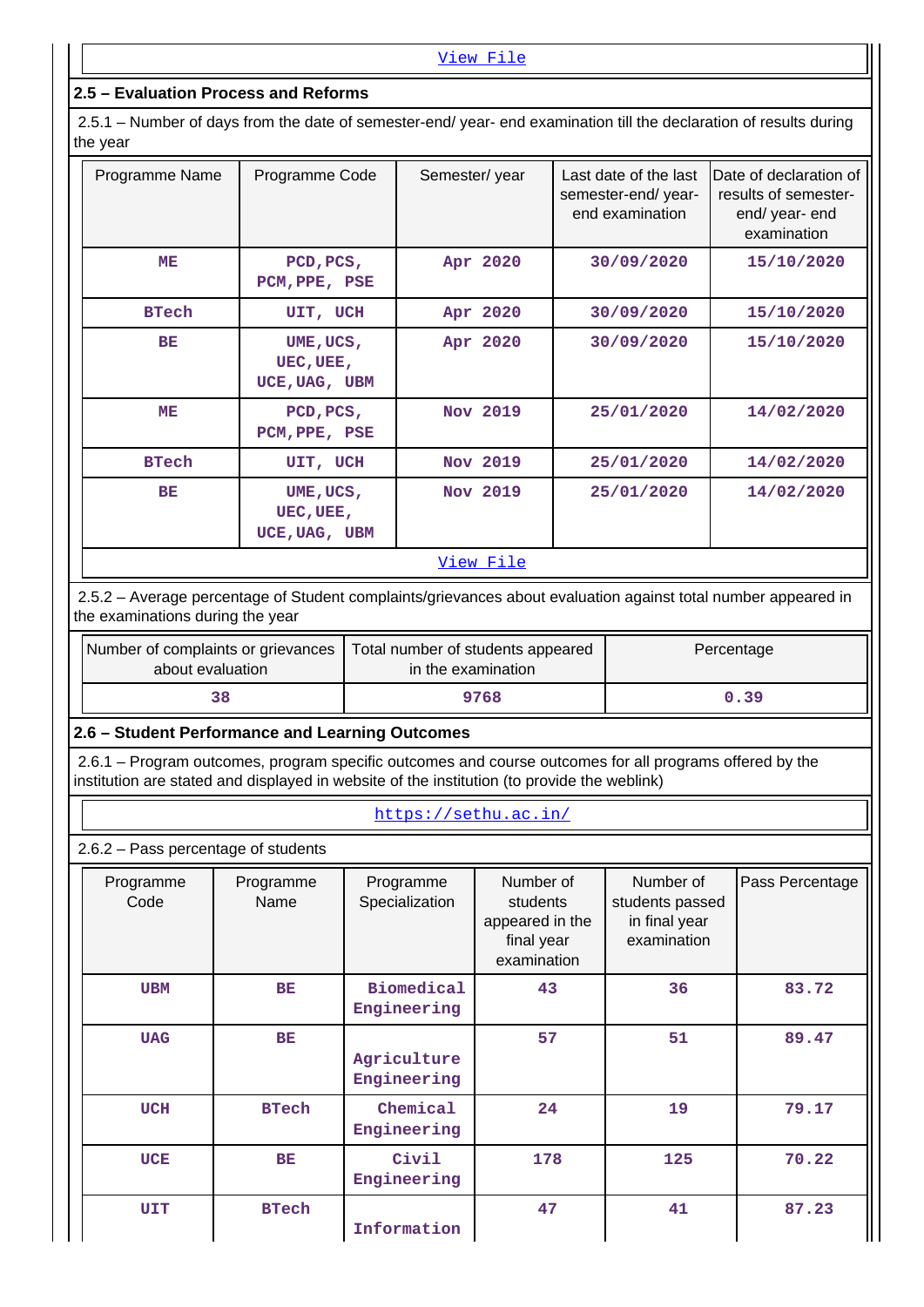|                                                                                                                                                                           |                                                                                                           | Technology                                          |                 |                           |     |                                    |  |  |  |  |
|---------------------------------------------------------------------------------------------------------------------------------------------------------------------------|-----------------------------------------------------------------------------------------------------------|-----------------------------------------------------|-----------------|---------------------------|-----|------------------------------------|--|--|--|--|
| UEE                                                                                                                                                                       | <b>BE</b>                                                                                                 | Electrical<br>and<br>Electronics<br>Engineering     | 134             |                           | 89  | 66.42                              |  |  |  |  |
| <b>UEC</b>                                                                                                                                                                | <b>BE</b>                                                                                                 | Electronics<br>and Communic<br>ation<br>Engineering | 188             |                           | 142 | 75.53                              |  |  |  |  |
| <b>UCS</b>                                                                                                                                                                | ВE                                                                                                        | Computer<br>Science and<br>Engineering              | 210             |                           | 166 | 79.05                              |  |  |  |  |
| <b>UME</b>                                                                                                                                                                | BE                                                                                                        | Mechanical<br>Engineering                           | 283             |                           | 185 | 65.37                              |  |  |  |  |
| View File                                                                                                                                                                 |                                                                                                           |                                                     |                 |                           |     |                                    |  |  |  |  |
| 2.7 - Student Satisfaction Survey                                                                                                                                         |                                                                                                           |                                                     |                 |                           |     |                                    |  |  |  |  |
| 2.7.1 - Student Satisfaction Survey (SSS) on overall institutional performance (Institution may design the<br>questionnaire) (results and details be provided as weblink) |                                                                                                           |                                                     |                 |                           |     |                                    |  |  |  |  |
|                                                                                                                                                                           | https://sethu.ac.in/category/student-satisfacation-survey/                                                |                                                     |                 |                           |     |                                    |  |  |  |  |
|                                                                                                                                                                           | <b>CRITERION III - RESEARCH, INNOVATIONS AND EXTENSION</b>                                                |                                                     |                 |                           |     |                                    |  |  |  |  |
|                                                                                                                                                                           | 3.1 - Promotion of Research and Facilities                                                                |                                                     |                 |                           |     |                                    |  |  |  |  |
|                                                                                                                                                                           |                                                                                                           |                                                     |                 |                           |     |                                    |  |  |  |  |
| 3.1.1 - The institution provides seed money to its teachers for research                                                                                                  |                                                                                                           |                                                     |                 |                           |     |                                    |  |  |  |  |
| Yes                                                                                                                                                                       |                                                                                                           |                                                     |                 |                           |     |                                    |  |  |  |  |
|                                                                                                                                                                           |                                                                                                           | Name of the teacher getting seed money              |                 |                           |     |                                    |  |  |  |  |
|                                                                                                                                                                           |                                                                                                           |                                                     | Paramasamy S    |                           |     |                                    |  |  |  |  |
|                                                                                                                                                                           |                                                                                                           |                                                     | View File       |                           |     |                                    |  |  |  |  |
|                                                                                                                                                                           | 3.1.2 - Teachers awarded National/International fellowship for advanced studies/ research during the year |                                                     |                 |                           |     |                                    |  |  |  |  |
| <b>Type</b>                                                                                                                                                               | Name of the teacher<br>awarded the<br>fellowship                                                          | Name of the award                                   |                 | Date of award             |     | Awarding agency                    |  |  |  |  |
| International                                                                                                                                                             | Dr.R.Tamilselvi                                                                                           |                                                     | <b>IIGP 2.0</b> | 20/09/2019                |     | <b>DST</b>                         |  |  |  |  |
| International                                                                                                                                                             | Dr.M.Parisa<br><b>Beham</b>                                                                               |                                                     | <b>IIGP 2.0</b> | 20/09/2019                |     | <b>DST</b>                         |  |  |  |  |
|                                                                                                                                                                           |                                                                                                           |                                                     | View File       |                           |     |                                    |  |  |  |  |
|                                                                                                                                                                           | 3.2 - Resource Mobilization for Research                                                                  |                                                     |                 |                           |     |                                    |  |  |  |  |
|                                                                                                                                                                           | 3.2.1 - Research funds sanctioned and received from various agencies, industry and other organisations    |                                                     |                 |                           |     |                                    |  |  |  |  |
| Nature of the Project                                                                                                                                                     | <b>Duration</b>                                                                                           | Name of the funding<br>agency                       |                 | Total grant<br>sanctioned |     | Amount received<br>during the year |  |  |  |  |
|                                                                                                                                                                           |                                                                                                           |                                                     |                 |                           |     |                                    |  |  |  |  |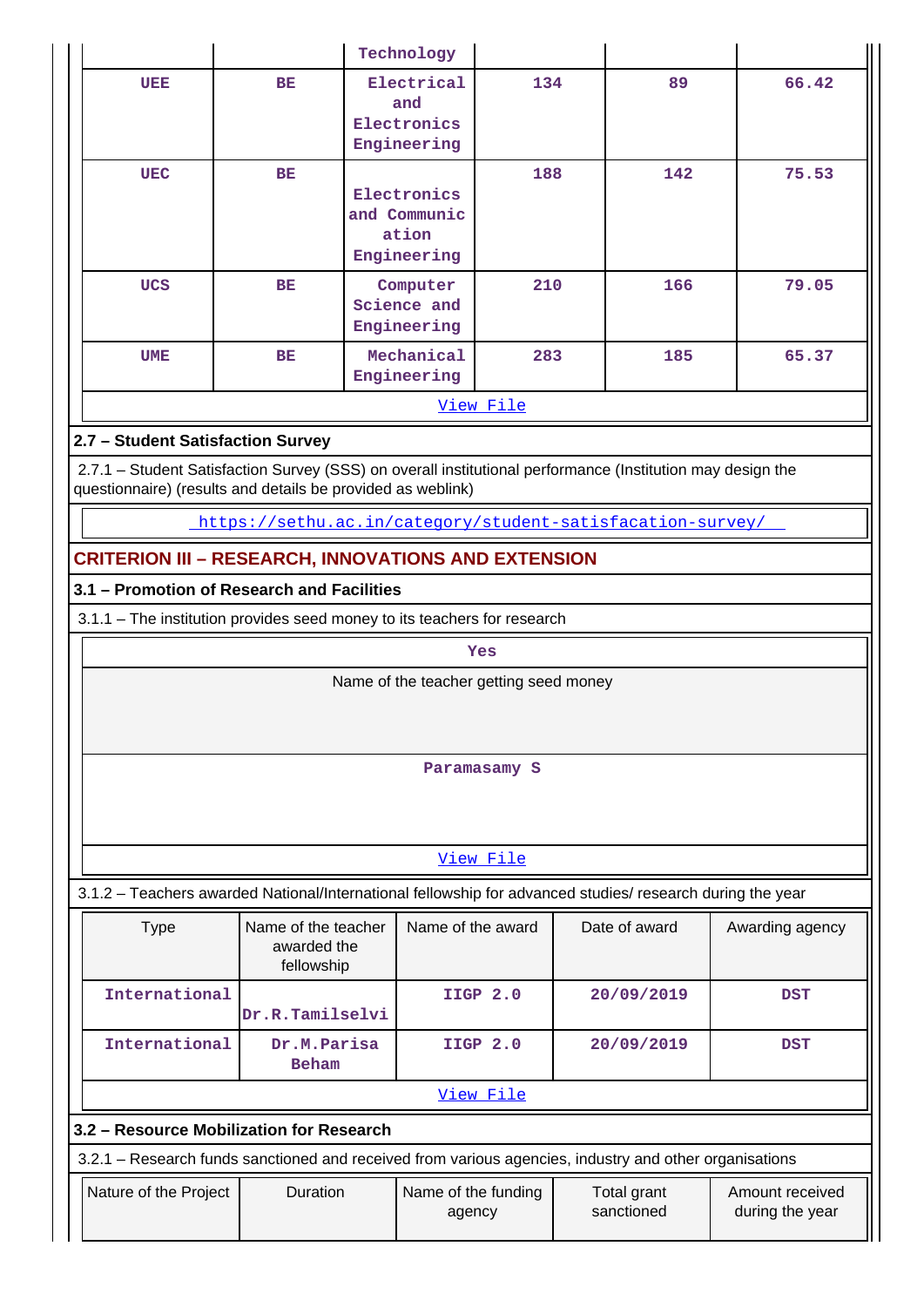| Industry<br>sponsored<br>Projects | 365  | DST-Lockheed<br>Martin-Tata<br>Trusts               | 12.95 | 12.95 |
|-----------------------------------|------|-----------------------------------------------------|-------|-------|
| Major<br>Projects                 | 1095 | <b>DRDO</b>                                         | 19.41 | 4.92  |
| Major<br>Projects                 | 365  | IEI RD                                              | 0.45  |       |
| Industry<br>sponsored<br>Projects | 1095 | H-Social<br>contest by<br>Hyundai India<br>Pvt ltd. | 7.5   | 2.85  |
| Major<br>Projects                 | 1095 | DST SERB                                            | 27.34 | 4.3   |
| Major<br>Projects                 | 1095 | DST SERI                                            | 40.29 | 0.21  |
|                                   |      | View File                                           |       |       |

 3.2.2 – Number of ongoing research projects per teacher funded by government and non-government agencies during the years

#### **3.3 – Innovation Ecosystem**

 3.3.1 – Workshops/Seminars Conducted on Intellectual Property Rights (IPR) and Industry-Academia Innovative practices during the year

| Title of workshop/seminar                                                                                                                                               |                 | Name of the Dept.                         |                        |            | Date                      |            |  |
|-------------------------------------------------------------------------------------------------------------------------------------------------------------------------|-----------------|-------------------------------------------|------------------------|------------|---------------------------|------------|--|
| Five Days Hands On<br>Workshop On Machine<br>Learning Using Python                                                                                                      |                 | Computer Science<br>Engineering           |                        |            | 22/07/2019                |            |  |
| Web Security                                                                                                                                                            |                 | Computer Science<br>Engineering           |                        |            | 08/08/2019                |            |  |
| "Building awareness on<br>IPR - Copyrights in<br>association with<br>Institute Innovation Cell<br>(IIC) Department of<br>Information Technology<br>for II year Students |                 |                                           | Information Technology |            |                           | 15/10/2019 |  |
| One Day National Level<br>"Entrepreneurial Workshop<br>on Paver Block<br>Manufacturing" in<br>association with Bharath<br>Pavers, Madurai                               |                 |                                           | Civil Engineering      |            | 22/01/2020                |            |  |
| Value Added Course on<br>"Domestic and Industrial<br>Wiring"                                                                                                            |                 | Electrical and<br>Electronics Engineering |                        |            | 15/10/2019                |            |  |
|                                                                                                                                                                         |                 |                                           | View File              |            |                           |            |  |
| 3.3.2 - Awards for Innovation won by Institution/Teachers/Research scholars/Students during the year                                                                    |                 |                                           |                        |            |                           |            |  |
| Title of the innovation                                                                                                                                                 | Name of Awardee |                                           | Awarding Agency        |            | Date of award<br>Category |            |  |
| Low Cost BMD                                                                                                                                                            | Dr R            | TI DST                                    |                        | 01/09/2019 | Teacher                   |            |  |

**11**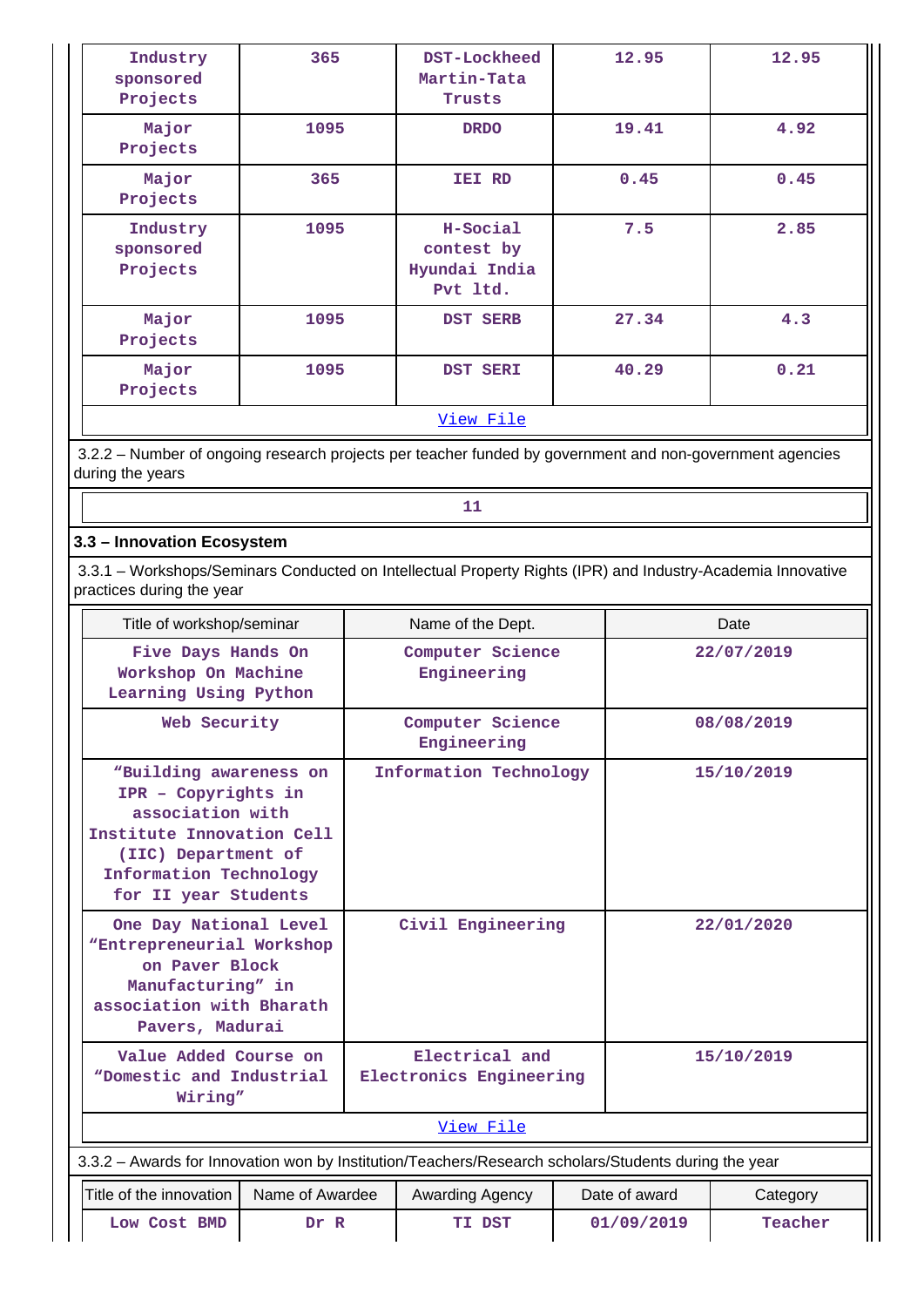| Meter                                                                                   | Tamilselvi Dr M<br>Parisa Beham              |                                                 |                           |                         |            |                         |                |                                   |  |
|-----------------------------------------------------------------------------------------|----------------------------------------------|-------------------------------------------------|---------------------------|-------------------------|------------|-------------------------|----------------|-----------------------------------|--|
| <b>Fetal Stress</b><br>Monitoring<br>Device                                             |                                              | Dr R<br>Tamilselvi Dr M<br>Parisa Beham         |                           | TI DST<br>01/09/2019    |            |                         |                | Teacher                           |  |
| Prosthetic<br>Arm                                                                       | Dr R<br>Tamilselvi Dr M<br>Parisa Beham      |                                                 |                           | TI DST                  |            | 01/09/2019              |                | Teacher                           |  |
| <b>Fetal Stress</b><br>Monitoring<br>Device                                             |                                              | Dr R<br>Tamilselvi Dr M<br>Parisa Beham         |                           | Arambam                 |            | 01/09/2019              |                | Teacher                           |  |
| IoT based<br>Smart Drum<br>Composting with<br>Solar Heating                             |                                              | Mr.N.Sivakumar<br>(Guided by<br>Dr.C.Mekala)    | Creator Award<br>-Hyundai | H-Social<br>View File   | 24/11/2019 |                         |                | Student                           |  |
| 3.3.3 - No. of Incubation centre created, start-ups incubated on campus during the year |                                              |                                                 |                           |                         |            |                         |                |                                   |  |
| Incubation<br>Center                                                                    | Name                                         |                                                 | Sponsered By              | Name of the<br>Start-up |            | Nature of Start-<br>up  |                | Date of<br>Commencement           |  |
| <b>NIL</b>                                                                              | <b>NIL</b>                                   |                                                 | <b>NIL</b>                | <b>NIL</b>              |            |                         | <b>NIL</b>     | Nill                              |  |
| No file uploaded.                                                                       |                                              |                                                 |                           |                         |            |                         |                |                                   |  |
| 3.4 - Research Publications and Awards                                                  |                                              |                                                 |                           |                         |            |                         |                |                                   |  |
| $3.4.1$ – Ph. Ds awarded during the year                                                | Name of the Department                       |                                                 |                           |                         |            | Number of PhD's Awarded |                |                                   |  |
|                                                                                         | Mechanical Engineering                       |                                                 |                           |                         |            |                         | 4              |                                   |  |
|                                                                                         | Computer Science Engineering                 |                                                 |                           |                         |            |                         | 6              |                                   |  |
|                                                                                         | Electrical and Electronics<br>Engineering    |                                                 |                           |                         |            |                         |                |                                   |  |
|                                                                                         | Electronics and Communication<br>Engineering |                                                 |                           | 5                       |            |                         |                |                                   |  |
|                                                                                         | Information Technology                       |                                                 |                           | 1                       |            |                         |                |                                   |  |
|                                                                                         | Bio-medical Engineering                      |                                                 |                           | 1.                      |            |                         |                |                                   |  |
|                                                                                         | <b>Science Humanities</b>                    |                                                 |                           |                         |            |                         | $\overline{2}$ |                                   |  |
| 3.4.2 - Research Publications in the Journals notified on UGC website during the year   |                                              |                                                 |                           |                         |            |                         |                |                                   |  |
| <b>Type</b>                                                                             |                                              | Department                                      |                           | Number of Publication   |            |                         |                | Average Impact Factor (if<br>any) |  |
| International                                                                           |                                              | Mechanical<br>Engineering                       |                           |                         | 25         |                         |                | 1.35                              |  |
| International                                                                           |                                              | Computer Science<br>Engineering                 |                           |                         | 13         |                         |                | 0.82                              |  |
| International                                                                           |                                              | Electronics and<br>Communication<br>Engineering |                           |                         | 15         |                         | 0.70           |                                   |  |
| International                                                                           |                                              | Electrical and<br>Electronics<br>Engineering    |                           |                         | 11         |                         |                | 0.53                              |  |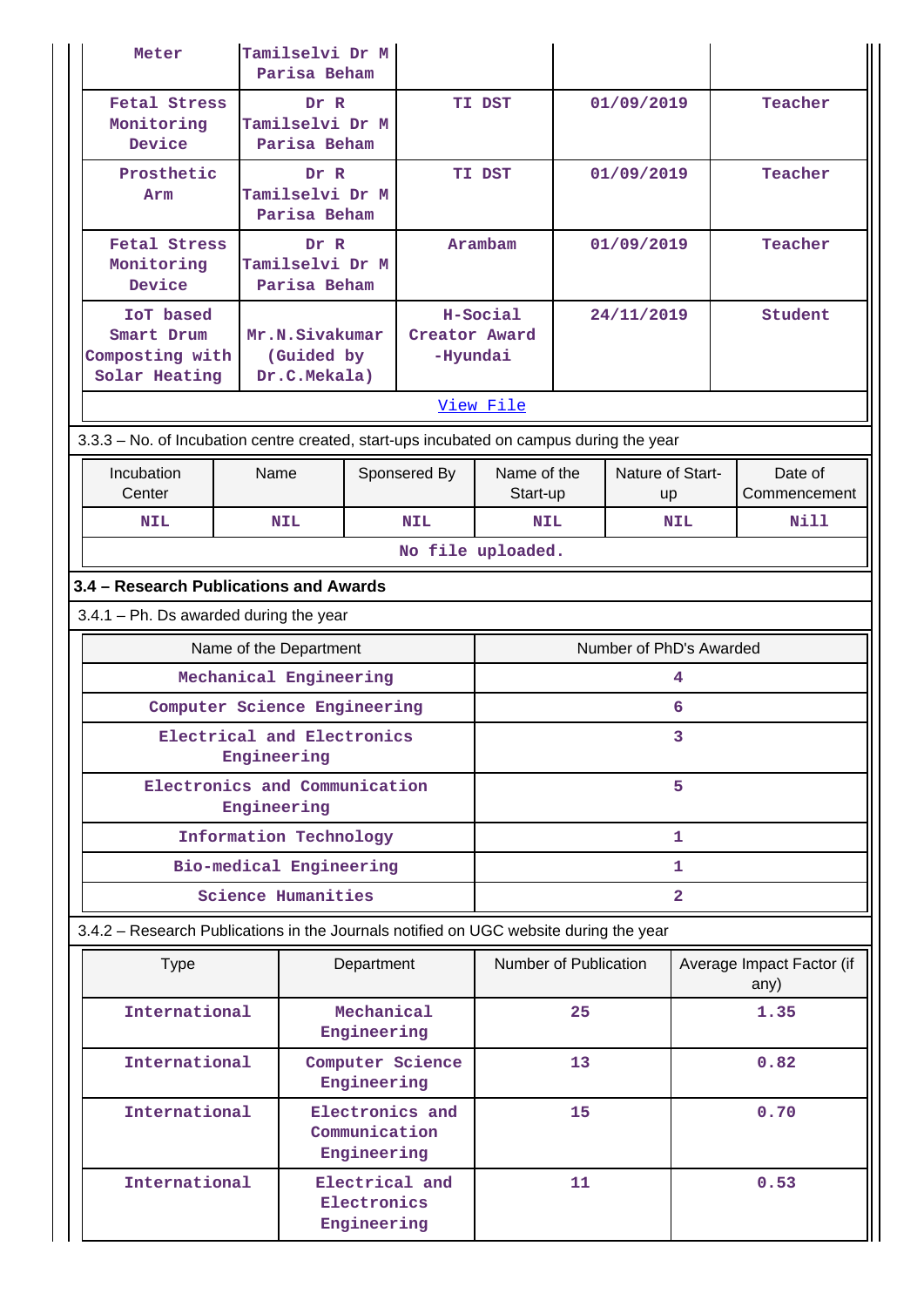| International                          | Information<br>Technology                                                                                                                                                         | 6  | 0.63                                                                             |  |  |  |  |  |
|----------------------------------------|-----------------------------------------------------------------------------------------------------------------------------------------------------------------------------------|----|----------------------------------------------------------------------------------|--|--|--|--|--|
| International                          | Civil Engineering                                                                                                                                                                 | 27 |                                                                                  |  |  |  |  |  |
| International                          | Chemical<br>Engineering                                                                                                                                                           |    | 3.01                                                                             |  |  |  |  |  |
| International                          | Bio-medical<br>Engineering                                                                                                                                                        | 3  | 1.08                                                                             |  |  |  |  |  |
| International<br>Science<br>Humanities |                                                                                                                                                                                   | 27 | 2.5                                                                              |  |  |  |  |  |
|                                        | View File                                                                                                                                                                         |    |                                                                                  |  |  |  |  |  |
| $\sim$ $\sim$                          | $\mathbf{r}$ , $\mathbf{r}$ , $\mathbf{r}$ , $\mathbf{r}$ , $\mathbf{r}$ , $\mathbf{r}$ , $\mathbf{r}$ , $\mathbf{r}$ , $\mathbf{r}$ , $\mathbf{r}$ , $\mathbf{r}$ , $\mathbf{r}$ |    | $\mathbf{r}$ and $\mathbf{r}$ and $\mathbf{r}$ and $\mathbf{r}$ and $\mathbf{r}$ |  |  |  |  |  |

 3.4.3 – Books and Chapters in edited Volumes / Books published, and papers in National/International Conference Proceedings per Teacher during the year

| Department                                | Number of Publication |  |  |  |  |
|-------------------------------------------|-----------------------|--|--|--|--|
| Science Humanities                        | 12                    |  |  |  |  |
| Chemical Engineering                      |                       |  |  |  |  |
| Civil Engineering                         | ٦                     |  |  |  |  |
| Information Technology                    |                       |  |  |  |  |
| Electrical and Electronics<br>Engineering | 11                    |  |  |  |  |
| Computer Science and Engineering          |                       |  |  |  |  |

[View File](https://assessmentonline.naac.gov.in/public/Postacc/Books_and_Chapters/11242_Books_and_Chapters_1630076938.xlsx)

# 3.4.4 – Patents published/awarded during the year

| <b>Patent Details</b>                                                                                                                                                 |                                                                                          | Patent status |                                 |                        | <b>Patent Number</b> |  | Date of Award |  |  |
|-----------------------------------------------------------------------------------------------------------------------------------------------------------------------|------------------------------------------------------------------------------------------|---------------|---------------------------------|------------------------|----------------------|--|---------------|--|--|
| A personalized<br>health care<br>monitoring for<br>diabetic patient by<br><b>GIS</b>                                                                                  |                                                                                          | Published     |                                 |                        | 201941035692         |  | 13/09/2019    |  |  |
| Handy sanitizer<br>Dispenser with<br>social distancing<br>alert device                                                                                                |                                                                                          | Filed         |                                 |                        | 2019041045227        |  | 16/10/2019    |  |  |
| A Vibration Based<br>Hearing Aid Device                                                                                                                               |                                                                                          | Published     |                                 |                        | 201941013978         |  | 17/12/2020    |  |  |
| Star cook an<br>advanced IOT based<br>variety cooking<br>machine                                                                                                      |                                                                                          | Published     |                                 | 202041041919           |                      |  | 27/09/2020    |  |  |
| Low Cost Virus<br>Free Air Circulator<br>for PPE                                                                                                                      |                                                                                          |               | Published                       |                        | 202041055425         |  | 20/12/2020    |  |  |
|                                                                                                                                                                       |                                                                                          |               |                                 | View File              |                      |  |               |  |  |
| 3.4.5 - Bibliometrics of the publications during the last academic year based on average citation index in Scopus/<br>Web of Science or PubMed/ Indian Citation Index |                                                                                          |               |                                 |                        |                      |  |               |  |  |
| Title of the<br>Paper                                                                                                                                                 | Year of<br><b>Citation Index</b><br>Name of<br>Title of journal<br>Author<br>publication |               | Institutional<br>affiliation as | Number of<br>citations |                      |  |               |  |  |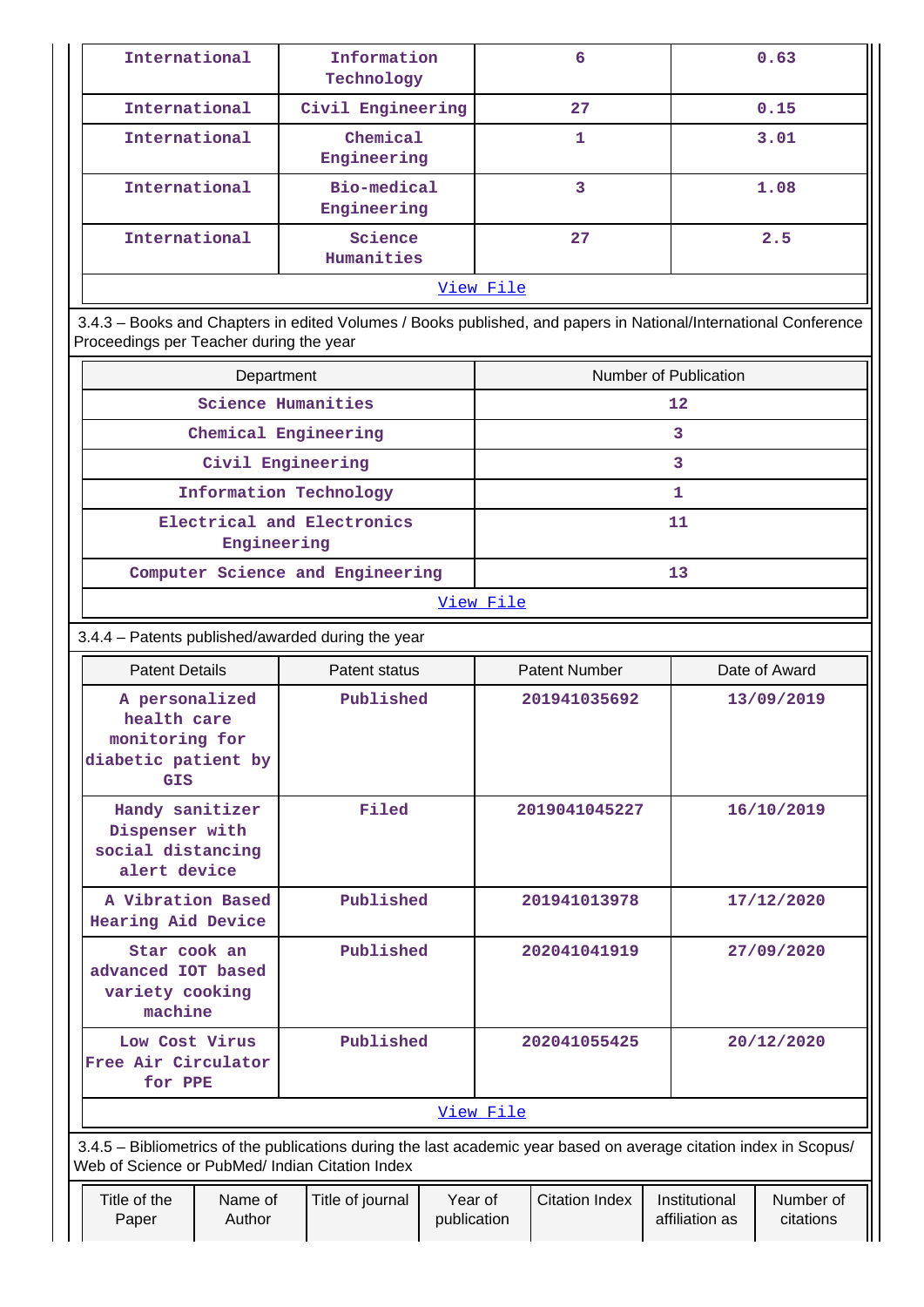|                                                                                                                                                                                              |                                                                                                                                                                                                                     |                              |      |      | mentioned in<br>the publication        | excluding self<br>citation |
|----------------------------------------------------------------------------------------------------------------------------------------------------------------------------------------------|---------------------------------------------------------------------------------------------------------------------------------------------------------------------------------------------------------------------|------------------------------|------|------|----------------------------------------|----------------------------|
| Synthesis<br>and charac<br>terization<br>of CuO/ZnO<br>/CNTs thin<br>films on<br>copper<br>substrate<br>and its ph<br>otocatalyt<br>ic applica<br>tions                                      | Saravana<br>kkumar,<br>$D_{\bullet}$<br>Oualid,<br>H.A.<br>Brahmi,<br>Y., Ayesha<br>mariam,<br>A., Karuna<br>naithy,<br>M.,<br>Saleem,<br>A.M., Kavi<br>yarasu,<br>K., Sivara<br>njani, S.,<br>Jayachandr<br>an, M. | OpenNano                     | 2019 | 16.6 | Sethu<br>Institute<br>of<br>Technology | 25                         |
| Recent<br>Progress<br>and<br>Approaches<br>on Carbon-<br>Free<br>Energy<br>from Water<br>Splitting                                                                                           | Hossain,<br>A., Sakthi<br>pandi, K.,<br>Atique<br>Ullah,<br>A.K.M.,<br>Roy, S.                                                                                                                                      | Nano-<br>Micro<br>Letters    | 2019 | 15.9 | Sethu<br>Institute<br>of<br>Technology | 7                          |
| Solvent-<br>free and m<br>ontmorillo<br>nite K10-c R., Subram<br>atalyzed<br>domino<br>reactions<br>for the<br>synthesis<br>of<br>pyrazoles<br>with alkyn<br>ylester as<br>a dual<br>synthon | Annes,<br>S.B.,<br>Saritha,<br>anian, S.,<br>Shankar,<br>$B_{\bullet}$<br>Ramesh, S.                                                                                                                                | Green<br>Chemistry           | 2020 | 15.2 | Sethu<br>Institute<br>of<br>Technology | $\overline{2}$             |
| Evaluation<br>of mechani<br>$cal$ ,<br>thermal<br>and water<br>absorption<br>behaviors<br>of<br>Polyalthia<br>longifolia<br>seed<br>reinforced                                               | Stalin,<br>B., Nagapr<br>asad, N.,<br>Vignesh,<br>V., Ravich<br>andran,<br>$M_{\odot}$<br>Rajini,<br>$N_{\cdot}$<br>Ismail,<br>S.0.7<br>Mohammad,<br>F.                                                             | Carbohyd<br>rate<br>Polymers | 2020 | 13.4 | Sethu<br>Institute<br>of<br>Technology | 4                          |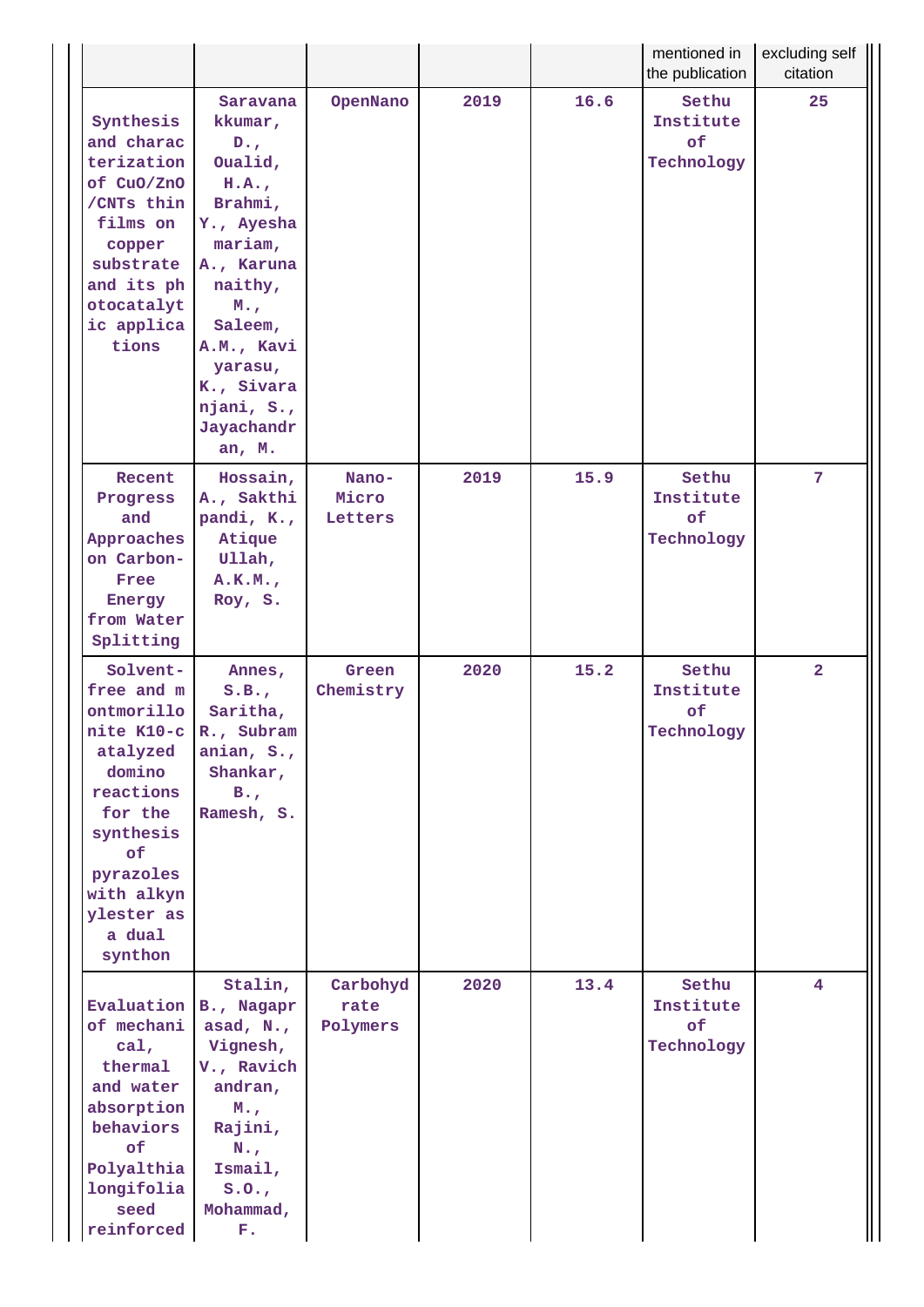|                                                                                                      | vinyl<br>ester<br>composites                                                                                                                                                   |                                                                                                                                                   |                                         |                        |         |                                                      |                                                                    |  |  |  |
|------------------------------------------------------------------------------------------------------|--------------------------------------------------------------------------------------------------------------------------------------------------------------------------------|---------------------------------------------------------------------------------------------------------------------------------------------------|-----------------------------------------|------------------------|---------|------------------------------------------------------|--------------------------------------------------------------------|--|--|--|
|                                                                                                      | Speckle<br>noise<br>removal in<br>SAR images<br>using Mult<br>i-<br>Objective<br><b>PSO</b><br>(MOPSO)<br>algorithm                                                            | Sivaranj<br>ani, $R_{\star}$ ,<br>Roomi,<br>S.M.M., Se<br>nthilarasi<br>, M.                                                                      | Applied<br>Soft<br>Computing<br>Journal | 2019                   | 11.2    | Sethu<br>Institute<br>of<br>Technology               | 12                                                                 |  |  |  |
|                                                                                                      |                                                                                                                                                                                |                                                                                                                                                   |                                         | View File              |         |                                                      |                                                                    |  |  |  |
| 3.4.6 - h-Index of the Institutional Publications during the year. (based on Scopus/ Web of science) |                                                                                                                                                                                |                                                                                                                                                   |                                         |                        |         |                                                      |                                                                    |  |  |  |
|                                                                                                      | Title of the<br>Paper                                                                                                                                                          | Name of<br>Author                                                                                                                                 | Title of journal                        | Year of<br>publication | h-index | Number of<br>citations<br>excluding self<br>citation | Institutional<br>affiliation as<br>mentioned in<br>the publication |  |  |  |
|                                                                                                      | Evaluation<br>of mechani<br>$cal$ ,<br>thermal<br>and water<br>absorption<br>behaviors<br>of<br>Polyalthia<br>longifolia<br>seed<br>reinforced<br>vinyl<br>ester<br>composites | Stalin,<br>B., Nagapr<br>asad, N.,<br>Vignesh,<br>V., Ravich<br>andran,<br>M.,<br>Rajini,<br>$N_{\star}$ ,<br>Ismail,<br>S.0.7<br>Mohammad,<br>F. | Carbohyd<br>rate<br>Polymers            | 2020                   | 192     | $\overline{\mathbf{4}}$                              | Sethu<br>Institute<br>оf<br>Technology                             |  |  |  |
|                                                                                                      | <b>The</b><br>synergetic<br>effect<br>between<br>hydrogen<br>addition<br>and EGR on<br>cashew nut<br>shell<br>liquid bio<br>fuel-<br>diesel<br>operated<br>engine              | Loganath<br>an, M., Th<br>anigaivela<br>n, V, R<br>Madhavan,<br>V.M.<br>Anbarasu,<br>A., Velmur<br>ugan, A.                                       | <b>Fuel</b>                             | 2020                   | 213     | 5                                                    | Sethu<br>Institute<br>of<br>Technology                             |  |  |  |
|                                                                                                      | Investig<br>ation on<br>the effect<br>of diethyl<br>ether with<br>hydrogen-                                                                                                    | Loganath<br>an, $M_{\star}$ ,<br>Madhavan,<br>V.M., Arun<br>Balasubram<br>anian, K.,                                                              | <b>Fuel</b>                             | 2020                   | 213     | $\overline{2}$                                       | Sethu<br>Institute<br>of<br>Technology                             |  |  |  |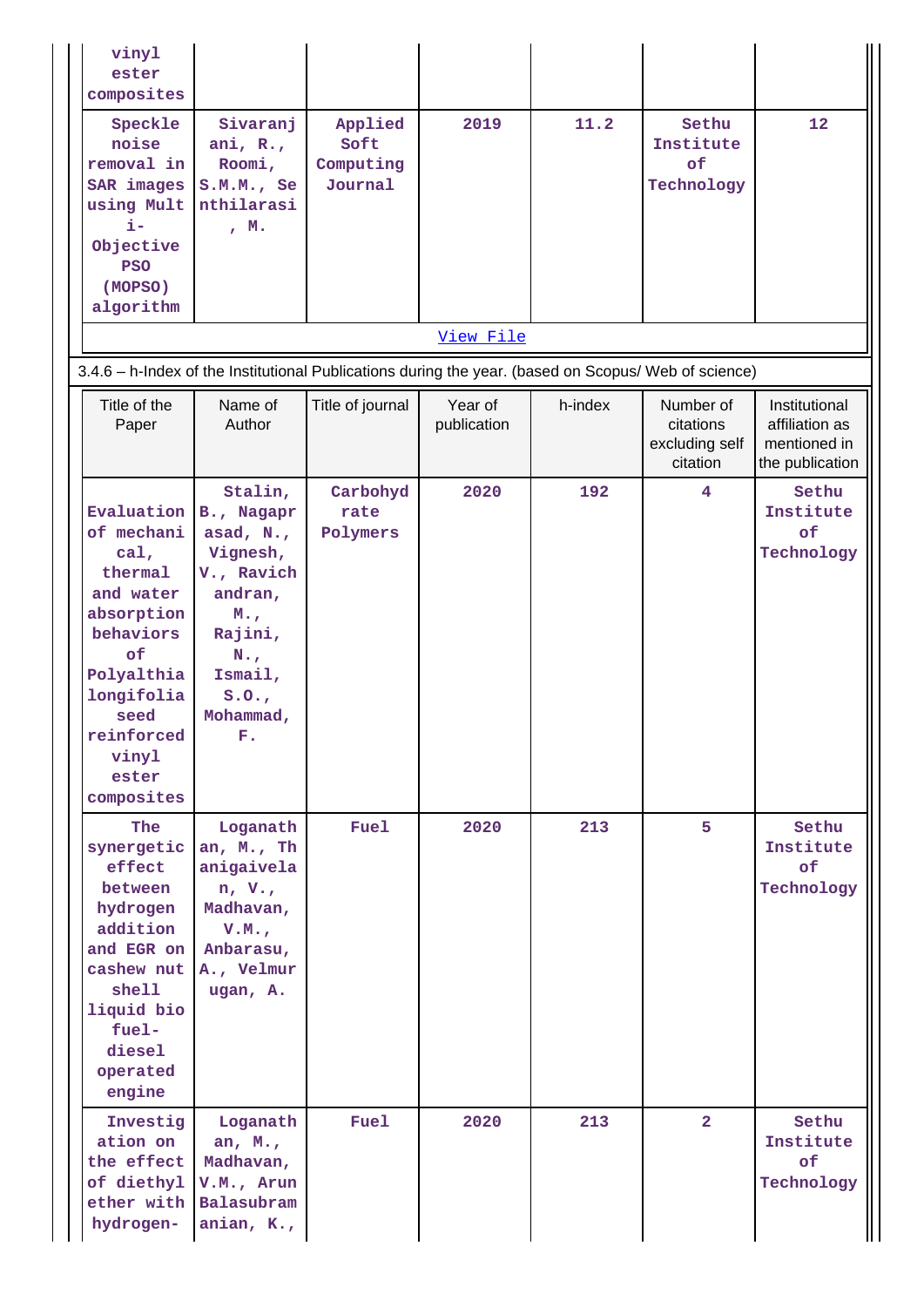| enriched<br>cashew nut<br>shell<br>(CNS)<br>biodiesel<br>in direct<br>injection<br>(DI)<br>diesel<br>engine                                                                                       | Thanigaive<br>lan, $V \cdot$ , $V$<br>ikneswaran<br>, M.,<br>Anbarasu,<br>A.                                                     |                                |                                                                                    |                         |                |                                               |  |
|---------------------------------------------------------------------------------------------------------------------------------------------------------------------------------------------------|----------------------------------------------------------------------------------------------------------------------------------|--------------------------------|------------------------------------------------------------------------------------|-------------------------|----------------|-----------------------------------------------|--|
| Solvent-<br>free and m<br>ontmorillo<br>nite K10-c<br>atalyzed<br>domino<br>reactions<br>for the<br>synthesis<br>of<br>pyrazoles<br>with alkyn<br>ylester as<br>a dual<br>synthon                 | Annes,<br>S.B.,<br>Saritha,<br>R., Subram<br>anian, S.,<br>Shankar,<br>$B_{\bullet}$<br>Ramesh, S.                               | Green<br>Chemistry             | 2020                                                                               | 221                     | $\overline{2}$ | Sethu<br>Institute<br>of<br>Technology        |  |
| Graphene<br>quantum<br>dots/ZnO n<br>anocomposi<br>te:<br>Synthesis,<br>characteri<br>zation, me<br>chanistic<br>investigat<br>ions of ph<br>otocatalyt<br>ic and ant<br>ibacterial<br>activities | Sheik<br>Mydeen,<br>S., Raj<br>Kumar, R.,<br>Sivakumar,<br>R., Sambat<br>hkumar,<br>S., Kottai<br>samy, M.,<br>Vasantha,<br>V.S. | Chemical<br>Physics<br>Letters | 2020                                                                               | 235                     | 3              | Sethu<br>Institute<br><b>of</b><br>Technology |  |
|                                                                                                                                                                                                   |                                                                                                                                  |                                | View File                                                                          |                         |                |                                               |  |
|                                                                                                                                                                                                   |                                                                                                                                  |                                | 3.4.7 - Faculty participation in Seminars/Conferences and Symposia during the year |                         |                |                                               |  |
| Number of Faculty                                                                                                                                                                                 |                                                                                                                                  | International                  | National                                                                           | <b>State</b>            |                | Local                                         |  |
| Attended/Semi<br>nars/Workshops                                                                                                                                                                   |                                                                                                                                  | 4                              | 158                                                                                | <b>Nill</b>             |                | Nill                                          |  |
| Presented<br>papers                                                                                                                                                                               |                                                                                                                                  | 19                             | 11                                                                                 | <b>Nill</b>             |                | Nill                                          |  |
| Resource<br>persons                                                                                                                                                                               |                                                                                                                                  | 3                              | 11                                                                                 | $\overline{\mathbf{2}}$ |                | $\mathbf{1}$                                  |  |
|                                                                                                                                                                                                   |                                                                                                                                  |                                | View File                                                                          |                         |                |                                               |  |
| 3.5 - Consultancy                                                                                                                                                                                 |                                                                                                                                  |                                |                                                                                    |                         |                |                                               |  |
| 3.5.1 - Revenue generated from Consultancy during the year                                                                                                                                        |                                                                                                                                  |                                |                                                                                    |                         |                |                                               |  |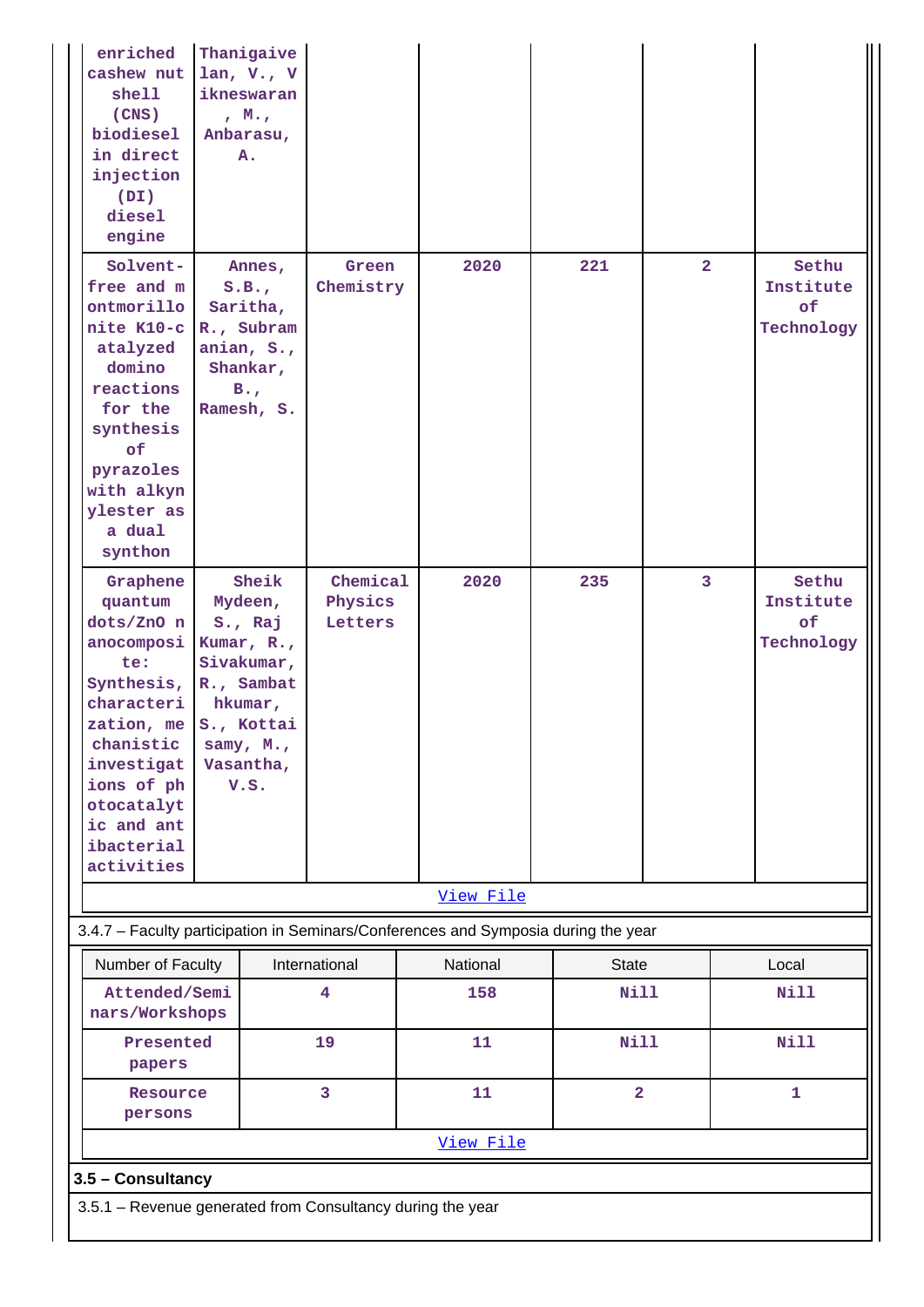|                                                                                      | Name of the Consultan(s)<br>department                                                                                                                                                                             |                                          |                                                                  | Name of consultancy<br>project |                                                          | Consulting/Sponsoring<br>Agency                                                             | Revenue generated<br>(amount in rupees)                  |                    |
|--------------------------------------------------------------------------------------|--------------------------------------------------------------------------------------------------------------------------------------------------------------------------------------------------------------------|------------------------------------------|------------------------------------------------------------------|--------------------------------|----------------------------------------------------------|---------------------------------------------------------------------------------------------|----------------------------------------------------------|--------------------|
|                                                                                      | <b>CSE</b>                                                                                                                                                                                                         |                                          | Order Tracking<br>for Export Business                            |                                |                                                          | <b>ALAAK Agro Implex</b><br>Pvt Ltd, Madurai                                                |                                                          | 20000              |
|                                                                                      | <b>CSE</b>                                                                                                                                                                                                         | Transport<br>Management System           |                                                                  |                                | Winways<br>Infomatics Pvt Ltd                            |                                                                                             | 15000                                                    |                    |
|                                                                                      | <b>CSE</b>                                                                                                                                                                                                         |                                          | Website<br>Development                                           |                                |                                                          | Tycoon Resorts,<br>Madurai                                                                  |                                                          | 25000              |
|                                                                                      | ECE                                                                                                                                                                                                                |                                          | Brain Tumor<br>Detection using<br>Image processing<br>algorithms |                                | <b>Bionic Medical</b><br>Systems, Chennai                |                                                                                             | 40000                                                    |                    |
|                                                                                      | <b>CIVIL</b>                                                                                                                                                                                                       |                                          | Soil Test (4)<br>Samples)                                        |                                |                                                          | K.Kannan, B.E,<br>Assistant Engineer<br>PWD/WRD, Gundar<br>Basin Section - II,<br>Kadaladi. |                                                          | 12000              |
|                                                                                      |                                                                                                                                                                                                                    |                                          |                                                                  |                                | View File                                                |                                                                                             |                                                          |                    |
| 3.5.2 – Revenue generated from Corporate Training by the institution during the year |                                                                                                                                                                                                                    |                                          |                                                                  |                                |                                                          |                                                                                             |                                                          |                    |
|                                                                                      | Name of the<br>Consultan(s)<br>department                                                                                                                                                                          | Title of the<br>programme                |                                                                  | Agency seeking /<br>training   |                                                          | Revenue generated<br>(amount in rupees)                                                     |                                                          | Number of trainees |
|                                                                                      | <b>NIL</b>                                                                                                                                                                                                         | $\mathbf{0}$<br><b>NIL</b><br><b>NIL</b> |                                                                  |                                |                                                          | $\mathbf 0$                                                                                 |                                                          |                    |
|                                                                                      |                                                                                                                                                                                                                    |                                          |                                                                  |                                | No file uploaded.                                        |                                                                                             |                                                          |                    |
|                                                                                      | 3.6 - Extension Activities                                                                                                                                                                                         |                                          |                                                                  |                                |                                                          |                                                                                             |                                                          |                    |
|                                                                                      | 3.6.1 - Number of extension and outreach programmes conducted in collaboration with industry, community and<br>Non- Government Organisations through NSS/NCC/Red cross/Youth Red Cross (YRC) etc., during the year |                                          |                                                                  |                                |                                                          |                                                                                             |                                                          |                    |
|                                                                                      | Title of the activities                                                                                                                                                                                            |                                          | Organising unit/agency/<br>collaborating agency                  |                                | Number of teachers<br>participated in such<br>activities |                                                                                             | Number of students<br>participated in such<br>activities |                    |
|                                                                                      | Awareness<br>Programme on Road<br>Safety                                                                                                                                                                           |                                          | National Service<br>Scheme                                       |                                |                                                          | 10                                                                                          |                                                          | 200                |
|                                                                                      | Tree Plantation<br>$-2019$                                                                                                                                                                                         |                                          | National Service<br>Scheme                                       |                                |                                                          | 150                                                                                         |                                                          | 150                |
|                                                                                      | Celebrating Life                                                                                                                                                                                                   |                                          | Red Ribbon Club                                                  |                                |                                                          | 1                                                                                           |                                                          | 110                |
|                                                                                      | Awareness Program<br>on 'Ultimate<br>Resource of<br>Success'                                                                                                                                                       |                                          | Youth Red Cross                                                  |                                |                                                          | $\overline{2}$                                                                              |                                                          | 50                 |
|                                                                                      | Paper Bag<br>Workshop                                                                                                                                                                                              |                                          | ECO CLUB                                                         |                                |                                                          | 9                                                                                           | 300                                                      |                    |
|                                                                                      | Village and House<br>hold Surveys camp                                                                                                                                                                             |                                          | Initiative Club                                                  |                                |                                                          | 8                                                                                           |                                                          | 130                |
|                                                                                      | View File                                                                                                                                                                                                          |                                          |                                                                  |                                |                                                          |                                                                                             |                                                          |                    |

 3.6.2 – Awards and recognition received for extension activities from Government and other recognized bodies during the year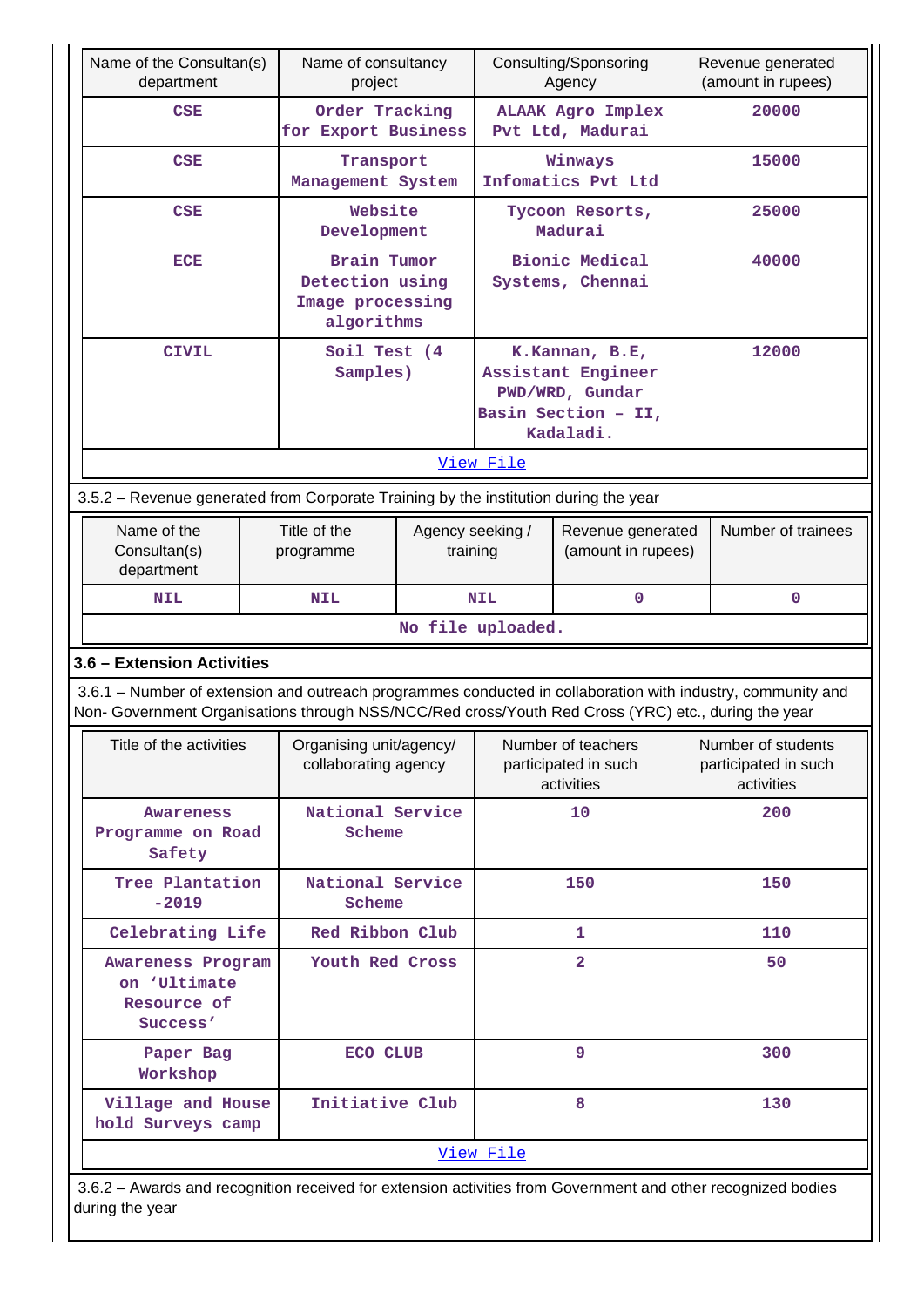| Name of the activity                                                                                                                                                                                           |  | Award/Recognition                                                                                                                                |                                       |                                          | <b>Awarding Bodies</b>                                  |     | Number of students<br><b>Benefited</b>                  |
|----------------------------------------------------------------------------------------------------------------------------------------------------------------------------------------------------------------|--|--------------------------------------------------------------------------------------------------------------------------------------------------|---------------------------------------|------------------------------------------|---------------------------------------------------------|-----|---------------------------------------------------------|
| <b>NSS</b>                                                                                                                                                                                                     |  | Best NSS Units                                                                                                                                   |                                       |                                          | Meenakshi Mission<br>Hospital Madurai                   | 500 |                                                         |
| <b>NSS</b>                                                                                                                                                                                                     |  | University Level<br>Best N.S.S.<br>Programme Officer<br>Award                                                                                    |                                       | Anna University,<br>Chennai - 600 025    |                                                         | 100 |                                                         |
|                                                                                                                                                                                                                |  |                                                                                                                                                  |                                       | View File                                |                                                         |     |                                                         |
| 3.6.3 - Students participating in extension activities with Government Organisations, Non-Government<br>Organisations and programmes such as Swachh Bharat, Aids Awareness, Gender Issue, etc. during the year |  |                                                                                                                                                  |                                       |                                          |                                                         |     |                                                         |
| Name of the scheme                                                                                                                                                                                             |  | Organising unit/Agen<br>cy/collaborating<br>agency                                                                                               | Name of the activity                  |                                          | Number of teachers<br>participated in such<br>activites |     | Number of students<br>participated in such<br>activites |
| Dengue<br>Prevention Camp                                                                                                                                                                                      |  | NSS                                                                                                                                              | Prevention Camp                       | Dengue                                   | 4                                                       |     | 400                                                     |
| Awareness on<br>Food merchants<br>Survey                                                                                                                                                                       |  | <b>NSS</b>                                                                                                                                       |                                       | Awareness on<br>Food merchants<br>Survey | $\overline{\mathbf{2}}$                                 |     | 50                                                      |
| Corna<br><b>Awareness</b>                                                                                                                                                                                      |  | Red Ribbon<br>Club                                                                                                                               | Corona<br><b>Awareness</b><br>program |                                          | $\mathbf{1}$                                            |     | 75                                                      |
| Gender Issue                                                                                                                                                                                                   |  | Women<br>Empowerment<br>Ce11                                                                                                                     |                                       | Self defense<br>training<br>program      | 10                                                      |     | 350                                                     |
| Gender Issue                                                                                                                                                                                                   |  | Women<br>Empowerment<br>Cell                                                                                                                     | Women safety<br>and security          |                                          | 10                                                      |     | 400                                                     |
|                                                                                                                                                                                                                |  |                                                                                                                                                  |                                       | View File                                |                                                         |     |                                                         |
| 3.7 - Collaborations                                                                                                                                                                                           |  |                                                                                                                                                  |                                       |                                          |                                                         |     |                                                         |
| 3.7.1 – Number of Collaborative activities for research, faculty exchange, student exchange during the year                                                                                                    |  |                                                                                                                                                  |                                       |                                          |                                                         |     |                                                         |
| Nature of activity                                                                                                                                                                                             |  | Participant                                                                                                                                      |                                       |                                          | Source of financial support                             |     | <b>Duration</b>                                         |
| Collaborative<br>Research                                                                                                                                                                                      |  | Department of<br>Mechanical<br>Engineering, K.<br>Ramakrishnan<br>College of<br>Engineering,<br>Trichy, 621 112,<br>Tamil Nadu, India            |                                       |                                          | <b>NIL</b>                                              |     | 1                                                       |
| Collaborative<br>Research                                                                                                                                                                                      |  | Department of<br>Mechanical<br>Engineering, VSB<br>College of<br>Engineering and<br>Technical campus,<br>Coimbatore 642109,<br>Tamilnadu, India, |                                       | <b>NIL</b>                               |                                                         | 1   |                                                         |
| Collaborative<br>Research                                                                                                                                                                                      |  | Department of<br>Mechanical                                                                                                                      |                                       |                                          | <b>NIL</b>                                              |     | 1                                                       |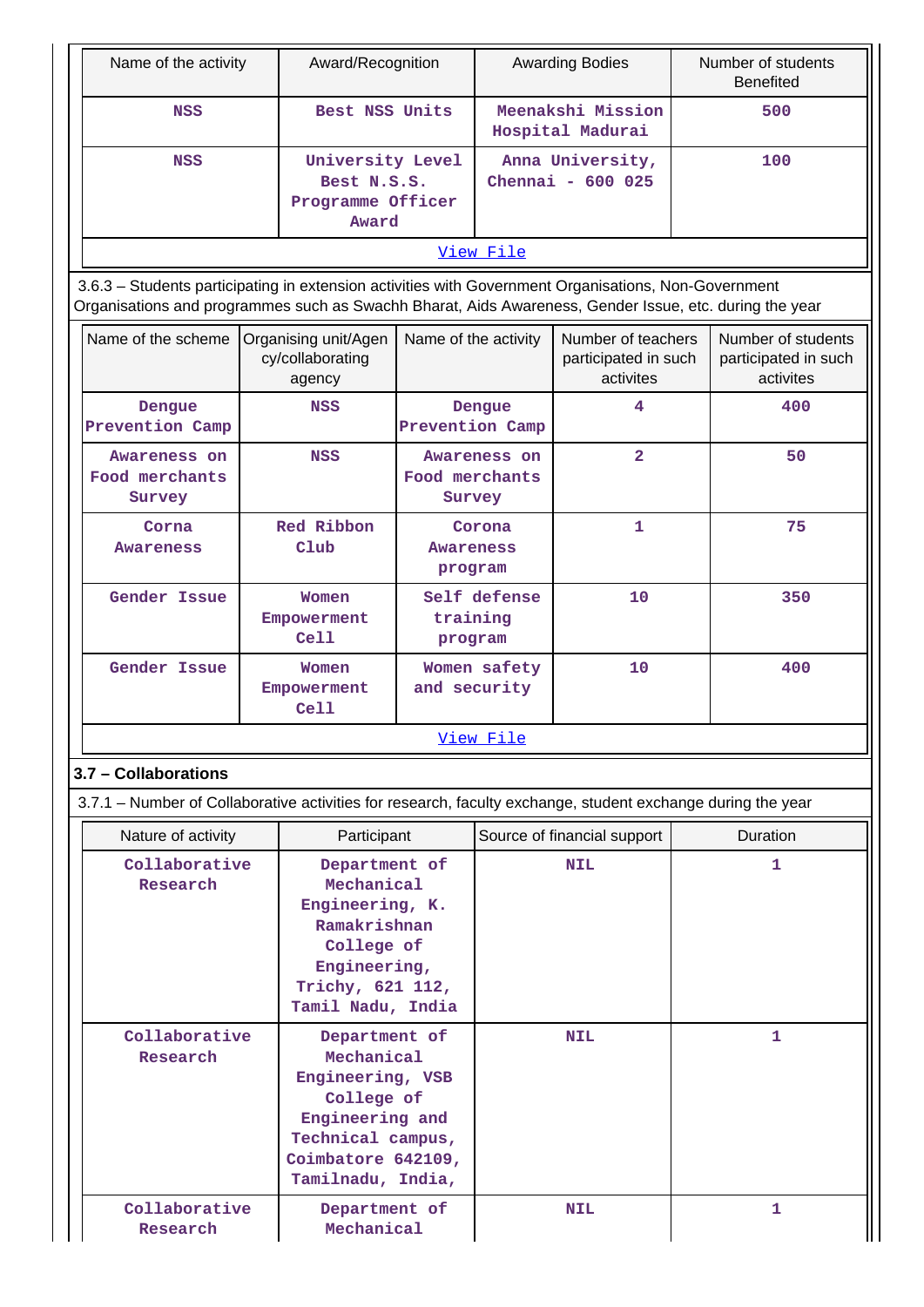| Engineering,<br>College of<br>Engineering, Al-<br>Imam Mohammed Ibn<br>Saud Islamic<br>University, Riyadh<br>11432, Saudi<br>Arabia,<br>Collaborative    |            |                                                                                                                                          |                                                                                                                                                 |                      |                    |              |                                            |  |
|----------------------------------------------------------------------------------------------------------------------------------------------------------|------------|------------------------------------------------------------------------------------------------------------------------------------------|-------------------------------------------------------------------------------------------------------------------------------------------------|----------------------|--------------------|--------------|--------------------------------------------|--|
| Research                                                                                                                                                 |            | Department of<br>Mechanical<br>Engineering, Anna<br>University,<br>Regional Campus<br>Madurai, Madurai,<br>625 019, Tamil<br>Nadu, India |                                                                                                                                                 | <b>NIL</b>           |                    | $\mathbf{1}$ |                                            |  |
| Collaborative<br>Research                                                                                                                                |            |                                                                                                                                          | Department of<br>Mechanical<br>Engineering,<br>Government<br>Polytechnic<br>College, Peelamedu,<br>Coimbatore, 641<br>014, Tamil Nadu,<br>India | <b>NIL</b>           |                    |              | 1                                          |  |
|                                                                                                                                                          |            |                                                                                                                                          |                                                                                                                                                 | View File            |                    |              |                                            |  |
| 3.7.2 - Linkages with institutions/industries for internship, on-the- job training, project work, sharing of research<br>facilities etc. during the year |            |                                                                                                                                          |                                                                                                                                                 |                      |                    |              |                                            |  |
| Nature of linkage                                                                                                                                        |            | Title of the<br>linkage                                                                                                                  | Name of the<br>partnering<br>institution/<br>industry<br>/research lab<br>with contact<br>details                                               | <b>Duration From</b> | <b>Duration To</b> |              | Participant                                |  |
| Internship                                                                                                                                               |            | Internship                                                                                                                               | <b>Venus</b><br>engineering<br>works                                                                                                            | 02/06/2019           |                    | 02/07/2019   | <b>R.AKASH</b><br><b>RAJA</b>              |  |
| Internship                                                                                                                                               |            | Internship                                                                                                                               | Tractor<br>and Farm<br>Equipment<br>Ltd                                                                                                         | 06/06/2019           |                    | 22/06/2019   | <b>SRIRAM</b>                              |  |
| Internship                                                                                                                                               | Internship |                                                                                                                                          | Hyundai<br>glovislmtd,<br>sipcot<br>industrial<br>park,<br>kanchipuram<br>district.                                                             | 24/07/2019           | 08/08/2019         |              | <b>R.MANIKANDAN</b>                        |  |
| Internship                                                                                                                                               |            | Internship                                                                                                                               | <b>INTERNSHALA</b>                                                                                                                              | 15/05/2020           |                    | 12/06/2020   | <b>MOHAMED</b><br><b>AMANI P</b>           |  |
| Internship                                                                                                                                               |            | Internship                                                                                                                               | <b>JINNA</b><br><b>STREET</b><br>Kayathar                                                                                                       | 27/05/2019           |                    | 01/07/2019   | A. SHEIK<br><b>MOHAMED</b><br><b>ASHIF</b> |  |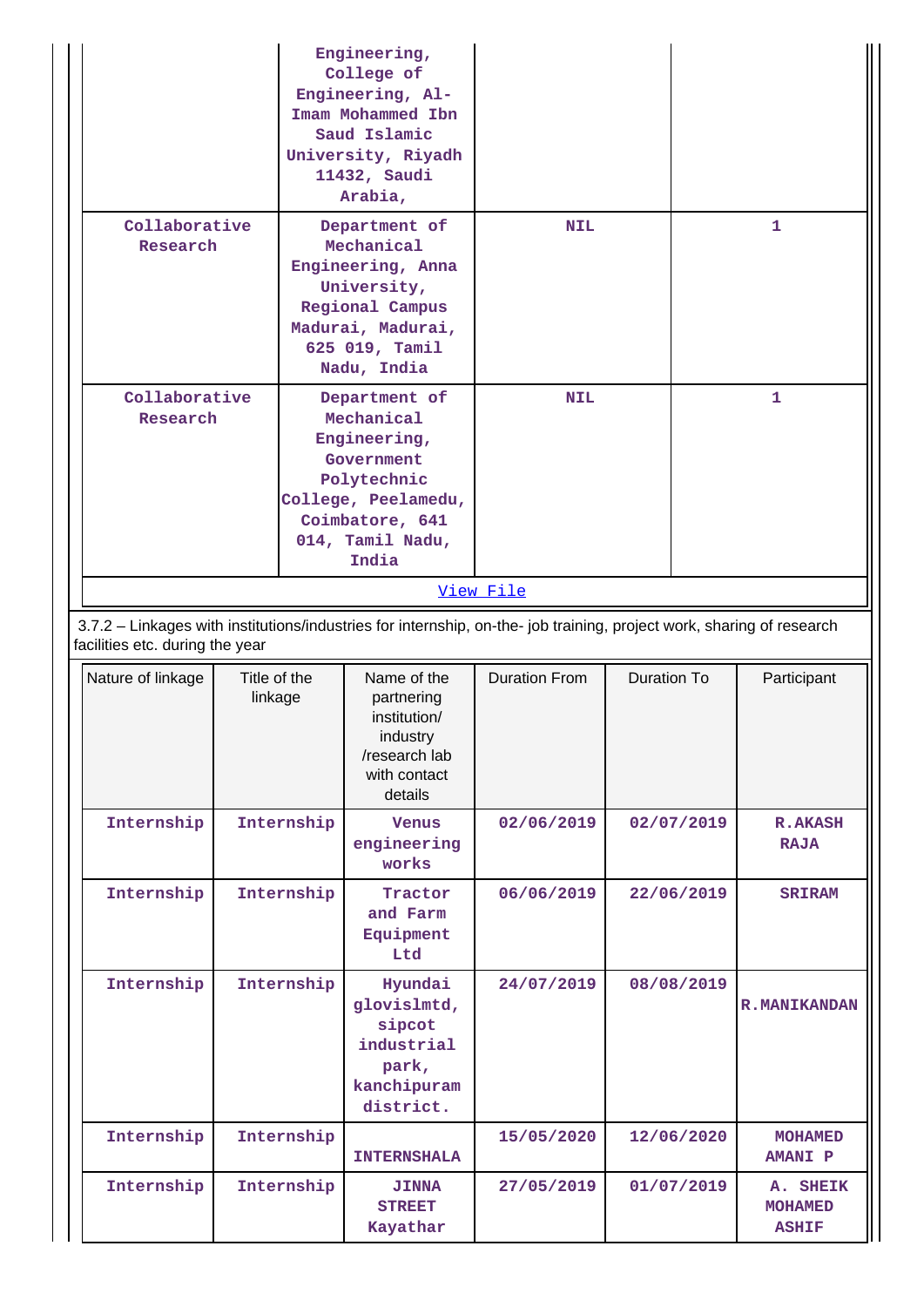#### [View File](https://assessmentonline.naac.gov.in/public/Postacc/Linkages/11242_Linkages_1630079662.xlsx)

 3.7.3 – MoUs signed with institutions of national, international importance, other institutions, industries, corporate houses etc. during the year

| Organisation                                                                                                                                       | Date of MoU signed                | Purpose/Activities                                                                                                                                                                        | Number of<br>students/teachers<br>participated under MoUs |  |  |
|----------------------------------------------------------------------------------------------------------------------------------------------------|-----------------------------------|-------------------------------------------------------------------------------------------------------------------------------------------------------------------------------------------|-----------------------------------------------------------|--|--|
| SNP Dairy Milk,<br>Madurai                                                                                                                         | 01/10/2019                        | Guest Lecture<br>, Industrial visit,<br>Inplant training                                                                                                                                  | 150                                                       |  |  |
| Red Hat India Pvt<br>Ltd.                                                                                                                          | 06/09/2019                        | Enable students<br>to do certification<br>courses, Provide<br>employable skills<br>to the<br>students, Make the<br>student aware of<br>the latest<br>technology related<br>to open source | $\overline{2}$                                            |  |  |
| <b>Bionic Medical</b><br>Systemsvedic<br>Hospital                                                                                                  | 26/12/2019                        | Research,<br>Internship and<br>Innovation                                                                                                                                                 | $\overline{\mathbf{2}}$                                   |  |  |
| <b>MEGH NEEL</b><br>RENEWABLE POWER<br><b>SYSTEMS PRIVATE</b><br>LIMITED2/19, Elite<br>Avenue, Near<br>Sivaram<br>Nagar, Ganapathy,<br>Coimbatore, | 13/09/2019                        | Guest Lecture<br>, Industrial visit,<br>Inplant trainingand<br>Recruitment,                                                                                                               | 3                                                         |  |  |
| JOTHI ELECTRICAL<br>INDUSTRIESNO 2, R C<br>Street, Pazhanganat<br>ham, Madurai -<br>625003,                                                        | 30/08/2019                        | IndustrialMember<br>of BOS in EEE.<br>Industrial Visit,<br>Inplant Training,<br>Recruitment,                                                                                              | 3                                                         |  |  |
|                                                                                                                                                    |                                   | View File                                                                                                                                                                                 |                                                           |  |  |
| <b>CRITERION IV - INFRASTRUCTURE AND LEARNING RESOURCES</b>                                                                                        |                                   |                                                                                                                                                                                           |                                                           |  |  |
| 4.1 - Physical Facilities                                                                                                                          |                                   |                                                                                                                                                                                           |                                                           |  |  |
| 4.1.1 - Budget allocation, excluding salary for infrastructure augmentation during the year                                                        |                                   |                                                                                                                                                                                           |                                                           |  |  |
| Budget allocated for infrastructure augmentation                                                                                                   | 1200                              | Budget utilized for infrastructure development                                                                                                                                            | 969                                                       |  |  |
| 4.1.2 - Details of augmentation in infrastructure facilities during the year                                                                       |                                   |                                                                                                                                                                                           |                                                           |  |  |
| <b>Facilities</b>                                                                                                                                  |                                   |                                                                                                                                                                                           |                                                           |  |  |
| purchased (Greater than 1-0 lakh)<br>during the current year                                                                                       | Number of important equipments    | <b>Existing or Newly Added</b><br>Newly Added                                                                                                                                             |                                                           |  |  |
|                                                                                                                                                    | Seminar halls with ICT facilities |                                                                                                                                                                                           | Existing                                                  |  |  |
|                                                                                                                                                    | Classrooms with Wi-Fi OR LAN      | Existing                                                                                                                                                                                  |                                                           |  |  |

 $\overline{\phantom{a}}$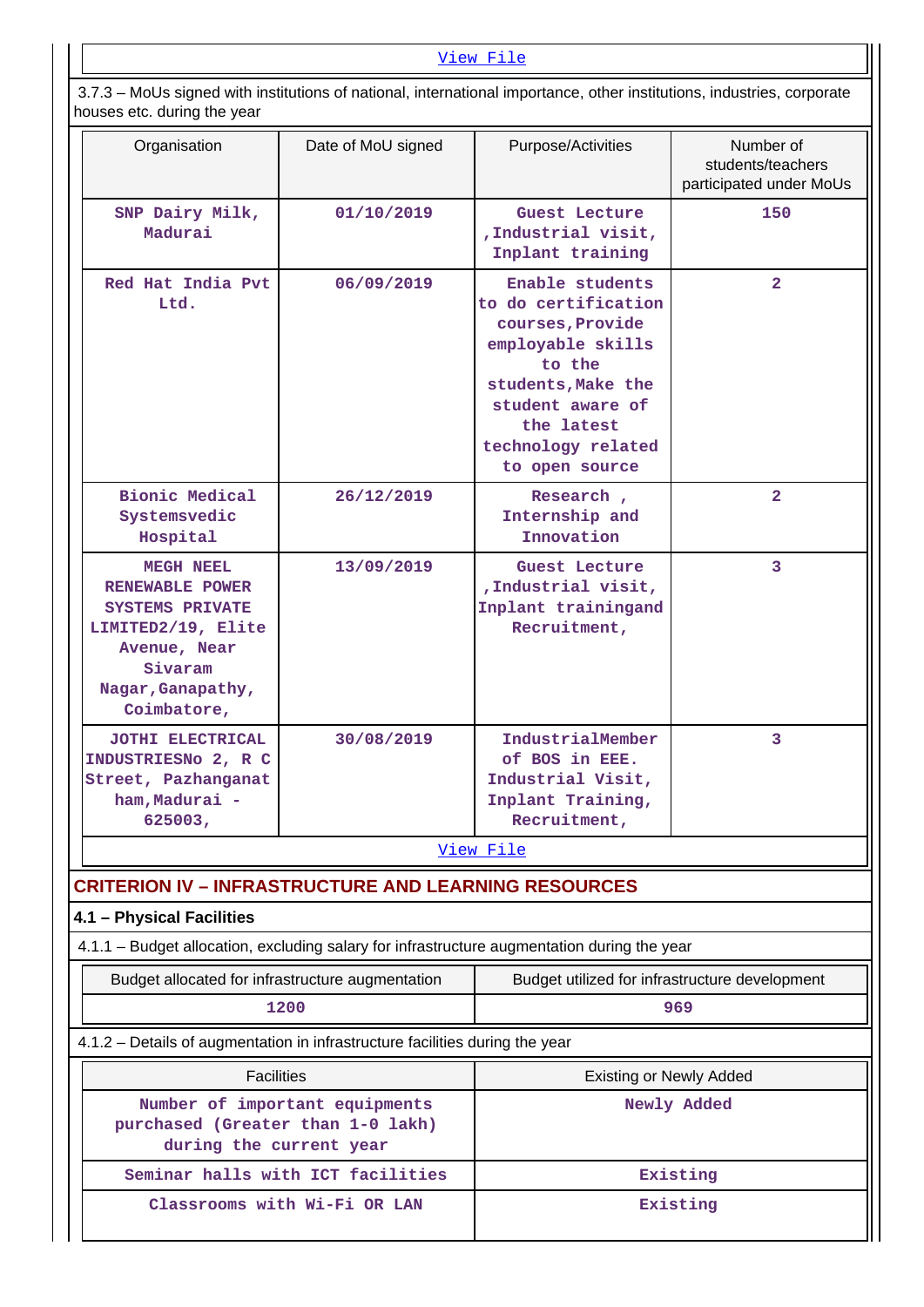|                                           | Classrooms with LCD facilities |                                                                                                                                                                                                                |                   |                                                                      | Newly Added                              |              |                                 |  |  |
|-------------------------------------------|--------------------------------|----------------------------------------------------------------------------------------------------------------------------------------------------------------------------------------------------------------|-------------------|----------------------------------------------------------------------|------------------------------------------|--------------|---------------------------------|--|--|
|                                           |                                | Seminar Halls                                                                                                                                                                                                  |                   | Existing                                                             |                                          |              |                                 |  |  |
|                                           |                                | Laboratories                                                                                                                                                                                                   |                   | Existing                                                             |                                          |              |                                 |  |  |
|                                           |                                | Class rooms                                                                                                                                                                                                    |                   | Existing                                                             |                                          |              |                                 |  |  |
|                                           |                                | Campus Area                                                                                                                                                                                                    |                   |                                                                      |                                          | Existing     |                                 |  |  |
|                                           |                                |                                                                                                                                                                                                                | No file uploaded. |                                                                      |                                          |              |                                 |  |  |
| 4.2 - Library as a Learning Resource      |                                |                                                                                                                                                                                                                |                   |                                                                      |                                          |              |                                 |  |  |
|                                           |                                | 4.2.1 - Library is automated {Integrated Library Management System (ILMS)}                                                                                                                                     |                   |                                                                      |                                          |              |                                 |  |  |
| Name of the ILMS<br>software              |                                | Nature of automation (fully<br>or patially)                                                                                                                                                                    |                   |                                                                      | Version                                  |              | Year of automation              |  |  |
| <b>MODERNLIB</b>                          |                                | Fully                                                                                                                                                                                                          |                   | <b>LIBASOFT Modules</b><br><b>Update Version</b><br><b>MODERNLIB</b> |                                          |              | 2016                            |  |  |
| 4.2.2 - Library Services                  |                                |                                                                                                                                                                                                                |                   |                                                                      |                                          |              |                                 |  |  |
| Library<br>Existing<br>Service Type       |                                |                                                                                                                                                                                                                |                   |                                                                      | Newly Added                              |              | Total                           |  |  |
| Text<br><b>Books</b>                      | 58759                          | 17297432                                                                                                                                                                                                       |                   | 229                                                                  | 131752                                   | 58988        | 17429184                        |  |  |
| Reference<br><b>Books</b>                 | 1091                           | 2134819                                                                                                                                                                                                        | Nill              |                                                                      | <b>Nill</b>                              | 1091         | 2134819                         |  |  |
| e-Books                                   | 300                            | 30000                                                                                                                                                                                                          |                   | <b>Nill</b>                                                          | <b>Nill</b>                              | 300          | 30000                           |  |  |
| Journals                                  | 90                             | 174005                                                                                                                                                                                                         |                   | <b>Nill</b>                                                          | <b>Nill</b>                              | 90           | 174005                          |  |  |
| $e-$<br>Journals                          | <b>Nill</b>                    | <b>Nill</b>                                                                                                                                                                                                    |                   | 488                                                                  | 1424929                                  | 488          | 1424929                         |  |  |
| Digital<br>Database                       | 1                              | 13570                                                                                                                                                                                                          |                   | <b>Nill</b>                                                          | Nill                                     | 1            | 13570                           |  |  |
| CD &<br>Video                             | 300                            | 30000                                                                                                                                                                                                          | Nill              |                                                                      | <b>Nill</b>                              | 300          | 30000                           |  |  |
| Library<br>Automation                     | $\mathbf{1}$                   | 36300                                                                                                                                                                                                          |                   | Nill                                                                 | <b>Nill</b>                              | $\mathbf{1}$ | 36300                           |  |  |
| Others (s)<br>pecify)                     | 890                            | 197457                                                                                                                                                                                                         |                   | Nill                                                                 | Nill                                     | 890          | 197457                          |  |  |
|                                           |                                |                                                                                                                                                                                                                |                   | View File                                                            |                                          |              |                                 |  |  |
| (Learning Management System (LMS) etc     |                                | 4.2.3 - E-content developed by teachers such as: e-PG- Pathshala, CEC (under e-PG- Pathshala CEC (Under<br>Graduate) SWAYAM other MOOCs platform NPTEL/NMEICT/any other Government initiatives & institutional |                   |                                                                      |                                          |              |                                 |  |  |
| Name of the Teacher<br>Name of the Module |                                |                                                                                                                                                                                                                |                   |                                                                      | Platform on which module<br>is developed |              | Date of launching e-<br>content |  |  |
| Dr C Muthusamy                            |                                | Laws of<br>Thermodynamics                                                                                                                                                                                      |                   |                                                                      | Youtube                                  | 17/09/2019   |                                 |  |  |
| A Perumal                                 |                                | Welding process                                                                                                                                                                                                |                   |                                                                      | Youtube                                  | 17/09/2019   |                                 |  |  |
| Dr.K.A.Shahul<br>Hameed                   |                                | Need For<br>Modulation in<br>Communication                                                                                                                                                                     |                   |                                                                      | Youtube                                  | 20/01/2020   |                                 |  |  |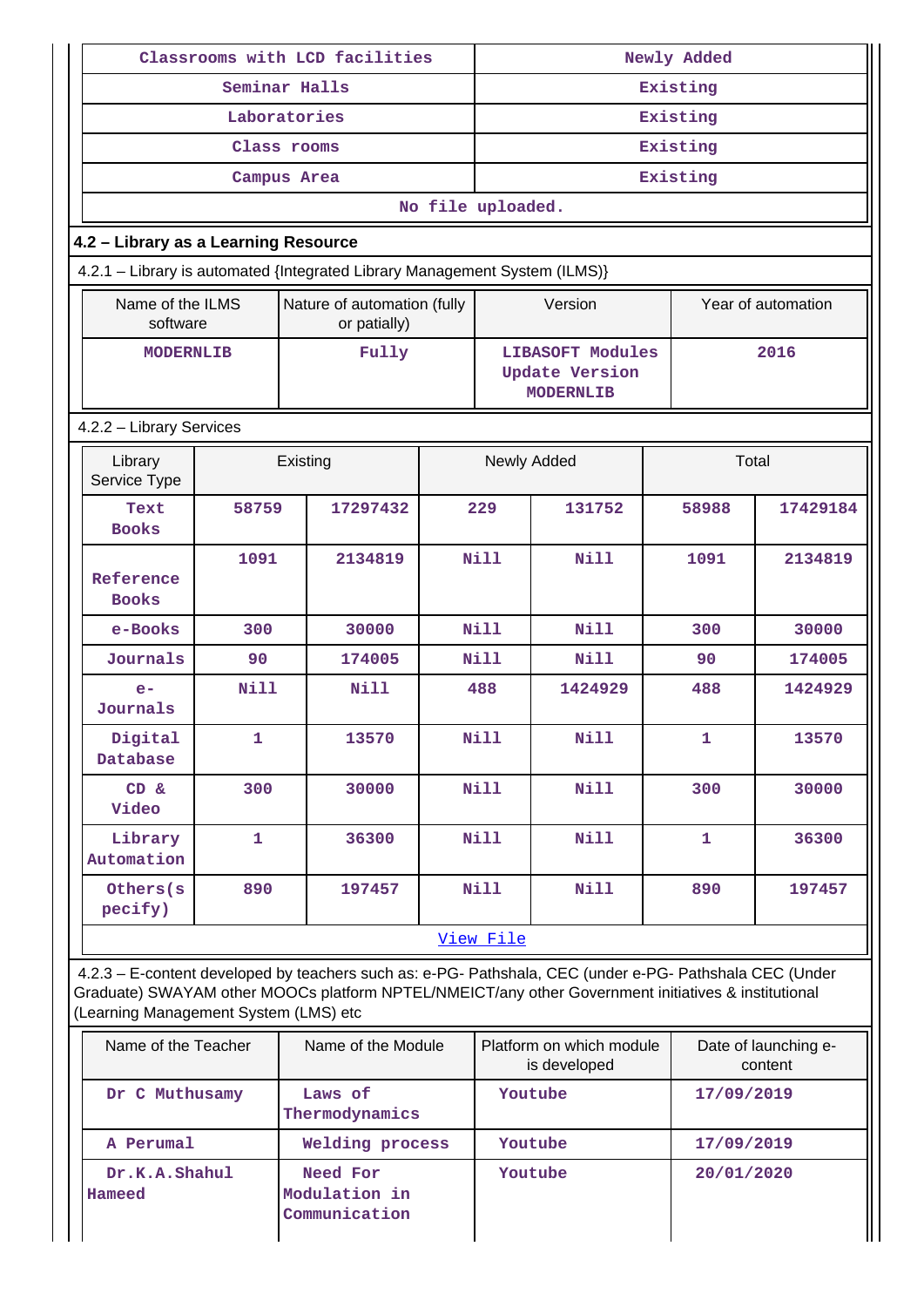|                                                                                                                                                    | Systems                    |                 |                          |                                            |                                                                                                             |                     |              |                    |                                                     |               |
|----------------------------------------------------------------------------------------------------------------------------------------------------|----------------------------|-----------------|--------------------------|--------------------------------------------|-------------------------------------------------------------------------------------------------------------|---------------------|--------------|--------------------|-----------------------------------------------------|---------------|
|                                                                                                                                                    | Mr.J.Kumaresan             |                 |                          | Power Electronics<br>- Single Phase        |                                                                                                             | Youtube             |              |                    | 06/12/2019                                          |               |
|                                                                                                                                                    |                            |                 |                          | Fully controlled                           |                                                                                                             |                     |              |                    |                                                     |               |
|                                                                                                                                                    |                            |                 |                          | Rectifier                                  |                                                                                                             |                     |              |                    |                                                     |               |
| R Kathirvel                                                                                                                                        |                            |                 | Bearing<br>Manufacturing |                                            |                                                                                                             | Youtube             |              |                    | 17/09/2019                                          |               |
|                                                                                                                                                    | M.Poomani <sup>@</sup>     |                 |                          | Simplification of                          |                                                                                                             | Youtube             |              |                    | 30/01/2020                                          |               |
| Punitha                                                                                                                                            |                            |                 |                          | Boolean Function<br>using K Map            |                                                                                                             |                     |              |                    |                                                     |               |
|                                                                                                                                                    | S. Syed Abdul Haq          |                 |                          | Smart Grid                                 |                                                                                                             | Youtube             |              |                    | 06/12/2019                                          |               |
| P Deepa                                                                                                                                            |                            |                 |                          | Sequence detector                          |                                                                                                             | Youtube             |              |                    | 27/06/2020                                          |               |
| Dr.Vasuki Mercy                                                                                                                                    |                            |                 |                          | Satellite Orbital<br>Parameters            |                                                                                                             | Youtube             |              |                    | 22/11/2019                                          |               |
| Dr.                                                                                                                                                | C.YesubaiRubavathi         |                 |                          | Dijkstas<br>Algorithm                      |                                                                                                             | Youtube             |              |                    | 08/02/2020                                          |               |
|                                                                                                                                                    |                            |                 |                          |                                            |                                                                                                             | View File           |              |                    |                                                     |               |
| 4.3 - IT Infrastructure                                                                                                                            |                            |                 |                          |                                            |                                                                                                             |                     |              |                    |                                                     |               |
| 4.3.1 - Technology Upgradation (overall)                                                                                                           |                            |                 |                          |                                            |                                                                                                             |                     |              |                    |                                                     |               |
| <b>Type</b>                                                                                                                                        | <b>Total Co</b><br>mputers | Computer<br>Lab |                          | Internet                                   | <b>Browsing</b><br>centers                                                                                  | Computer<br>Centers | Office       | Departme<br>nts    | Available<br><b>Bandwidt</b><br>h (MBPS/<br>GBPS)   | <b>Others</b> |
| Existin<br>g                                                                                                                                       | 1360                       | $\Omega$        |                          | 340                                        | $\Omega$                                                                                                    | 120                 | 36           | 1185               | 340                                                 | 19            |
| Added                                                                                                                                              | 180                        | $\mathbf{0}$    |                          | 160                                        | $\mathbf{0}$                                                                                                | $\mathbf{0}$        | $\mathbf{0}$ | 180                | 160                                                 | $\mathbf{0}$  |
| Total                                                                                                                                              | 1540                       | $\mathbf 0$     |                          | 500                                        | $\mathbf{0}$                                                                                                | 120                 | 36           | 1365               | 500                                                 | 19            |
| 4.3.2 – Bandwidth available of internet connection in the Institution (Leased line)                                                                |                            |                 |                          |                                            |                                                                                                             |                     |              |                    |                                                     |               |
|                                                                                                                                                    |                            |                 |                          |                                            |                                                                                                             | 500 MBPS/ GBPS      |              |                    |                                                     |               |
| 4.3.3 - Facility for e-content                                                                                                                     |                            |                 |                          |                                            |                                                                                                             |                     |              |                    |                                                     |               |
|                                                                                                                                                    |                            |                 |                          | Name of the e-content development facility |                                                                                                             |                     |              | recording facility | Provide the link of the videos and media centre and |               |
|                                                                                                                                                    |                            |                 |                          | SIT Media Centre                           |                                                                                                             |                     |              | videos             | http://www.youtube.com/user/sethumedia/             |               |
|                                                                                                                                                    |                            |                 |                          | Screen o Matic Software                    |                                                                                                             |                     |              | videos             | http://www.youtube.com/user/sethumedia/             |               |
| 4.4 - Maintenance of Campus Infrastructure                                                                                                         |                            |                 |                          |                                            |                                                                                                             |                     |              |                    |                                                     |               |
| 4.4.1 - Expenditure incurred on maintenance of physical facilities and academic support facilities, excluding salary<br>component, during the year |                            |                 |                          |                                            |                                                                                                             |                     |              |                    |                                                     |               |
| Assigned Budget on<br>Expenditure incurred on<br>academic facilities<br>maintenance of academic<br>facilities                                      |                            |                 |                          |                                            | Assigned budget on<br>Expenditure incurredon<br>physical facilities<br>maintenance of physical<br>facilites |                     |              |                    |                                                     |               |
|                                                                                                                                                    | 235                        |                 |                          | 235.62                                     |                                                                                                             |                     | 275          |                    | 270.5                                               |               |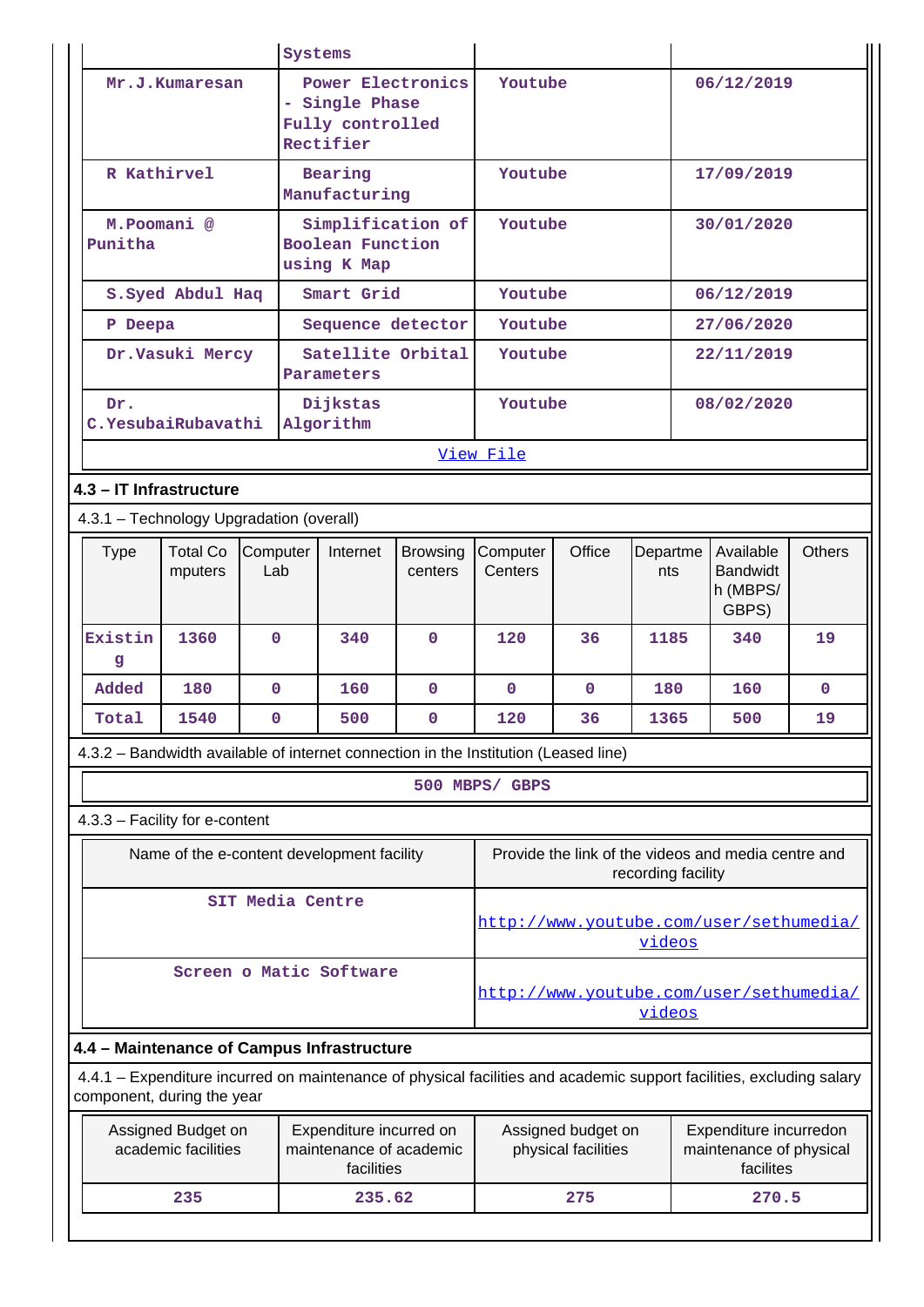4.4.2 – Procedures and policies for maintaining and utilizing physical, academic and support facilities - laboratory, library, sports complex, computers, classrooms etc. (maximum 500 words) (information to be available in institutional Website)

 **MAINTENANCE POLICY: The College Maintenance Committee (CMC) of Sethu Institute of Technology is responsible for managing the maintenance function in the most cost effective manner possible while maximizing the useful life of units and properties and striving to provide the best service to the users. The following policy statements are designed to establish the structure of an effective and efficient maintenance system. The overall objective of the Maintenance Department is to maintain, throughout its expected useful life, the interior and exterior of college buildings, the grounds, and the roadways, and all fixed and moveable equipment through preventive maintenance and repairs. Further, this objective is specifically intended to provide: 1. Buildings and their components that function safely and at top efficiency. 2. Facilities and equipment that minimize the possibility of fires, accidents, and safety hazards. 3. Continuous use of facilities without disruptions to the educational program. 4. Protection of college property through proper planning, scheduling, and preventive maintenance. 5. Quality management of maintenance projects and tasks. 6. Conservation of energy through utilization of the latest technology and energy conservation measures. 7. A quality maintenance program through effective management and efficient utilization of resources. For the purpose of implementing these policies and procedures a Maintenance Cell is formed out of the members of the Maintenance Committee. The Convener and the Co-conveners of the Maintenance Committee of SIT will occupy the similar positions of the Maintenance Cell too. The Co-conveners will have a set of maintenance teams each for the works assigned to them. The Co-conveners shall report to the Convener who in turn will report to the Principal of SIT.**

<https://sethu.ac.in/maintenance-policy/>

#### **CRITERION V – STUDENT SUPPORT AND PROGRESSION**

#### **5.1 – Student Support**

5.1.1 – Scholarships and Financial Support

|                                                                                                                                                                                                                 |                                                                                                                                                            | Number of students             |                         |  |  |  |  |
|-----------------------------------------------------------------------------------------------------------------------------------------------------------------------------------------------------------------|------------------------------------------------------------------------------------------------------------------------------------------------------------|--------------------------------|-------------------------|--|--|--|--|
|                                                                                                                                                                                                                 | Name/Title of the scheme                                                                                                                                   |                                | <b>Amount in Rupees</b> |  |  |  |  |
| Financial Support<br>from institution                                                                                                                                                                           | Fee Concession by<br>the Management                                                                                                                        | 486                            | 29991980                |  |  |  |  |
| Financial Support<br>from Other Sources                                                                                                                                                                         |                                                                                                                                                            |                                |                         |  |  |  |  |
| a) National                                                                                                                                                                                                     | BC/MBC/SC/ST/First<br>Graduate/PMSSS/Mino<br>rity<br>Scholarship/Army Sc<br>holarship/Teachers<br>scholarship/Railway<br>scholarship/Farmer<br>scholarship | 2862                           | 60932000                |  |  |  |  |
| b) International                                                                                                                                                                                                | <b>NIL</b>                                                                                                                                                 | Nill                           | 0                       |  |  |  |  |
|                                                                                                                                                                                                                 |                                                                                                                                                            | View File                      |                         |  |  |  |  |
| 5.1.2 - Number of capability enhancement and development schemes such as Soft skill development, Remedial<br>coaching, Language lab, Bridge courses, Yoga, Meditation, Personal Counselling and Mentoring etc., |                                                                                                                                                            |                                |                         |  |  |  |  |
| Name of the capability<br>enhancement scheme                                                                                                                                                                    | Date of implemetation                                                                                                                                      | Number of students<br>enrolled | Agencies involved       |  |  |  |  |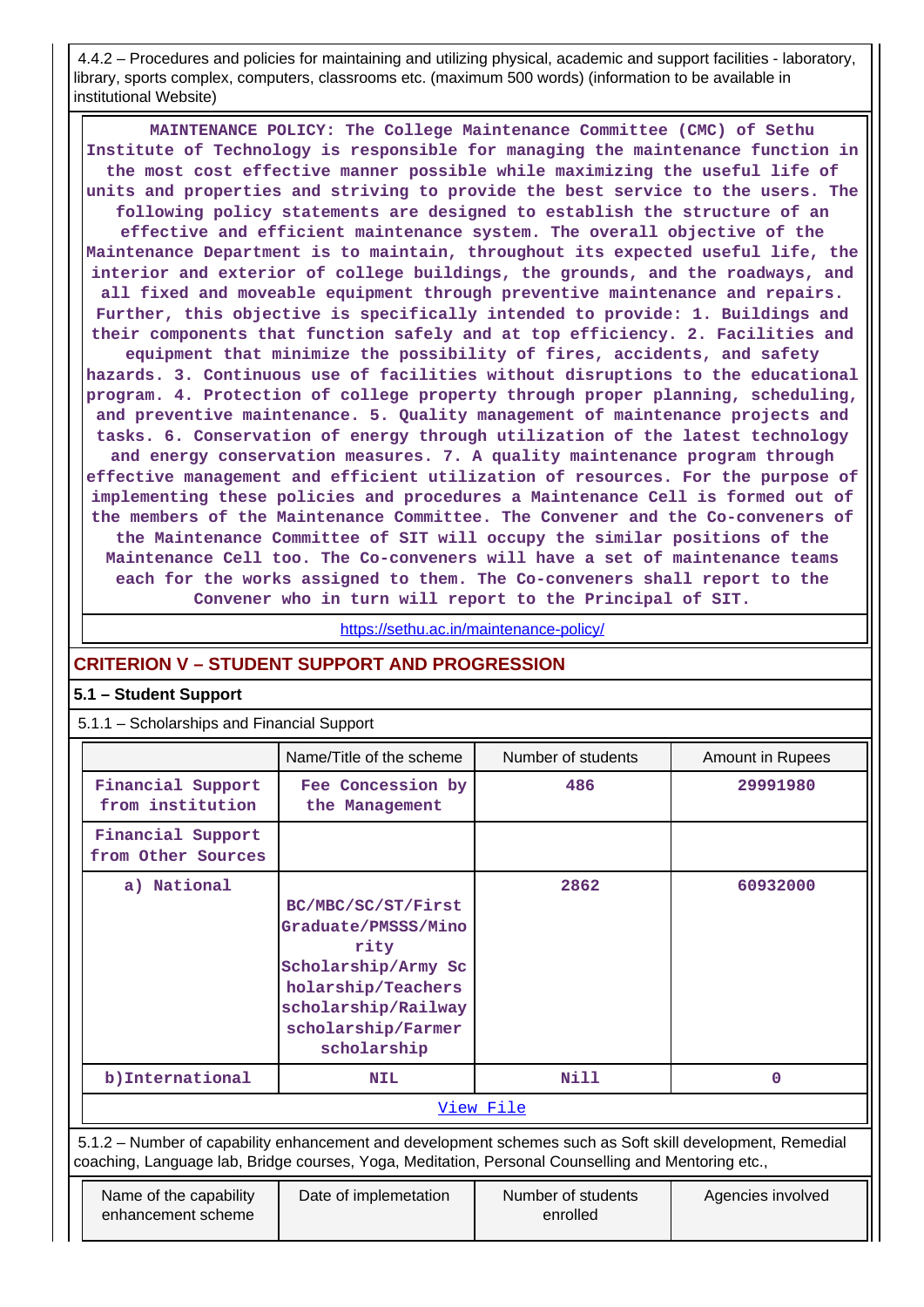| Motivational<br>Program                                                                                                                  |                                          |            | 04/03/2020                                                           | 1010                                                                        |                                                              | Dr.M. Lawrence<br>M.A., M. Phil., Ph.D<br>Asso. Prof. RD,<br>Department of<br>English, American<br>College, Madurai. |                               |
|------------------------------------------------------------------------------------------------------------------------------------------|------------------------------------------|------------|----------------------------------------------------------------------|-----------------------------------------------------------------------------|--------------------------------------------------------------|----------------------------------------------------------------------------------------------------------------------|-------------------------------|
|                                                                                                                                          | Personal<br>Counselling and<br>Mentoring |            | 11/07/2019                                                           | 213                                                                         |                                                              | Dr.S.Gomathi,<br>Counsellor, Madurai                                                                                 |                               |
| Meditation                                                                                                                               |                                          |            | 21/09/2019                                                           | 1010                                                                        |                                                              |                                                                                                                      | Zumba training                |
| <b>Bridge Course</b>                                                                                                                     |                                          | 14/08/2019 |                                                                      | 1010                                                                        |                                                              | First Year<br>Subjects Handling<br>Faculty of S.I.T                                                                  |                               |
| Remedial coaching                                                                                                                        |                                          |            | 14/03/2020                                                           | 150                                                                         |                                                              |                                                                                                                      | Maths                         |
| Soft skill<br>development                                                                                                                |                                          | 21/09/2020 |                                                                      | 563                                                                         |                                                              |                                                                                                                      | Silicon Software              |
| Soft skill<br>development                                                                                                                |                                          | 03/10/2020 |                                                                      | 509                                                                         |                                                              | Innate Talent                                                                                                        |                               |
|                                                                                                                                          |                                          |            |                                                                      | View File                                                                   |                                                              |                                                                                                                      |                               |
| 5.1.3 - Students benefited by guidance for competitive examinations and career counselling offered by the<br>institution during the year |                                          |            |                                                                      |                                                                             |                                                              |                                                                                                                      |                               |
| Name of the<br>Year<br>scheme                                                                                                            |                                          |            | Number of<br>benefited<br>students for<br>competitive<br>examination | Number of<br>benefited<br>students by<br>career<br>counseling<br>activities | Number of<br>students who<br>have passedin<br>the comp. exam |                                                                                                                      | Number of<br>studentsp placed |

|      |                                                                 | competitive<br>examination | career<br>counseling<br>activities | the comp. exam |             |
|------|-----------------------------------------------------------------|----------------------------|------------------------------------|----------------|-------------|
| 2019 | Career<br>guidance<br>Cell<br>Training and<br>Placement<br>Cell | 272                        | 2355                               | <b>Nill</b>    | <b>Nill</b> |
| 2020 | Career<br>guidance<br>Cell<br>Training and<br>Placement<br>Cell | 150                        | 2355                               | 9              | 561         |

#### **No file uploaded.**

 5.1.4 – Institutional mechanism for transparency, timely redressal of student grievances, Prevention of sexual harassment and ragging cases during the year

| Total grievances received | Number of grievances redressed | Avg. number of days for grievance<br>redressal |
|---------------------------|--------------------------------|------------------------------------------------|
|                           | 34                             |                                                |

#### **5.2 – Student Progression**

| 5.2.1 – Details of campus placement during the year |           |           |            |           |           |  |  |
|-----------------------------------------------------|-----------|-----------|------------|-----------|-----------|--|--|
|                                                     | On campus |           | Off campus |           |           |  |  |
| Nameof                                              | Number of | Number of | Nameof     | Number of | Number of |  |  |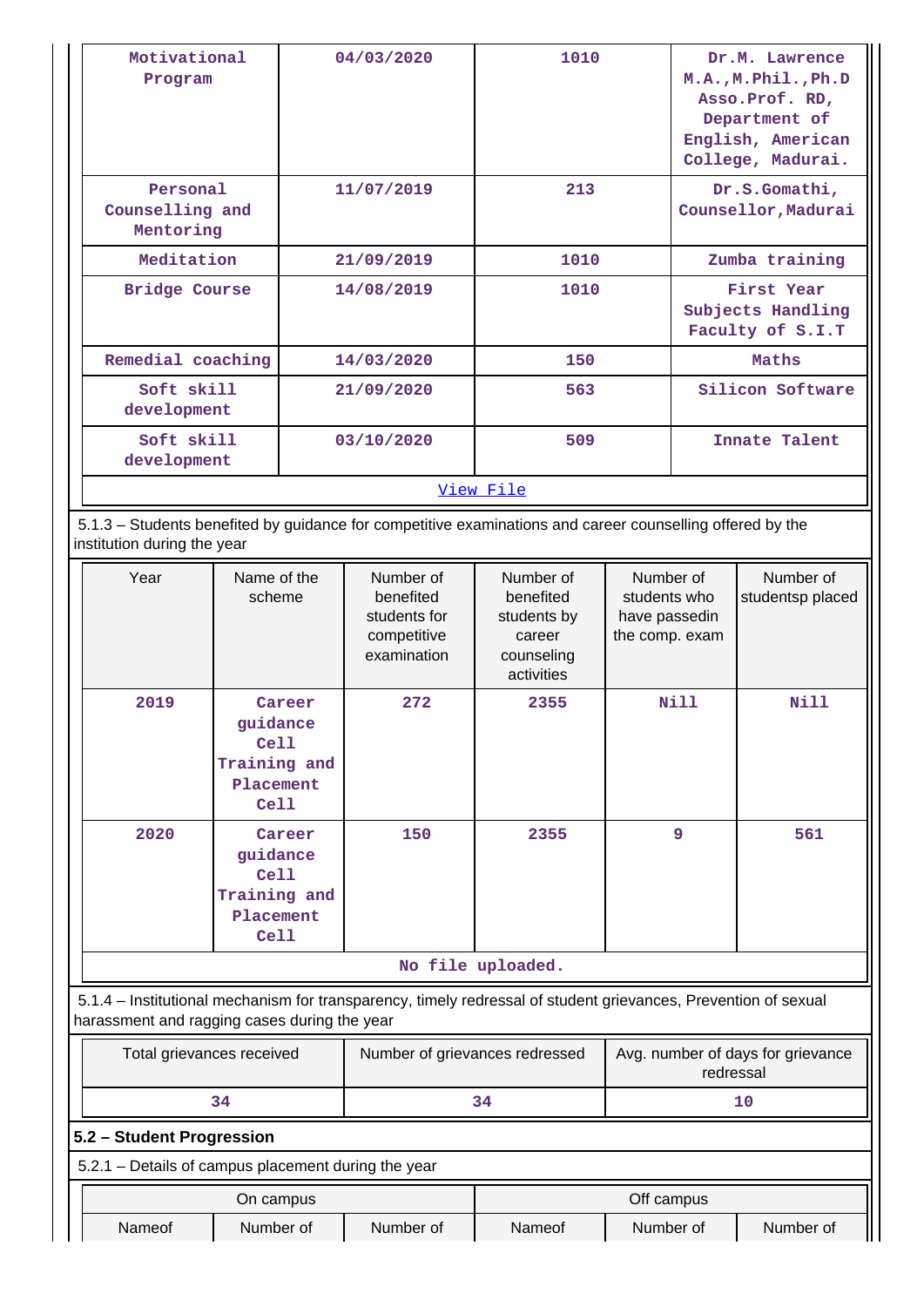| organizations<br>visited | students<br>participated                                    | stduents placed                                                               | organizations<br>visited     | students<br>participated                                                                 | stduents placed                         |
|--------------------------|-------------------------------------------------------------|-------------------------------------------------------------------------------|------------------------------|------------------------------------------------------------------------------------------|-----------------------------------------|
| 46<br>Companies          | 960                                                         | 427                                                                           | 21<br>Companies              | 960                                                                                      | 134                                     |
|                          |                                                             |                                                                               | View File                    |                                                                                          |                                         |
|                          |                                                             | 5.2.2 - Student progression to higher education in percentage during the year |                              |                                                                                          |                                         |
| Year                     | Number of<br>students<br>enrolling into<br>higher education | Programme<br>graduated from                                                   | Depratment<br>graduated from | Name of<br>institution joined                                                            | Name of<br>programme<br>admitted to     |
| 2019                     | $\mathbf 1$                                                 | <b>BE</b>                                                                     | <b>MECH</b>                  | Aero Cloud<br>Aviation,<br>Coimbatore                                                    | Aviation                                |
| 2019                     | $\mathbf 1$                                                 | <b>BTECH</b>                                                                  | <b>CHEMICAL</b>              | <b>Erode</b><br>Sengunthar<br>Engineering<br>College                                     | M Tech<br>Chemical<br>Engineering       |
| 2019                     | $\mathbf 1$                                                 | BE                                                                            | <b>CIVIL</b>                 | Thiagarajar<br>College of<br>Engineering                                                 | ME Environ<br>mental<br>Engineering     |
| 2019                     | $\mathbf{1}$                                                | <b>BE</b>                                                                     | EEE                          | University<br>College of<br>Engineering,<br>BIT Campus,<br>Anna<br>University,<br>Trichy | <b>MBA</b>                              |
| 2019                     | 3                                                           | BE                                                                            | <b>ECE</b>                   | Thiagarajar<br>College of<br>Engineering                                                 | ME Communi<br>cation<br>Systems         |
| 2019                     | $\mathbf{1}$                                                | <b>BE</b>                                                                     | <b>CSE</b>                   | Manipal<br>Academy of<br>Higher<br>Education,<br>Dubai                                   | <b>MBA</b>                              |
| 2019                     | $\mathbf{1}$                                                | ВE                                                                            | <b>MECH</b>                  | Saveetha<br>Engineering<br>College                                                       | <b>MBA</b>                              |
| 2019                     | $\mathbf{1}$                                                | BE                                                                            | <b>MECH</b>                  | The<br>American<br>College,<br>Madurai                                                   | <b>MBA</b>                              |
| 2019                     | $\mathbf{1}$                                                | BE                                                                            | <b>MECH</b>                  | Ramaiah<br>Institute of<br>Management<br>Studies,<br>Bangalore-54                        | <b>MBA</b>                              |
| 2019                     | $\mathbf{1}$                                                | BE                                                                            | <b>MECH</b>                  | Arden<br>University<br>in Berlin                                                         | <b>MSC</b><br>Engineering<br>Management |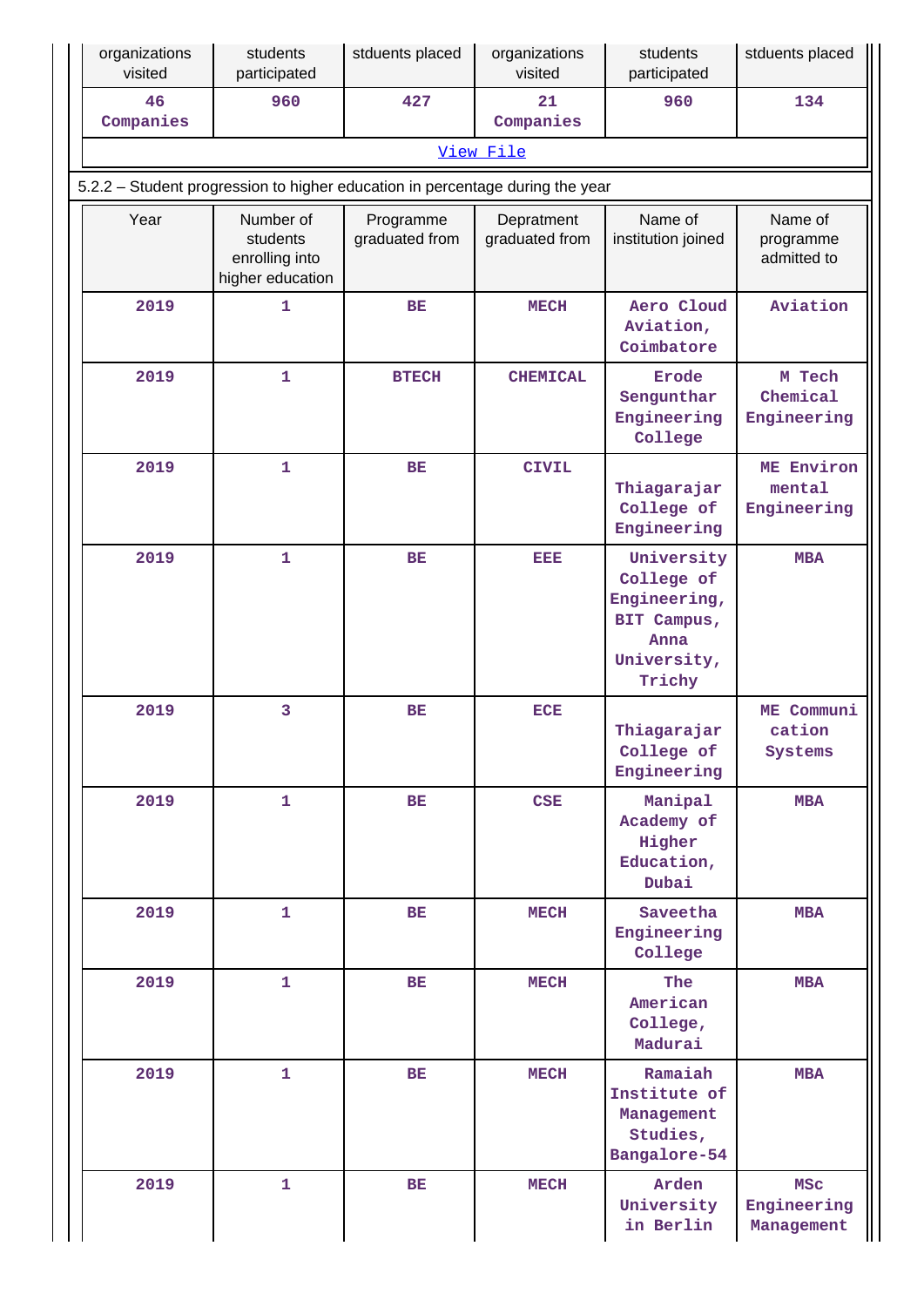|      |                                                                                                                                                                                        |                           |                                          |                                         |  |                        | (CMI) FT                          |  |
|------|----------------------------------------------------------------------------------------------------------------------------------------------------------------------------------------|---------------------------|------------------------------------------|-----------------------------------------|--|------------------------|-----------------------------------|--|
|      |                                                                                                                                                                                        |                           | View File                                |                                         |  |                        |                                   |  |
|      | 5.2.3 - Students qualifying in state/ national/ international level examinations during the year<br>(eg:NET/SET/SLET/GATE/GMAT/CAT/GRE/TOFEL/Civil Services/State Government Services) |                           |                                          |                                         |  |                        |                                   |  |
|      | Items                                                                                                                                                                                  |                           |                                          | Number of students selected/ qualifying |  |                        |                                   |  |
|      | Any Other                                                                                                                                                                              |                           |                                          |                                         |  | 9                      |                                   |  |
|      |                                                                                                                                                                                        |                           | View File                                |                                         |  |                        |                                   |  |
|      | 5.2.4 – Sports and cultural activities / competitions organised at the institution level during the year                                                                               |                           |                                          |                                         |  |                        |                                   |  |
|      | Activity                                                                                                                                                                               |                           | Level                                    |                                         |  | Number of Participants |                                   |  |
|      | <b>SITWARE</b>                                                                                                                                                                         |                           | Institute                                |                                         |  | 80                     |                                   |  |
|      | Quiz,<br>Modelling, Technical<br>events-SAE                                                                                                                                            |                           | Institute                                |                                         |  | 158                    |                                   |  |
|      | Technophilia'19                                                                                                                                                                        |                           | Institute                                |                                         |  | 110                    |                                   |  |
|      | Fine arts 2019<br>Competitions                                                                                                                                                         |                           | Institute                                |                                         |  | 153                    |                                   |  |
|      | Engineers day                                                                                                                                                                          |                           | Institute                                |                                         |  | 76                     |                                   |  |
|      | Project Contest and<br>Exhibition                                                                                                                                                      |                           | Institute                                |                                         |  | 167                    |                                   |  |
|      | Innovative project<br>contest                                                                                                                                                          |                           | Institute                                |                                         |  | 50                     |                                   |  |
|      | <b>ERUPTA19</b>                                                                                                                                                                        |                           | <b>State</b>                             |                                         |  | 161                    |                                   |  |
|      | Unifest 2K20                                                                                                                                                                           |                           | Institute                                |                                         |  | 200                    |                                   |  |
|      | Initiative Fest20                                                                                                                                                                      |                           | Institute<br>115                         |                                         |  |                        |                                   |  |
|      |                                                                                                                                                                                        |                           | View File                                |                                         |  |                        |                                   |  |
|      | 5.3 - Student Participation and Activities                                                                                                                                             |                           |                                          |                                         |  |                        |                                   |  |
|      | 5.3.1 - Number of awards/medals for outstanding performance in sports/cultural activities at national/international<br>level (award for a team event should be counted as one)         |                           |                                          |                                         |  |                        |                                   |  |
| Year | Name of the<br>award/medal                                                                                                                                                             | National/<br>Internaional | Number of<br>awards for<br><b>Sports</b> | Number of<br>awards for<br>Cultural     |  | Student ID<br>number   | Name of the<br>student            |  |
| 2019 | II Prize<br>in Group<br>Dance AVAT<br><b>HAR-2019</b>                                                                                                                                  | National                  | <b>Nill</b>                              | 1                                       |  | <b>16CS203</b>         | <b>S. PRASANNA</b>                |  |
| 2019 | II Prize<br>in<br>Orchestra<br>Legacy<br>2019                                                                                                                                          | National                  | <b>Nill</b>                              | 1                                       |  | <b>18CS151</b>         | <b>G. BHUVANA</b><br><b>KUMAR</b> |  |
| 2019 | Runner<br>in Boxing<br>Competitio                                                                                                                                                      | National                  | 1                                        | Nill                                    |  | <b>17ME277</b>         | M.Bahath<br>Raj                   |  |

**n at Soldiers Boxing**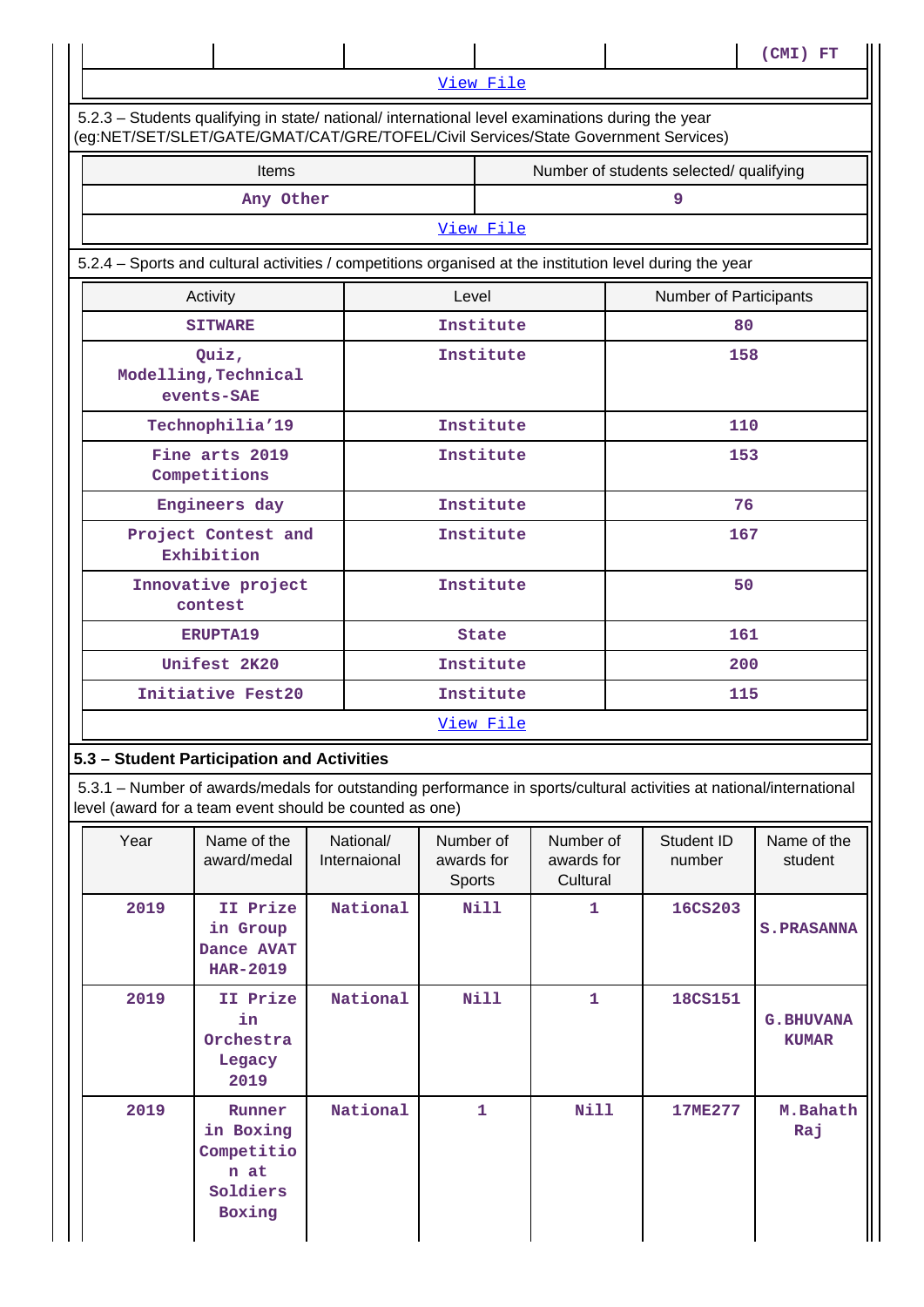|                                                                                                                                                                                                                                                                                                                                                                                                                                                                                                                                                                                                                                                                                                                                                                                                                                                                                                                                                                                                                                                                                                                                                                                                                                                                                                                                                                                                                                                                                                                                                                                                                                                                                                                                                                                                                                                                                                                                                                                                                                                                                                                                                                                                                                                                                                                                                                                                                                                                                                                                                                                                                                                                                                                                                                                                                                                                                                                                                                                                                                                                                                                                                                                                                                                                                                                                                                                                                                                                                                                                                                                                                                                                                                                                                                                                             | Acadamy                                    |          |           |             |                |                        |  |  |  |  |
|-------------------------------------------------------------------------------------------------------------------------------------------------------------------------------------------------------------------------------------------------------------------------------------------------------------------------------------------------------------------------------------------------------------------------------------------------------------------------------------------------------------------------------------------------------------------------------------------------------------------------------------------------------------------------------------------------------------------------------------------------------------------------------------------------------------------------------------------------------------------------------------------------------------------------------------------------------------------------------------------------------------------------------------------------------------------------------------------------------------------------------------------------------------------------------------------------------------------------------------------------------------------------------------------------------------------------------------------------------------------------------------------------------------------------------------------------------------------------------------------------------------------------------------------------------------------------------------------------------------------------------------------------------------------------------------------------------------------------------------------------------------------------------------------------------------------------------------------------------------------------------------------------------------------------------------------------------------------------------------------------------------------------------------------------------------------------------------------------------------------------------------------------------------------------------------------------------------------------------------------------------------------------------------------------------------------------------------------------------------------------------------------------------------------------------------------------------------------------------------------------------------------------------------------------------------------------------------------------------------------------------------------------------------------------------------------------------------------------------------------------------------------------------------------------------------------------------------------------------------------------------------------------------------------------------------------------------------------------------------------------------------------------------------------------------------------------------------------------------------------------------------------------------------------------------------------------------------------------------------------------------------------------------------------------------------------------------------------------------------------------------------------------------------------------------------------------------------------------------------------------------------------------------------------------------------------------------------------------------------------------------------------------------------------------------------------------------------------------------------------------------------------------------------------------------------|--------------------------------------------|----------|-----------|-------------|----------------|------------------------|--|--|--|--|
| 2019                                                                                                                                                                                                                                                                                                                                                                                                                                                                                                                                                                                                                                                                                                                                                                                                                                                                                                                                                                                                                                                                                                                                                                                                                                                                                                                                                                                                                                                                                                                                                                                                                                                                                                                                                                                                                                                                                                                                                                                                                                                                                                                                                                                                                                                                                                                                                                                                                                                                                                                                                                                                                                                                                                                                                                                                                                                                                                                                                                                                                                                                                                                                                                                                                                                                                                                                                                                                                                                                                                                                                                                                                                                                                                                                                                                                        | Winner<br>in Hockey<br>Zonal<br>Tournament | National | 1         | <b>Nill</b> | <b>16EC062</b> | A. Mohyam<br>edAshfalk |  |  |  |  |
|                                                                                                                                                                                                                                                                                                                                                                                                                                                                                                                                                                                                                                                                                                                                                                                                                                                                                                                                                                                                                                                                                                                                                                                                                                                                                                                                                                                                                                                                                                                                                                                                                                                                                                                                                                                                                                                                                                                                                                                                                                                                                                                                                                                                                                                                                                                                                                                                                                                                                                                                                                                                                                                                                                                                                                                                                                                                                                                                                                                                                                                                                                                                                                                                                                                                                                                                                                                                                                                                                                                                                                                                                                                                                                                                                                                                             |                                            |          | View File |             |                |                        |  |  |  |  |
|                                                                                                                                                                                                                                                                                                                                                                                                                                                                                                                                                                                                                                                                                                                                                                                                                                                                                                                                                                                                                                                                                                                                                                                                                                                                                                                                                                                                                                                                                                                                                                                                                                                                                                                                                                                                                                                                                                                                                                                                                                                                                                                                                                                                                                                                                                                                                                                                                                                                                                                                                                                                                                                                                                                                                                                                                                                                                                                                                                                                                                                                                                                                                                                                                                                                                                                                                                                                                                                                                                                                                                                                                                                                                                                                                                                                             |                                            |          |           |             |                |                        |  |  |  |  |
|                                                                                                                                                                                                                                                                                                                                                                                                                                                                                                                                                                                                                                                                                                                                                                                                                                                                                                                                                                                                                                                                                                                                                                                                                                                                                                                                                                                                                                                                                                                                                                                                                                                                                                                                                                                                                                                                                                                                                                                                                                                                                                                                                                                                                                                                                                                                                                                                                                                                                                                                                                                                                                                                                                                                                                                                                                                                                                                                                                                                                                                                                                                                                                                                                                                                                                                                                                                                                                                                                                                                                                                                                                                                                                                                                                                                             |                                            |          |           |             |                |                        |  |  |  |  |
| 5.3.2 - Activity of Student Council & representation of students on academic & administrative bodies/committees of<br>the institution (maximum 500 words)<br>. The college has a Student Association in each Department. Every association<br>comprises of Secretary, Joint Secretary, Treasurer, Office Bearers and<br>committee members guided by the faculty in-charge of the departments. The<br>association organizes various activities of the departments. . The student<br>representatives in all the associations/societies like ISTE/ IEEE student<br>chapters, NSS, WEC and others organize various programs like paper<br>presentations, symposiums, workshops, seminars that are conducted every<br>Semester. • The academic and administrative bodies have the student<br>representatives to enhance the traits of decision-making and leadership. The<br>details of the activities are given below. 1. Class Committee: The Class<br>committee meeting is to improve the institution by redressing the academic<br>issues. The committee consists of the student representatives from each class<br>in every department. They discuss the academic plan, syllabus coverage,<br>difficulties in the subjects, test pattern, result analysis and other<br>departmental activities like symposiums, workshops, paper presentations, Mini<br>projects, etc. 2. National Service Scheme: The student volunteers of the NSS<br>aim at developing student personality through community services. The NSS<br>Program Coordinator and NSS Program Officer motivate the volunteers to serve<br>the society through various activities like blood donation, special camps,<br>awareness programs, planting tree saplings, temple cleaning etc 3. Training<br>and Placement Cell: The student volunteers from each department act as<br>placement representatives and coordinate all the placement programs, guest<br>lectures and the training activities. Peer group training by the students,<br>enhance the talents of students, 4, Fine Arts Association: The student<br>representatives of the Fine Arts Association organize extra-curricular and<br>cultural activities. The Association also organizes "Fine Arts" day every year.<br>Under this programme various cultural events are being staged by the student<br>volunteers for the students in different cultural events. 5. Women Empowerment<br>Cell: The student representatives of the Women Empowerment Cell join hands with<br>WEC Faculty members to enhance the understanding of issues related to women and<br>to make the college campus a safe place for women. Aiming at intellectual and<br>social upliftment of the girl students various competitions are conducted like<br>Rangoli, Mehendi, Cartooning, Painting and Art from waste. 6. Canteen: The<br>college canteen also has the student representatives to give suggestions about<br>the quality and cleanliness of the canteen. 7. Anti-ragging Committee: Anti<br>ragging committee student representatives actively participate in maintaining a<br>ragging free environment in the campus. The committee also takes instantaneous<br>action to get rid of ragging. 8. Library Committee: The library committee has<br>student representatives and they provide suggestions on the functioning of the<br>library, library timings and additional books needed. 9. Hostel and Mess: The<br>Hostel and Mess committee runs with the support of student members to check and<br>fulfill the needs of the students in the hostel. 10. Student Welfare Committee:<br>The student representatives of the suggestion committee provide suggestions on<br>various issues of the college including curricular, co-curricular, extra-<br>curricular and support services. |                                            |          |           |             |                |                        |  |  |  |  |

**5.4 – Alumni Engagement**

5.4.1 – Whether the institution has registered Alumni Association?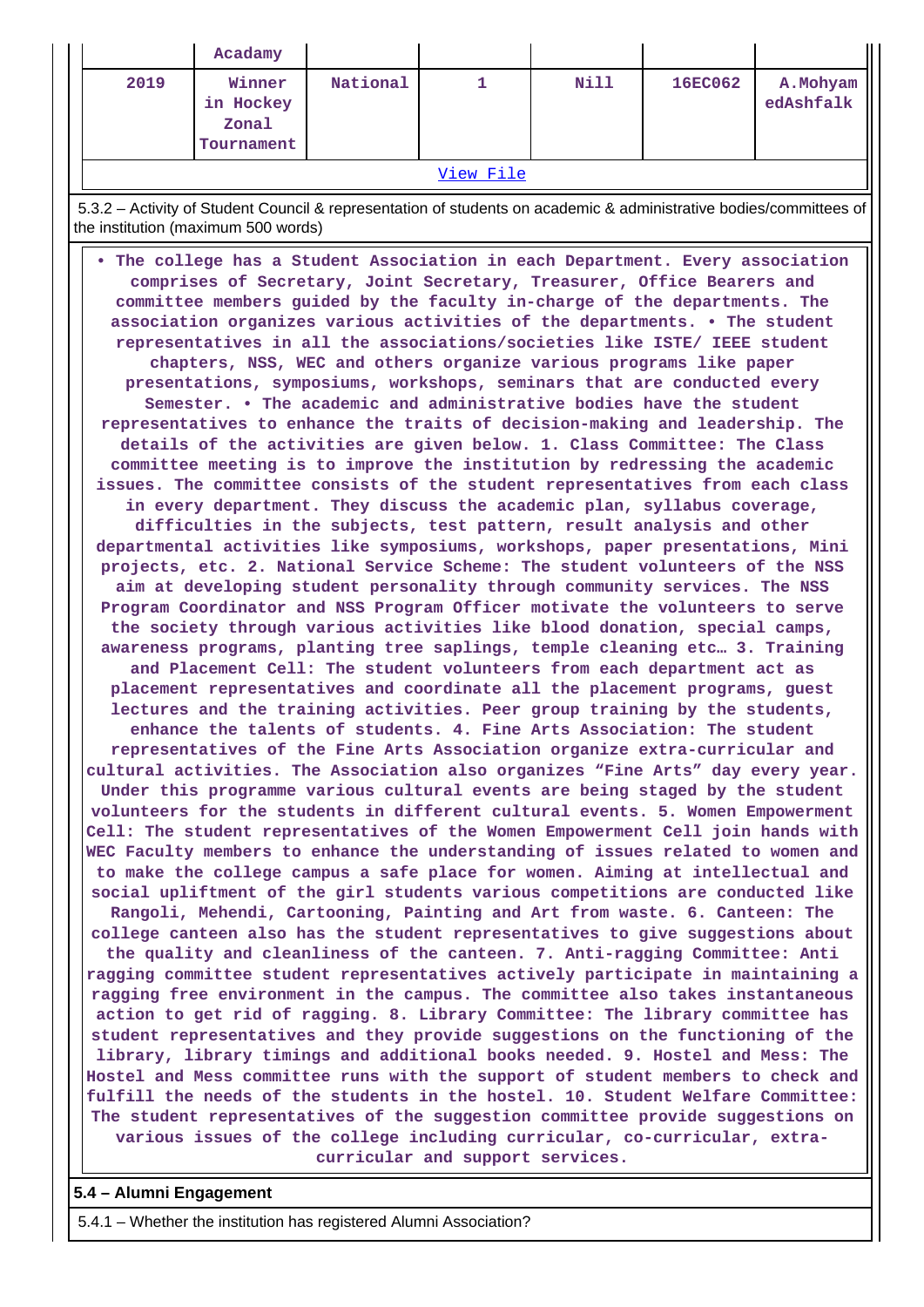**Yes**

 **The College has a vibrant Alumni Association. The Association has UAE Chapter, Chennai Chapter and Bangalore Chapter apart from the parent Alumni Association at the College. The Alumni Association of the college strives to create a forum to foster a fruitful communication and a congenial relationship among the Alumnae, the students and the College. The Alumni Association organizes the alumni meet at various places through its Chapters every year. The college strongly believes that the success of the Alumni reflects the success of the Alma Mater. The College believes in the dictum that the strength of the Institution lies in the rapport maintained between the Alumni and the Institution. The Alumni members extend their support through: • Acting as members in the Board of Studies, Academic Council, Internal Quality Assurance Cell, Recognized Professional Bodies and Quality Circle etc. • Getting permission for industrial visits in their organization. • Coordinating for signing MoU with companies where the alumni are working. • Delivering Guest lectures to the students • Motivating the students on the current industrial expectations. • Each department separately conducts meetings with their alumni members. • Organizing on campus off campus placement programs for the students with the coordination of alumni. • PADIKKATTUGAL (STEPS) is one of the examples for alumni social responsibility, started by an alumnus M. Kishore, ICE department, 2008-12 batch. This is a non-profit trust which renders its service to orphanages, old age homes etc. with the support of alumni and public.**

5.4.2 – No. of registered Alumni:

**14215**

5.4.3 – Alumni contribution during the year (in Rupees) :

**0**

5.4.4 – Meetings/activities organized by Alumni Association :

 **1. Mrs. N. Kanagalakshmi, MECH Alumni of 1997-2001 Batch, SO/E (EIC), IGCAR, Kalpakkam.visited our College on 14.08.2019 and provided suggestions of Research Project Work. 2. Er.Mohamed fahad, EEE Alumni of 2006-2010 Batch, Facilities Manager, Waseef Asset Management, Qatar provided fruitful suggestions of facilities Management Types of Maintenance at our College on 30.08.2019. 3. Mr. Venkat Subramanian, MECH Alumni of 2005-2009 Batch, Project Engineer, Ge.Net GMBH, Germany shared useful information about the Opportunities of Mechanical Engineering in Germany on 19.09.2019 during lecture. 4. Mr. Arul Murugan, (2014-2018 Batch), Project Engineer, Harinarayan Structural Pvt. Ltd., Chennai delivered a Guest Lecture on 15.10.2019 and the students gained the knowledge about construction materials. 5. Ms. B.Soundarya ,IT alumni of 2013 batch contributed for organizing an on campus placement program for M/s Enterprise Tourch Pvt Ltd on 30.10.2019 and 8 students got placed in that Company. 6. Mr. Swathi devi .N, Shymala.B ECE 2014 alumni of 2019 batch contributed for organizing an on campus placement program for M/s Grow smart Electronics on 11.01.2020 and 15 students got placed in that company. 7. Ms. R.Swarnalatha,CSE alumni of 2019 batch contributed for organizing an on campus placement program M/s Jad focus on 21.01.2020 and 5 students got placed in that company. 8. Mr. S.Saktheeswaran,CSE alumni of 2009 batch contributed for organizing an on campus placement program M/s Reheinbrucke Pvt Ltd. On 24.02.2020 and 2 students got placed in that company. 9. Mr. C.K Hari, EEE alumni of 2019 batch contributed for organizing an on campus placement program M/s Mobase Electronics on 25.05.2020 and 31students got placed in that company. 10. Alumni from various batches visited our campus and delivered 18 Guest Lectures and Motivational Talks for the benefit of the students**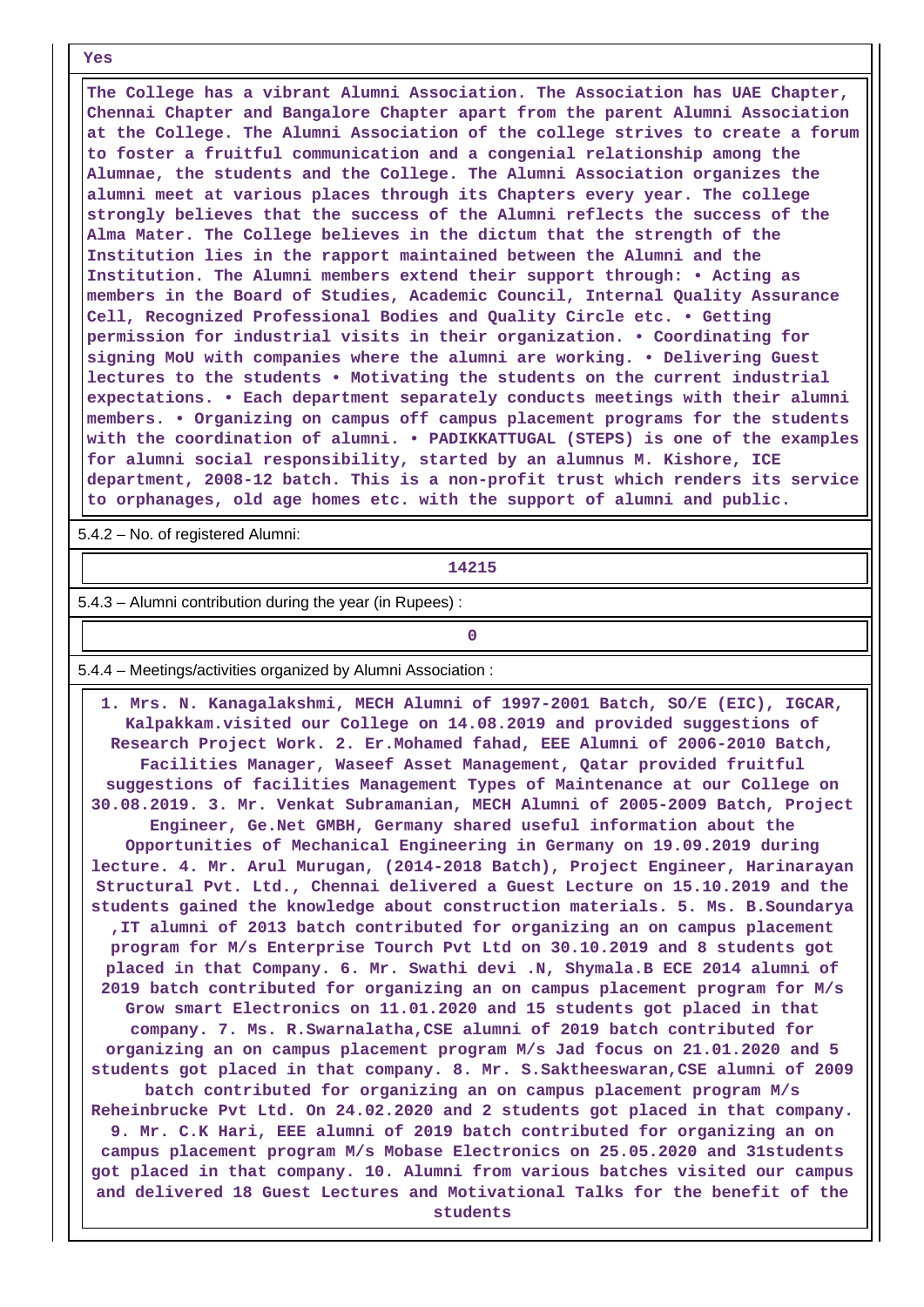#### **6.1 – Institutional Vision and Leadership**

 6.1.1 – Mention two practices of decentralization and participative management during the last year (maximum 500 words)

 **Decentralization: The management has delegated the daily operations and decision making responsibilities to Deans and Senior Professors. The authority in retained by the top management for taking major decisions and framing policies concerning the Institution. The various teams strive hard with coordinated effort to lift up the brand name of the College in all assigned areas. The various functions that are delegated are Teaching Learning Process, Academics, Research and Development, Innovation, Entrepreneurship Development, Internal Revenue Generation, Faculty Empowerment, Student Affairs, System Automation, Planning and Development, Institutional Growth and Appraisal, Institutional Promotion, Exam Related, Industry Institute Interaction, Infrastructure Development, Transportation, Alumni and Stakeholders Interface, Admission, Student Discipline, Library and College Ambience. Regular review meetings are conducted to monitor the performance of the various functions. Participative Management System: Participative Management System is followed for delegation of power so that the decision making can be done quickly. With proper formation of various committees, smooth conduct of the college is achieved. It promotes genuine involvement in the enunciation of vision, policies and goals of the institution in the decision making process and in the administration of the college. It motivates employees to meet specific organizational goals. Motivated employees are the biggest assets of an organization and participative management is an effective strategy to retain the best talents of the college. The college follows Participatory Management Systems in all its decision making process. The participative management approach is practiced at different levels in the college and all the stakeholders are involved in the process of decision making based on collective wisdom. The stakeholders participate in the following forum and contribute to the decision making. Participatory Management System for academic and administrative activities: • Governing Council • Staff Council • Department Faculty Meeting • Class Committee Meeting Participatory Management System for curriculum designing: • Academic Council • Board of Studies • Curriculum Planning and Evaluation Committee • Department Advisory Board • Program Assessment Committee Participatory Management System for Quality Assurance: • Internal Quality Assurance Cell Participatory Management System for general activities: • Student Welfare Committee • College Faculty Meeting • Alumni Meeting • Parents Meeting • Students Meeting The participative management system enables the stake holders to participate in decision making and increases the involvement and commitment of all stake holders. • Better communication and human relationships are promoted • The suggestions of the faculty, students are implemented at various levels • The involvement and commitment of the stake holders is increased. • The participation of industry experts at various meeting helps to incorporate the industry perspective in decision making. • The Class committee meetings and suggestion meetings help the students to participate in the decision making leading to their involvement in all activities. • The suggestions provided by faculty, students, industry and parents are considered and the PMS becomes a responsive management leading to the satisfaction of all stake holders. Through Participative Management System the involvement, commitment and satisfaction of the stake holders are obtained**

6.1.2 – Does the institution have a Management Information System (MIS)?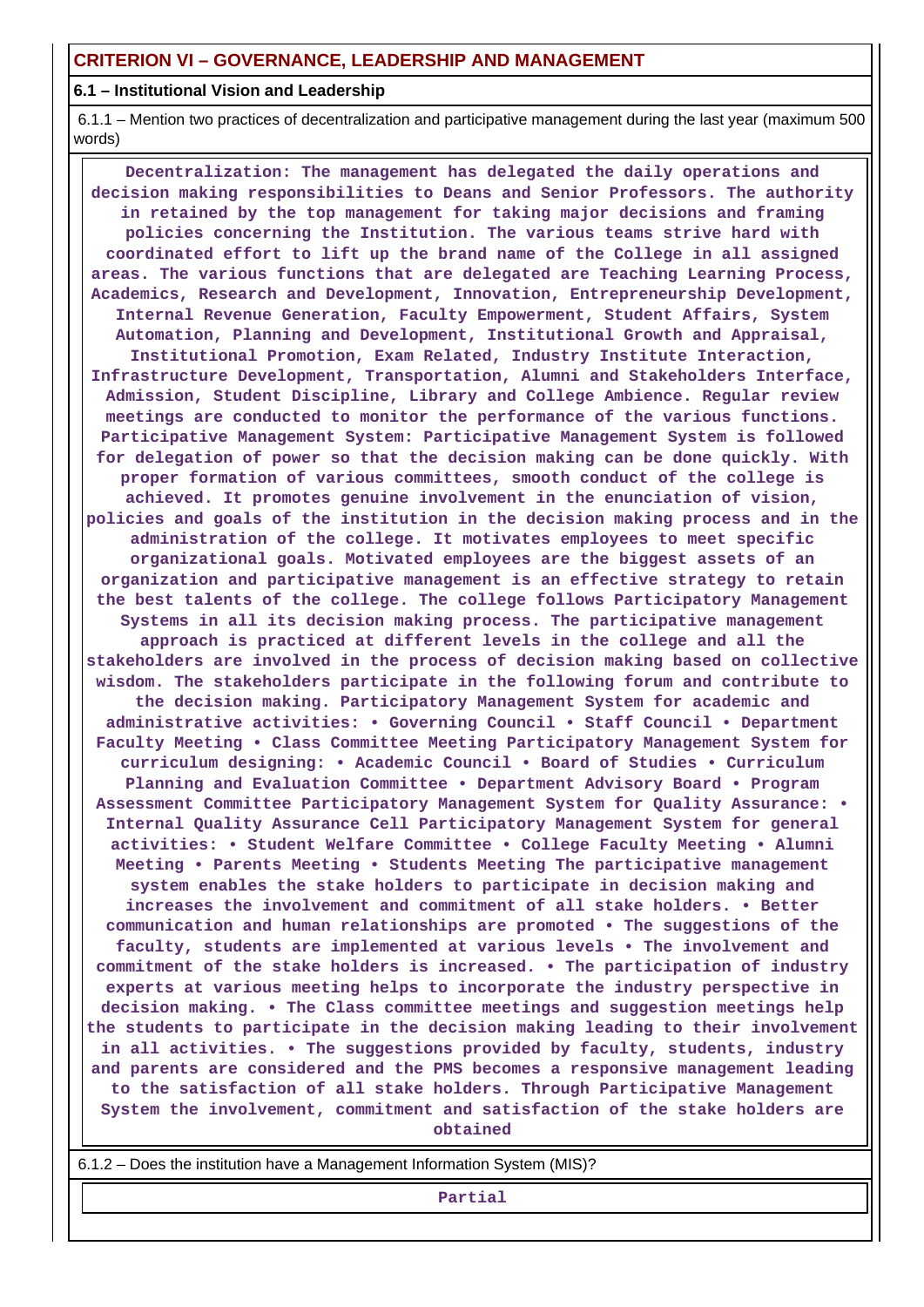| 6.2.1 – Quality improvement strategies adopted by the institution for each of the following (with in 100 words each): |                            |                                                                                                                                                                                                                                                                                                                                                                                                                                                                                                                                                                                                                                                                                                                                                |  |  |  |
|-----------------------------------------------------------------------------------------------------------------------|----------------------------|------------------------------------------------------------------------------------------------------------------------------------------------------------------------------------------------------------------------------------------------------------------------------------------------------------------------------------------------------------------------------------------------------------------------------------------------------------------------------------------------------------------------------------------------------------------------------------------------------------------------------------------------------------------------------------------------------------------------------------------------|--|--|--|
|                                                                                                                       | <b>Strategy Type</b>       | <b>Details</b>                                                                                                                                                                                                                                                                                                                                                                                                                                                                                                                                                                                                                                                                                                                                 |  |  |  |
|                                                                                                                       | Curriculum Development     | Quality in technical education is<br>achieved by autonomy in curriculum<br>design and development. The College was<br>granted its autonomous status by the<br>University Grants Commission (UGC) on<br>17082012 and ever since, the college<br>continuously strives hard for the<br>design and development of quality<br>curriculum in all UG/ PG courses. The<br>College introduced CBCS for the benefit<br>of the students. Multidisciplinary and<br>inter disciplinary courses were<br>introduced. AICTE Model Curriculum is<br>implemented from the academic year<br>$2019 - 2020.$                                                                                                                                                        |  |  |  |
|                                                                                                                       | Teaching and Learning      | Faculty members are trained to adopt<br>ICT based teaching methodologies.<br>Faculty members are encouraged to adopt<br>appropriate innovative teaching methods<br>to improve the teaching learning<br>process. These innovative methods<br>enhance the level of understanding and<br>learning potential of the students. Due<br>to Pandemic Online Classes were<br>conducted in the last few months of the<br>academic year. Student centric learning<br>is characterized by innovative teaching<br>methods in which students are active<br>participants. It aims at fostering<br>transferable skills such as problem<br>solving, critical thinking and<br>reflective thinking through<br>communication with teachers and fellow<br>students. |  |  |  |
|                                                                                                                       | Examination and Evaluation | Bloom's Taxonomy is followed in<br>setting up of the question papers for<br>all examinations and to assess the<br>students at different cognitive levels.<br>The Blooms Taxonomy level and the<br>Course Outcome addressed by each<br>question is specified in the Question<br>Paper. For Autonomous End Semester<br>Examinations the question papers are<br>set by faculty members of other reputed<br>institutions. A scrutiny committee<br>consisting of senior faculty members<br>from other colleges and senior faculty<br>members of the Department verifies the<br>Question papers for its correctness in<br>terms of Syllabus, Blooms Taxonomy<br>level and the Course Outcome coverage.                                               |  |  |  |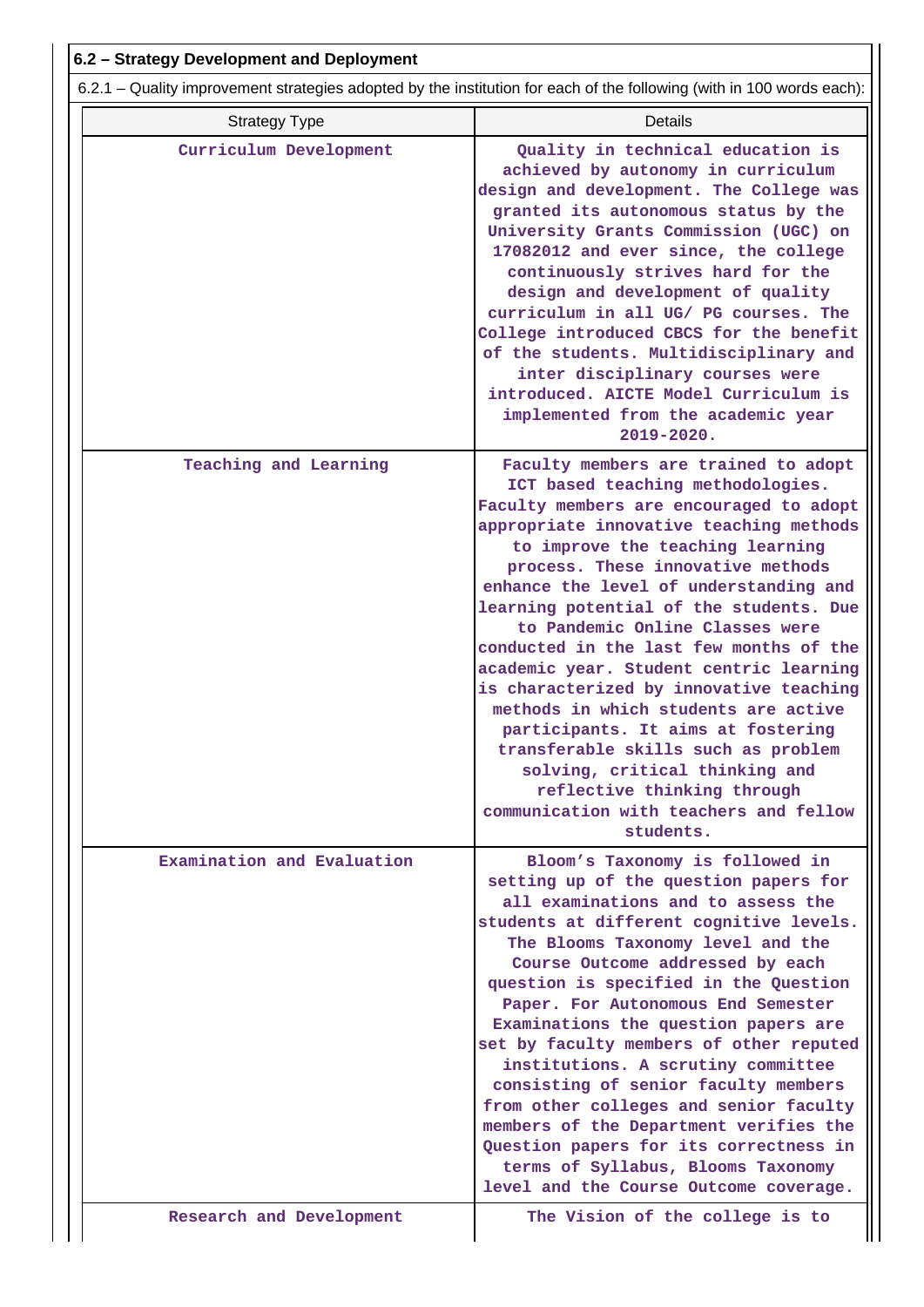|                                                               | promote excellence in technical<br>education and scientific research for<br>the benefit of the society. Review<br>meetings were conducted periodically to<br>monitor the progress in research and<br>development activities in terms of<br>research publications, funded projects,<br>revenue generation. Research groups are<br>formed in each Department in various<br>domains. A Separate cell was formed for<br>Internal Revenue generation.                                                                                                                                                                                                                                                                                             |
|---------------------------------------------------------------|----------------------------------------------------------------------------------------------------------------------------------------------------------------------------------------------------------------------------------------------------------------------------------------------------------------------------------------------------------------------------------------------------------------------------------------------------------------------------------------------------------------------------------------------------------------------------------------------------------------------------------------------------------------------------------------------------------------------------------------------|
| Library, ICT and Physical<br>Infrastructure / Instrumentation | Library is an important place that<br>supports the institutions program of<br>study and research. E-journals are<br>subscribed for the library<br>periodically. Deployment of ICT tools<br>is encouraged for teaching, learning<br>and assessment to make learning more<br>effective. Faculty members are oriented<br>for use of ICT tools for teaching and<br>learning. Many Classrooms are equipped<br>with LCD Projectors and new<br>laboratories were established for the<br>Departments as given below: Department<br>of Agriculture Engineering . Food<br>Processing and Post-Harvest Laboratory<br>. Bioenergy Laboratory Department of<br>Electrical and Electronics Engineering<br>• IoT Laboratory                                 |
| Human Resource Management                                     | As human resource is the greatest<br>asset to any organization the College<br>takes careful measures for management<br>of people in the institution. Human<br>resource management of the College<br>focuses on faculty and staff<br>recruitment, training and development,<br>performance appraisal and rewards to<br>faculty and staff. Faculty recruitment<br>is based strictly on merit through<br>selection by duly constituted<br>committees. Internal Quality Assurance<br>Cell plans, schedules and coordinates<br>training programmes,<br>refresher/orientation courses for the<br>benefit of faculty. Faculty members are<br>also sponsored for seminars, workshops<br>and conferences and other quality<br>improvement programmes. |
| Industry Interaction / Collaboration                          | The College has Industry Institute<br>Interaction Cell (III Cell) with<br>financial assistance from the<br>Institution. The College has continuous<br>interaction with Industries through<br>MoUs, Industrial training and<br>Industrial Visits for students. The<br>Industries also help in designing the<br>syllabi for the courses. Industrial                                                                                                                                                                                                                                                                                                                                                                                            |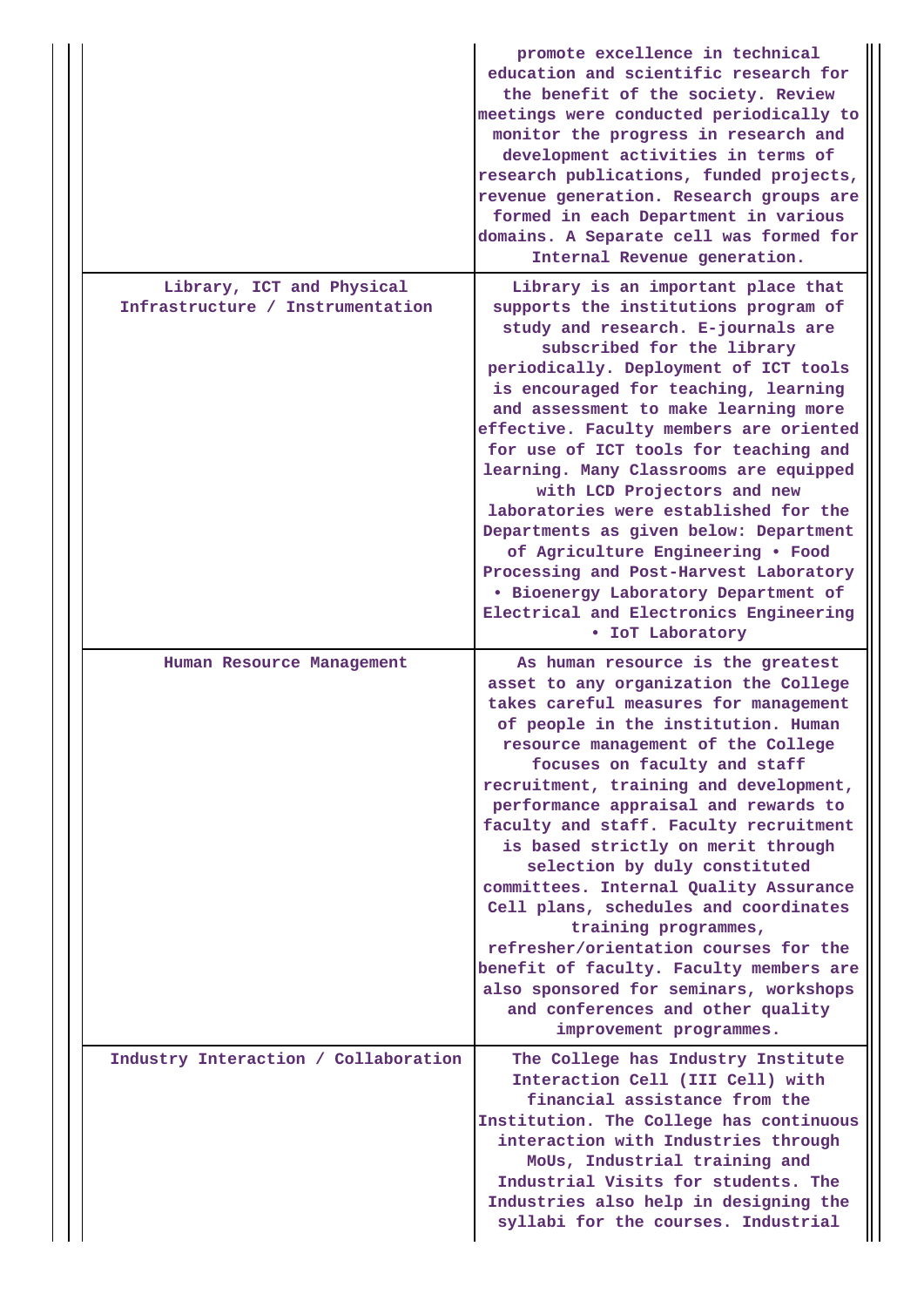|                       | Experts are invited to the institution<br>for interaction with faculty and<br>students. More than 60 MOUs are signed<br>with various industries for academic<br>and research interactions. It assists<br>students acquire practical knowledge by<br>giving them industry exposure and<br>training. It organizes frequent<br>Industrial visits for the faculty and<br>students to promote students<br>involvement in industry oriented<br>projects.                                                                                                                                                                         |
|-----------------------|----------------------------------------------------------------------------------------------------------------------------------------------------------------------------------------------------------------------------------------------------------------------------------------------------------------------------------------------------------------------------------------------------------------------------------------------------------------------------------------------------------------------------------------------------------------------------------------------------------------------------|
| Admission of Students | The policies regarding admission, fee<br>structure, teacher qualification and<br>salary are as per the norms of AICTE /<br>DOTE Chennai. Being a self-financing<br>college 65 of intake is admitted<br>through single window system conducted<br>by Anna University, Chennai and<br>reservation policy of Government of<br>Tamil nadu (18 for SC, 1 for ST, 20 for<br>MBC, 30 for BC and 31 for OC) is<br>followed for admission. Remaining 35 is<br>filled by the management. The College<br>ensures publicity through College<br>Website, Brochures, Newspapers,<br>Television, FM Radio and Educational<br>Exhibitions. |

6.2.2 – Implementation of e-governance in areas of operations:

 $\overline{\phantom{a}}$ 

| E-governace area         | Details                                                                                                                                                                                                                                                                                                                                                                                                                                                                                                                                                                                                       |
|--------------------------|---------------------------------------------------------------------------------------------------------------------------------------------------------------------------------------------------------------------------------------------------------------------------------------------------------------------------------------------------------------------------------------------------------------------------------------------------------------------------------------------------------------------------------------------------------------------------------------------------------------|
| Planning and Development | The Planning and Development section<br>of our College currently focuses on<br>preparing the Strategic Plan of the<br>College and coordinating the Quality<br>Assurance Initiatives like NAAC<br>Accreditation, NBA Accreditation and<br>Academic Audit. Though e-governance is<br>not fully implemented environment<br>friendly initiative is taken by<br>communicating to the Departments<br>through email and intranet. The<br>information regarding meetings, Minutes<br>of the Meeting, Audit guidelines and<br>Documents related to Accreditation are<br>communicated through internet and<br>intranet. |
| Administration           | The following modules of ERMS are<br>implemented for the general<br>Administration of the College. .<br>Student and Staff Profile . Staff<br>Attendance • Student Attendance •<br>Disciplinary Management System .<br>Grievance Management System . Student<br>Portal . Staff Portal                                                                                                                                                                                                                                                                                                                          |
| Finance and Accounts     | e-Governance is partially implemented                                                                                                                                                                                                                                                                                                                                                                                                                                                                                                                                                                         |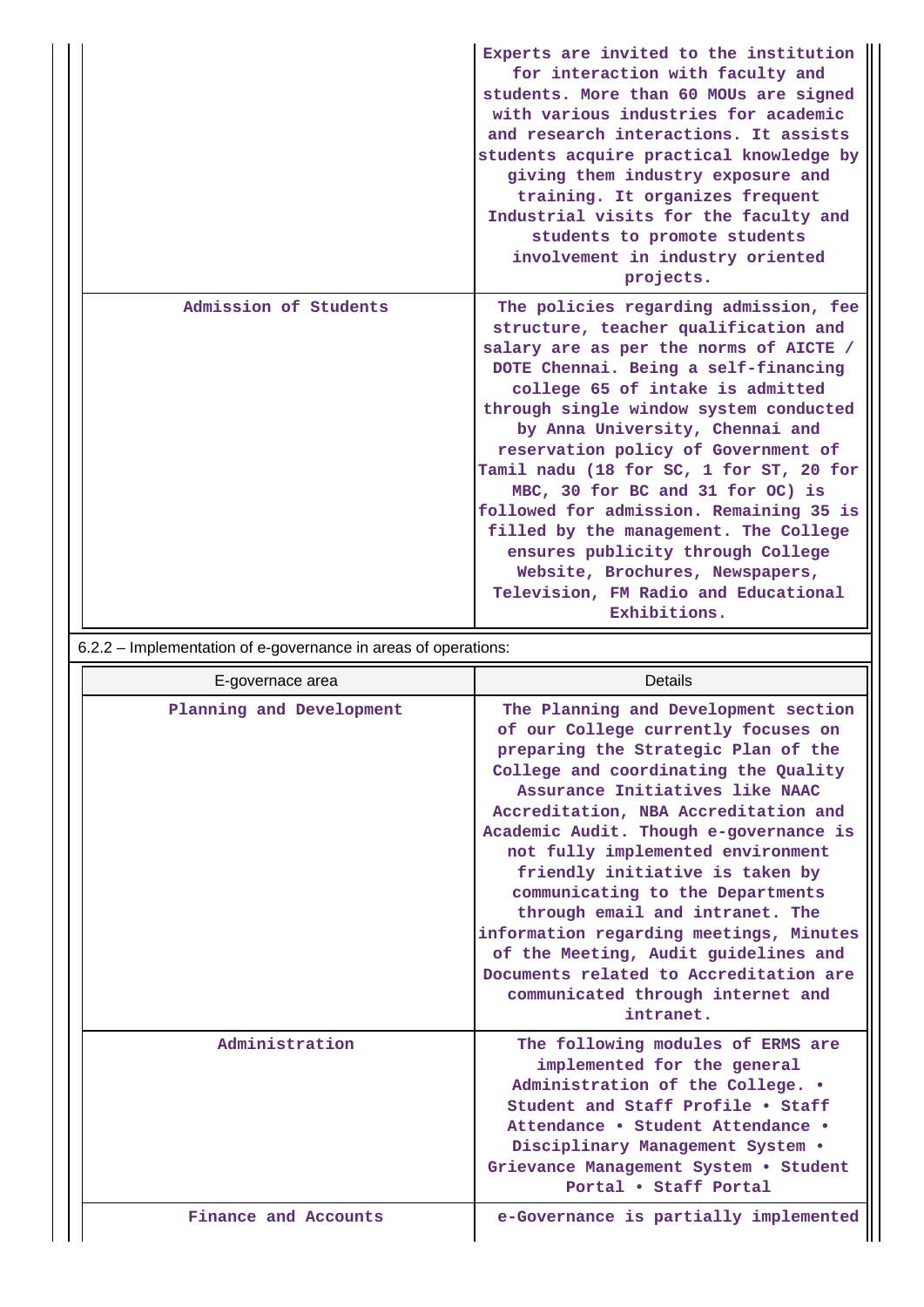|                               | in Finance and Accounts section of the<br>ERMS software. The modules implemented<br>are: • Admission and Fee Manager • Fees<br>Payment and Counter . Finance . HR and<br>Payroll                                                                                                                                                                                                                                                                                                                                                                                                                                                           |
|-------------------------------|--------------------------------------------------------------------------------------------------------------------------------------------------------------------------------------------------------------------------------------------------------------------------------------------------------------------------------------------------------------------------------------------------------------------------------------------------------------------------------------------------------------------------------------------------------------------------------------------------------------------------------------------|
| Student Admission and Support | The modules used for Student<br>Admission and Support are: • Student<br>Application . Roll No. Generation .<br>Admission Quota . Fees Assignment based<br>on the Category                                                                                                                                                                                                                                                                                                                                                                                                                                                                  |
| Examination                   | Pre-Examination Process: • Student<br>Exam Application - Regular, Arrear and<br>Revaluation . Exam Fee Collection,<br>Examination Time-Table Hall Ticket<br>Generation • Examination Attendance<br>Generation • Conducting Examination<br>Process: • Checklist Generation Flip<br>and Foil Cover Generation • Attendance<br>Verification Despatch Generation Post<br>Examination: • Practical Mark Entry •<br>Dummy Number Generation Bundle Number<br>Generation . Examination Mark Entry<br>Galley Generation . Result Passing .<br>Grade Sheet Generation Consolidated<br>Grade Sheet Generation • Award of<br>Degree Report Generation |

### **6.3 – Faculty Empowerment Strategies**

 6.3.1 – Teachers provided with financial support to attend conferences / workshops and towards membership fee of professional bodies during the year

| Year | Name of Teacher     | Name of conference/<br>workshop attended<br>for which financial<br>support provided              | Name of the<br>professional body for<br>which membership<br>fee is provided | Amount of support |
|------|---------------------|--------------------------------------------------------------------------------------------------|-----------------------------------------------------------------------------|-------------------|
| 2020 | Dr. A.<br>Anbarasan | E Mobility<br>Development for<br>Green India at<br>VIT College                                   | <b>NIL</b>                                                                  | 1500              |
| 2020 | R.Rajaguru          | Attending<br>Convention of<br>computer<br>society of<br>India                                    | <b>NIL</b>                                                                  | 2000              |
| 2020 | G.K.<br>Tamilselvan | Workshop on<br>Pedagogy for<br>outcome based<br>education<br>2019-2020                           | <b>NIL</b>                                                                  | 1985              |
| 2020 | Dr.P.Ithaya<br>Rani | Short Term<br>course on<br>Introduction to<br>human factors<br>Engg and<br>Advanced<br>cognitive | <b>NIL</b>                                                                  | 13100             |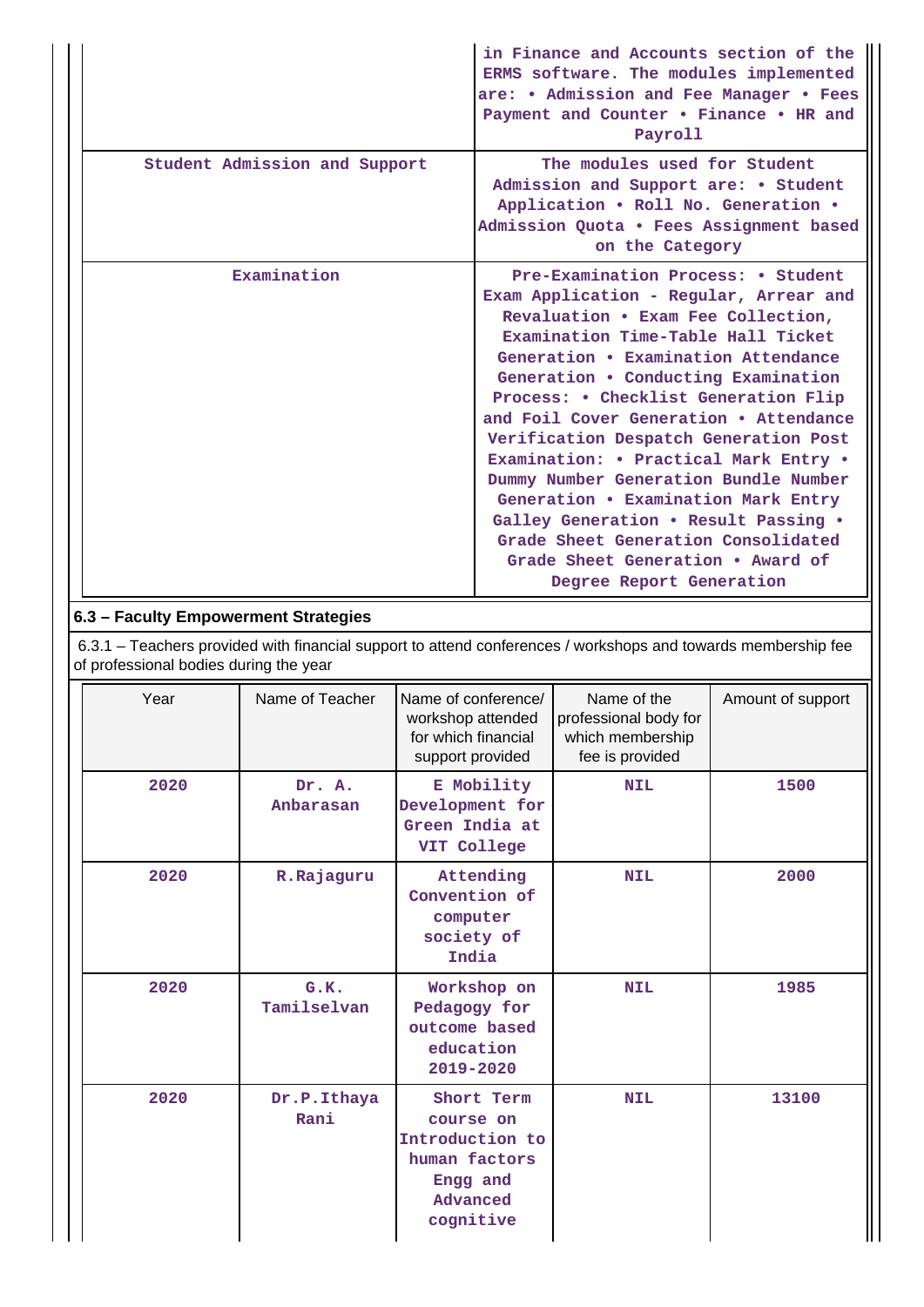|           |                              | system design                                                                                                                 |            |      |  |  |  |
|-----------|------------------------------|-------------------------------------------------------------------------------------------------------------------------------|------------|------|--|--|--|
| 2019      | Dr. S.Siva<br>Ranjani        | Attending CII<br>conference                                                                                                   | <b>NIL</b> | 7618 |  |  |  |
| 2019      | Dr. R.<br>Tamilselvi         | Presentation<br>for Women<br>Scientists<br>$scheme-A$                                                                         | <b>NIL</b> | 2255 |  |  |  |
| 2019      | Mr.B. Muthu<br>Chozha Rajan  | Latest Trends<br>in Metallurg<br>Programme at<br>Mepco<br>Engineering<br>College                                              | <b>NIL</b> | 1200 |  |  |  |
| 2019      | Mrs. V.<br>Vaishnavi         | International<br>Conference on<br><b>Recent Trends</b><br>in Computing<br>Communication<br>at Kings<br>Engineering<br>College | <b>NIL</b> | 1500 |  |  |  |
| 2019      | Dr.M. Parisa<br><b>Begam</b> | Robotics<br>Automation<br>programme at<br>Thiagarajar<br>College of<br>Engineering                                            | <b>NIL</b> | 1500 |  |  |  |
| 2019      | Dr.R.<br>Tamilselvi          | Robotics<br>Automation<br>programme at<br>Thiagarajar<br>College of<br>Engineering                                            | <b>NIL</b> | 1500 |  |  |  |
| View File |                              |                                                                                                                               |            |      |  |  |  |

 6.3.2 – Number of professional development / administrative training programmes organized by the Colleges for teaching and non teaching staff during the year

| Year | Title of the<br>professional<br>development<br>programme<br>organised for<br>teaching staff | Title of the<br>administrative<br>training<br>programme<br>organised for<br>non-teaching<br>staff | From date  | To Date    | Number of<br>participants<br>(Teaching<br>staff) | Number of<br>participants<br>(non-teaching<br>staff) |
|------|---------------------------------------------------------------------------------------------|---------------------------------------------------------------------------------------------------|------------|------------|--------------------------------------------------|------------------------------------------------------|
| 2019 | Five<br>Days Hands<br><b>On</b><br>Workshop<br>On Machine<br>Learning<br>Using<br>Python    | Nill                                                                                              | 22/07/2019 | 26/07/2019 | 3                                                | <b>Nill</b>                                          |
| 2019 | <b>INFOSYS</b><br>Pedagogy<br>1                                                             | Nill                                                                                              | 24/08/2019 | Nill       | 9                                                | Nill                                                 |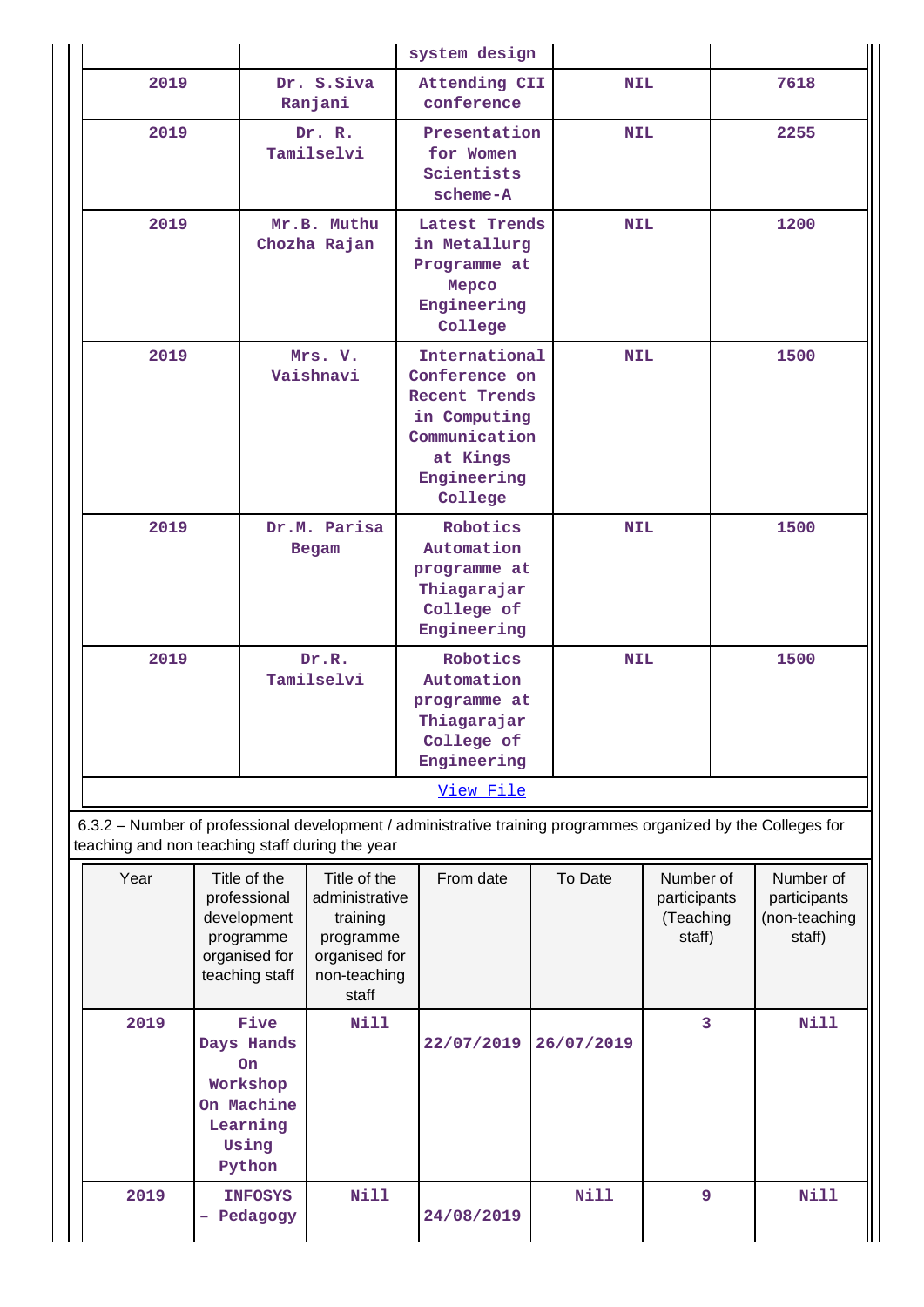|                                                                                                                                                                                            | Workshop<br>for<br>Faculties                                                                       |                                                          |            |             |                |                         |
|--------------------------------------------------------------------------------------------------------------------------------------------------------------------------------------------|----------------------------------------------------------------------------------------------------|----------------------------------------------------------|------------|-------------|----------------|-------------------------|
| 2019                                                                                                                                                                                       | Workshop<br>on "Data<br>Analytics<br>using MS<br>Excel"                                            | <b>Nill</b>                                              | 20/12/2019 | Nill        | 32             | Nill                    |
| 2020                                                                                                                                                                                       | Workshop<br>on<br>Invention<br>Innovation<br>and<br>Product De<br>velopment                        | <b>Nill</b>                                              | 09/01/2020 | <b>Nill</b> | $7\phantom{.}$ | <b>Nill</b>             |
| 2020                                                                                                                                                                                       | Online F<br>DPResearch<br>challenges<br>in Power<br>and Energy<br>systems                          | <b>Nill</b>                                              | 21/07/2020 | 24/07/2020  | 24             | <b>Nill</b>             |
| 2020                                                                                                                                                                                       | National<br>level Entr<br>epreneuria<br>1 Workshop<br>on "Paver<br><b>Block Manu</b><br>facturing" | <b>Nill</b>                                              | 22/01/2020 | <b>Nill</b> | 7              | <b>Nill</b>             |
| 2020                                                                                                                                                                                       | Nill                                                                                               | Computer<br>Assembling<br>and Networ<br>king-<br>Wokshop | 04/02/2020 | <b>Nill</b> | <b>Nill</b>    | $\overline{\mathbf{4}}$ |
|                                                                                                                                                                                            |                                                                                                    |                                                          | View File  |             |                |                         |
| 6.3.3 - No. of teachers attending professional development programmes, viz., Orientation Programme, Refresher<br>Course, Short Term Course, Faculty Development Programmes during the year |                                                                                                    |                                                          |            |             |                |                         |
| Title of the<br>professional<br>development<br>programme                                                                                                                                   |                                                                                                    | Number of teachers<br>who attended                       | From Date  | To date     |                | Duration                |
| Ideas and<br>Innovations in<br><b>Blockchain Arch</b><br>itecture, Techno<br>logy and its<br>Research<br>Applications                                                                      |                                                                                                    | 1                                                        | 16/11/2020 | 29/11/2020  |                | 14                      |
| Internet Of<br>Things And<br>Applications In<br>5g                                                                                                                                         |                                                                                                    | $\overline{\mathbf{2}}$                                  | 20/04/2020 | 24/04/2020  |                | 5                       |
| <b>AICTE</b><br>Sponsored Six-                                                                                                                                                             |                                                                                                    | 5                                                        | 12/10/2020 | 17/10/2020  |                | 6                       |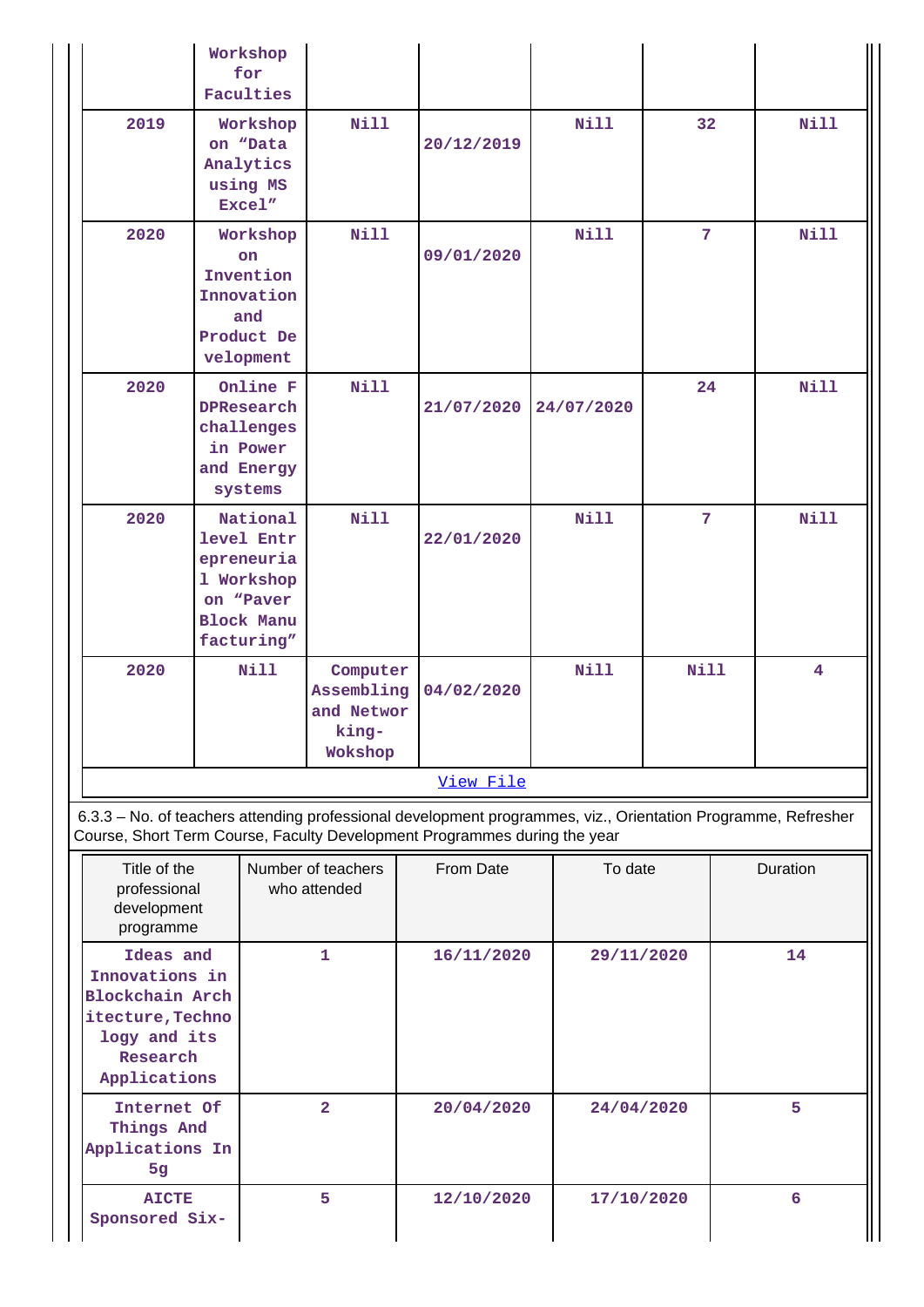| day Online Sttp<br>On "Electric<br>Cars<br>Technologies<br>And Modern<br>Power<br>System"-series<br>II                |                                                                                                        |                  |            |                                                                                                                            |              |                  |
|-----------------------------------------------------------------------------------------------------------------------|--------------------------------------------------------------------------------------------------------|------------------|------------|----------------------------------------------------------------------------------------------------------------------------|--------------|------------------|
| Advancements<br>in Antennas                                                                                           | 1                                                                                                      |                  | 20/09/2019 |                                                                                                                            | 21/09/2019   | $\overline{2}$   |
| Industry and<br>Research<br>Perspectives on<br>Advanced<br>Wireless<br>Technology                                     | 6                                                                                                      |                  | 16/08/2019 |                                                                                                                            | 21/08/2019   | 6                |
| Anna<br>University<br>sponsored 6<br>days FDTP on<br>"Compiler<br>Design<br>(CS8602)''                                | 3                                                                                                      |                  | 16/12/2019 |                                                                                                                            | 21/12/2019   | 6                |
| 5 Day Faculty<br>Development<br>Program on<br>Declarative<br>Development for<br>Platform App<br><b>Builders</b>       | $\mathbf{1}$                                                                                           |                  | 05/08/2019 |                                                                                                                            | 09/08/2019   | 5                |
| Data<br>Analytics using<br>MS Excel                                                                                   | 1.                                                                                                     |                  | 20/12/2019 |                                                                                                                            | 20/12/2019   | 1                |
| Engineering<br>Mechanics                                                                                              | $\mathbf{1}$                                                                                           |                  | 05/12/2019 |                                                                                                                            | 10/12/2019   | 6                |
| <b>AICTE-ISHRAE</b><br>Refresher<br>Course on<br>Refrigeration<br>AC                                                  | $\mathbf{1}$                                                                                           |                  | 16/12/2019 |                                                                                                                            | 20/12/2019   | 5                |
|                                                                                                                       |                                                                                                        |                  | View File  |                                                                                                                            |              |                  |
| 6.3.4 - Faculty and Staff recruitment (no. for permanent recruitment):                                                |                                                                                                        |                  |            |                                                                                                                            |              |                  |
| Teaching                                                                                                              |                                                                                                        |                  |            |                                                                                                                            | Non-teaching |                  |
| Permanent                                                                                                             |                                                                                                        | <b>Full Time</b> |            | Permanent                                                                                                                  |              | <b>Full Time</b> |
| 6.3.5 - Welfare schemes for                                                                                           | 330<br>330                                                                                             |                  |            | 159                                                                                                                        |              | 159              |
|                                                                                                                       |                                                                                                        |                  |            |                                                                                                                            |              |                  |
| Teaching<br>• Allowance for Ph.D. •<br>Incentives for research<br>publications, sponsored<br>projects and consultancy | Non-teaching<br>• Group Insurance •<br>Maternity leave . Medical<br>leave . Free transport<br>facility |                  |            | <b>Students</b><br>. Tamil Nadu Government<br>fee waiver scheme for<br>first graduates • SC / ST<br>Scholarship . Backward |              |                  |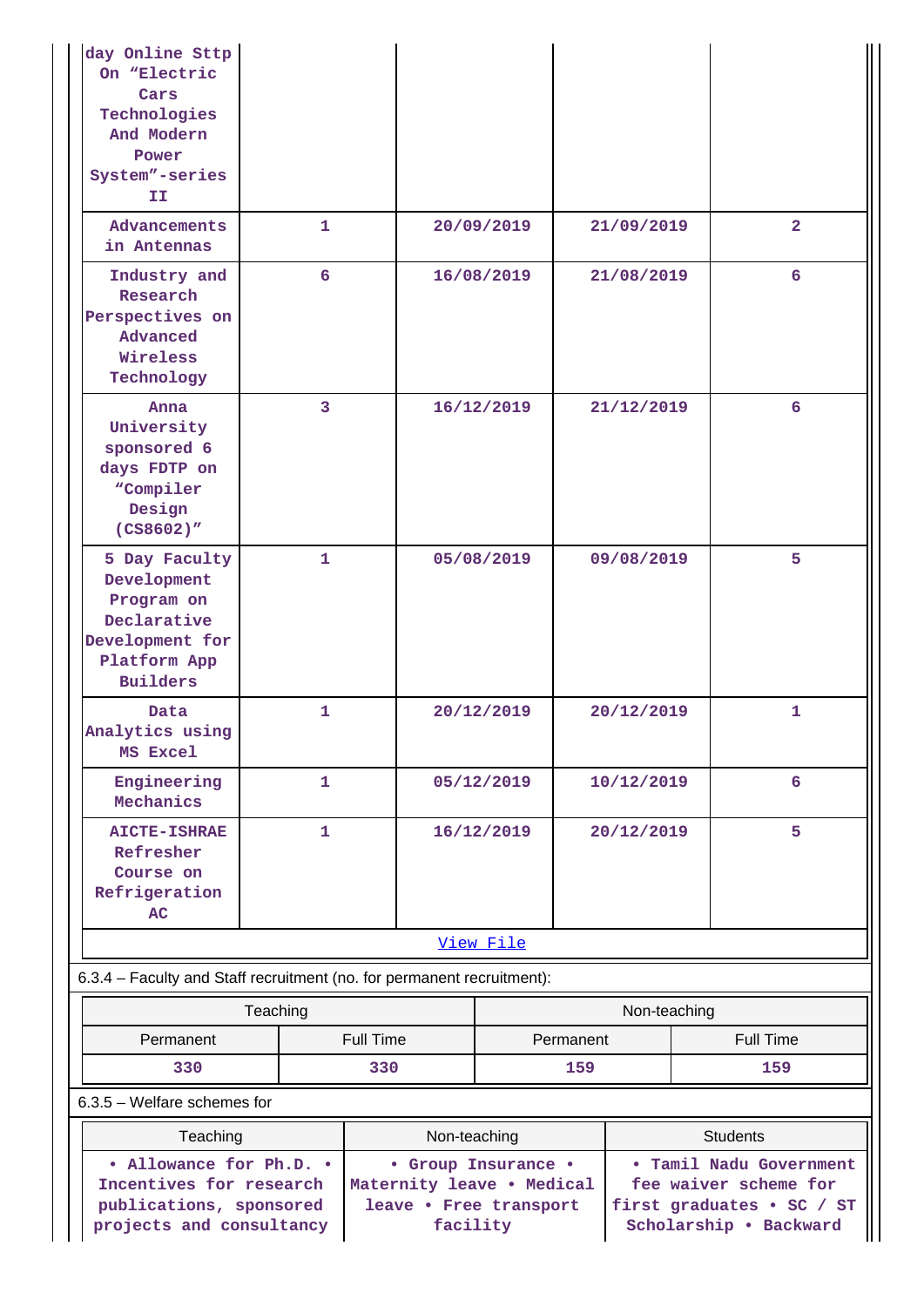**works • Free transport facility • Group Insurance • Maternity leave • Medical leave**

**classes and minorities welfare scholarship • Group Insurance • Fee concession by management**

#### **6.4 – Financial Management and Resource Mobilization**

6.4.1 – Institution conducts internal and external financial audits regularly (with in 100 words each)

 **Yes. Internal audits are conducted by the Accounts Section of the College. External audits are conducted by a registered Chartered Accountancy Firm. The grants received from the funding agencies are audited and certified by the Chartered Accountant and the Statement of account and Utilisation Certificate are submitted to the funding agencies.**

 6.4.2 – Funds / Grants received from management, non-government bodies, individuals, philanthropies during the year(not covered in Criterion III)

| Name of the non government<br>funding agencies /individuals | Funds/ Grnats received in Rs. | Purpose  |  |
|-------------------------------------------------------------|-------------------------------|----------|--|
| Sethu Educational Trust<br>Management                       | 630000                        | Academic |  |

#### **No file uploaded.**

6.4.3 – Total corpus fund generated

**10000**

#### **6.5 – Internal Quality Assurance System**

6.5.1 – Whether Academic and Administrative Audit (AAA) has been done?

| Audit Type     | External         |                                                 | Internal |                                         |  |
|----------------|------------------|-------------------------------------------------|----------|-----------------------------------------|--|
|                | Yes/No<br>Agency |                                                 | Yes/No   | Authority                               |  |
| Academic       | Yes              | <b>External Peer</b><br>Team Audit<br>Committee | Yes      | Internal<br>Academic Audit<br>Committee |  |
| Administrative | <b>No</b>        | Nill                                            | Yes      | Internal<br>Auditors                    |  |

6.5.2 – Activities and support from the Parent – Teacher Association (at least three)

 **Parent – Teacher Association is effectively functioning in the Institution for the benefit of students. As part of this association, Parent – Teacher Meeting is conducted in the department every semester. Various matters are discussed in the meeting such as, Academic Plan, Academic Progress of students, Cocurricular activities, Autonomous Process and Student welfare. The Department Advisory Boards of all Departments have Parent Nominees in which parents are actively participating for the overall improvement of the programme. The parents also give feedback about the Institution and the Department to the experts of Accreditation Committees during the Expert Team Visit.**

6.5.3 – Development programmes for support staff (at least three)

 **• National level Entrepreneurial Workshop on "Paver Block Manufacturing" on 22.01.2020 • Computer Assembling and Networking-Wokshop on 04.02.2020 • One day professional Development Program on Calibration on 11.01.2020**

6.5.4 – Post Accreditation initiative(s) (mention at least three)

 **The College takes sincere efforts for continuous improvement in all areas. The Internal Quality Assurance Cell coordinates various quality related activities**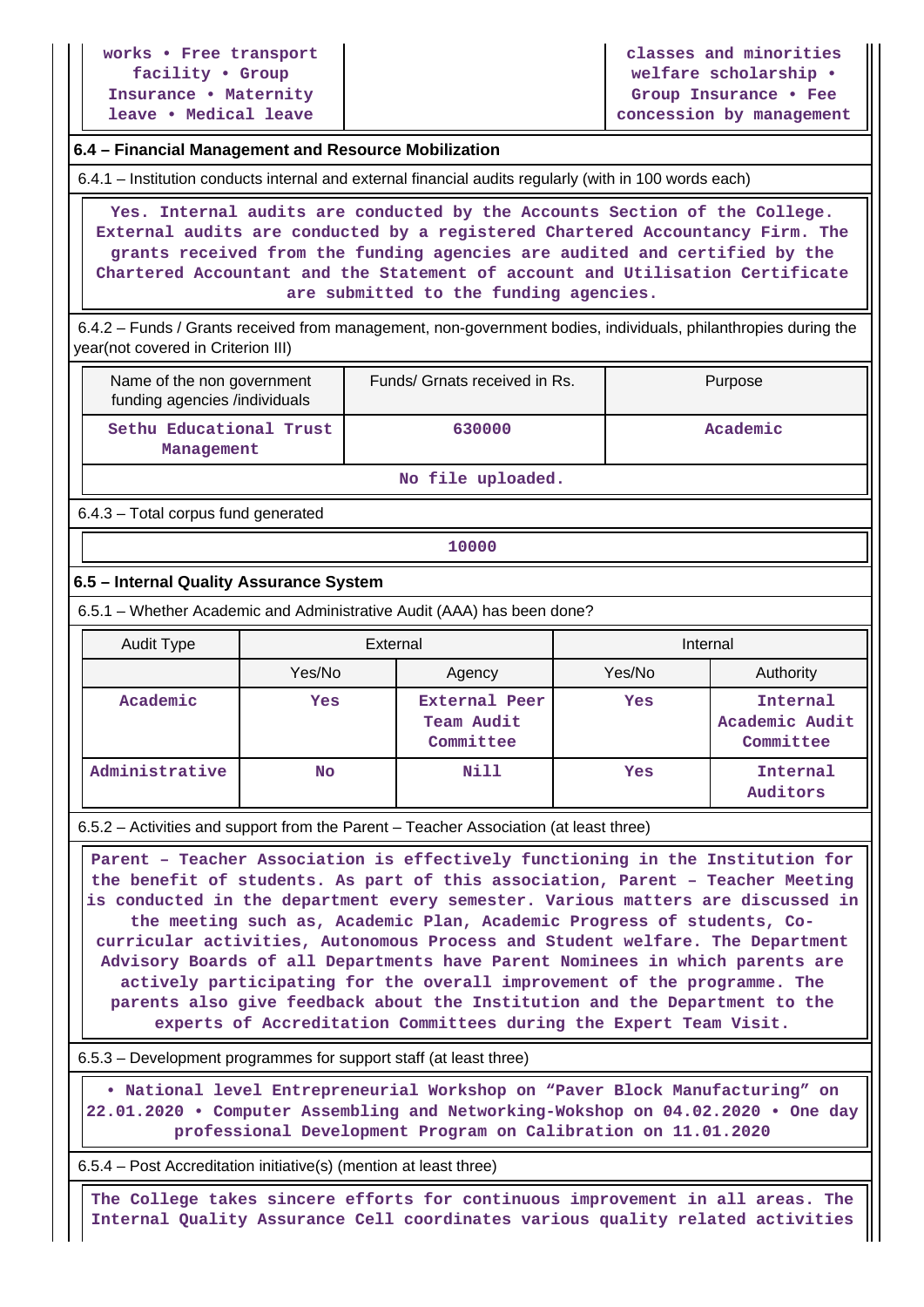**of the Institution. Regular meetings of Internal Quality Assurance Cell are conducted once in a quarter to review and implement quality culture in the Institution. IQAC meetings ? Regular meetings of the Internal Quality Assurance Cell are conducted to ensure quality sustenance and enhancement activities. The dates in which IQAC meetings were conducted for the academic year 2019-2020 are**

**28.09.2019, 13.11.2019 and 24.02.2020. Strategic Planning ? The Internal Quality Assurance Cell actively involves in developing quality benchmarks of**

**the Institute through strategic planning to achieve the vision of the Institute. The Strategic Plan (2016 – 2020) is derived from the Vision and the Mission of the College. The Strategic Plan stipulates the goals and objectives for the plan period. It helps to achieve the Vision and Mission of the College through its goals and objectives. It also specifies various strategies to be**

**adopted to achieve the goals and objectives of the plan. The targets to be achieved through these strategies are also mentioned in the plan. The Planning and Evaluation Committee reviews the targets to be achieved for each academic year. The IQAC Cells monitors the achievement of these targets periodically. Accreditation by NAAC and NBA ? The Institution is keen on ensuring Quality of the Institution and Department through Accreditation by NAAC and NBA. The IQAC acts as a nodal agency for coordinating the activities for the preparation of Self-Assessment Report of NBA Accreditation and Self Study Report of NAAC Accreditation. The NBA Expert Team Visit of B.E. Mechanical Engineering and B.Tech. IT programmes was conducted in November 2019 and the Programs got accredited for Three Years. The Self-Assessment Report of NBA was submitted for the programs of B.E. Computer Science and Engineering, B.E. Electronics and Communication Engineering and B.E. Electrical and Electronics Engineering in December 2019. The Expert Team visit was expected in April 2020 but due to pandemic the visit was postponed to 2020 – 2021. The preparation for Second Cycle of NAAC has started and the Working Committee is constituted. Periodical meetings are planned to review the preparation for each criterion of NAAC SSR.**

|                                                                  | $0.5.5 -$ internal Quality Assurance System Details |                                                                    |                            |                      |                    |                           |  |  |  |
|------------------------------------------------------------------|-----------------------------------------------------|--------------------------------------------------------------------|----------------------------|----------------------|--------------------|---------------------------|--|--|--|
|                                                                  |                                                     | a) Submission of Data for AISHE portal                             |                            | Yes                  |                    |                           |  |  |  |
|                                                                  |                                                     | b) Participation in NIRF                                           |                            | Yes                  |                    |                           |  |  |  |
|                                                                  |                                                     | c)ISO certification                                                |                            | <b>No</b>            |                    |                           |  |  |  |
|                                                                  |                                                     | d)NBA or any other quality audit                                   |                            | Yes                  |                    |                           |  |  |  |
| 6.5.6 - Number of Quality Initiatives undertaken during the year |                                                     |                                                                    |                            |                      |                    |                           |  |  |  |
|                                                                  | Year                                                | Name of quality<br>initiative by IQAC                              | Date of<br>conducting IQAC | <b>Duration From</b> | <b>Duration To</b> | Number of<br>participants |  |  |  |
|                                                                  | 2019                                                | Establshing<br>and<br>Accessing<br>Course<br>Outcomes              | 24/08/2019                 | 24/08/2019           | 24/08/2019         | 44                        |  |  |  |
|                                                                  | 2019                                                | Pedagogy<br>for Outcome<br><b>Based</b><br>Education               | 29/08/2019                 | 29/08/2019           | 29/08/2019         | 47                        |  |  |  |
|                                                                  | 2020                                                | Revised<br><b>NAAC Frame</b><br>Work for<br>Quality<br>Enhancement | 27/02/2020                 | 27/02/2020           | 28/02/2020         | 103                       |  |  |  |

6.5.5 – Internal Quality Assurance System Details

**in Higher**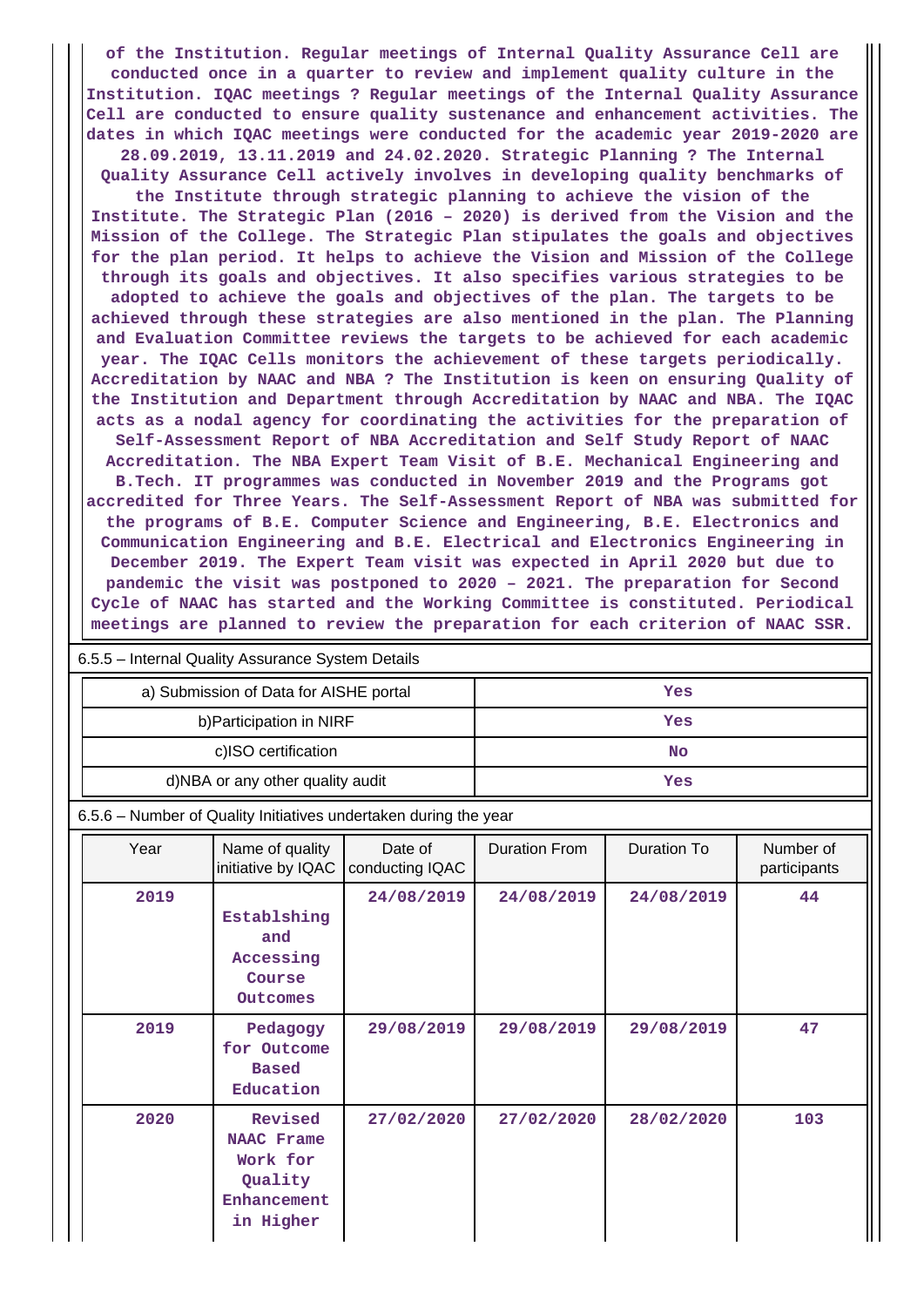|      | Education<br>Institutions                                          |            |            |            |     |
|------|--------------------------------------------------------------------|------------|------------|------------|-----|
| 2020 | Webinar on<br>Clarity of<br>Program<br>Outcomes<br>(POS)           | 04/05/2020 | 04/05/2020 | 04/05/2020 | 99  |
| 2020 | Webinar on<br>Clarity of<br>Program<br>Outcomes<br>(POS)           | 11/05/2020 | 11/05/2020 | 11/05/2020 | 100 |
| 2020 | Webinar on<br>Examination<br>Reforms and<br>Assessment<br>Strategy | 14/07/2020 | 14/07/2020 | 14/07/2020 | 288 |

[View File](https://assessmentonline.naac.gov.in/public/Postacc/Quality_Initiatives_B/11242_Quality_Initiatives_B_1628574247.xlsx)

#### **CRITERION VII – INSTITUTIONAL VALUES AND BEST PRACTICES**

#### **7.1 – Institutional Values and Social Responsibilities**

 7.1.1 – Gender Equity (Number of gender equity promotion programmes organized by the institution during the year)

| Title of the<br>programme           | Period from | Period To  | <b>Number of Participants</b> |      |
|-------------------------------------|-------------|------------|-------------------------------|------|
|                                     |             |            | Female                        | Male |
| Self-defence<br>training<br>program | 17/10/2019  | 17/10/2019 | 350                           | Nill |
| Women safety<br>and security        | 22/10/2019  | 22/10/2019 | 400                           | Nill |
| Gender<br>Sensitization             | 14/08/2020  | 14/08/2020 | 120                           | Nill |

7.1.2 – Environmental Consciousness and Sustainability/Alternate Energy initiatives such as:

Percentage of power requirement of the University met by the renewable energy sources

**Sethu Institute of Technology has initiated to develop "Green Energy", by installing 25KW off grid solar photo voltaic power generation system which comprises 125 numbers of 200 watts solar PV panels inside the college premises. By installing 25KW solar power generation system, our college will meet 5.30 of the total energy consumption of SIT. Total cost of the project is Rs.46.75 Lakhs. Our Institute has contributed an amount of Rs.27.91 Lakhs and remaining amount Rs.18.84 Lakhs funded by MNRE (Ministry of new and Renewable Energy) through TEDA (Tamil nadu Energy Development Agency). Sethu Institute of Technology has installed another 25K W offgrid solar photo voltaic power generation system which comprises 104 numbers of 240 watts solar PV panels inside the college premises. By installing 25KW solar power generation system, our college will meet 5.30 of the total energy consumption of SIT. Total cost of the project is Rs.32.48 Lakhs. Our Institute has contributed an amount of Rs.18.23 Lakhs and remaining amount Rs.14.25 Lakhs will be funded by MNRE(Ministry of new and Renewable Energy) through TEDA (Tamilnadu Energy Development Agency) Sethu Institute of Technology has installed another 18KW offgrid solar photo voltaic power generation system inside the college**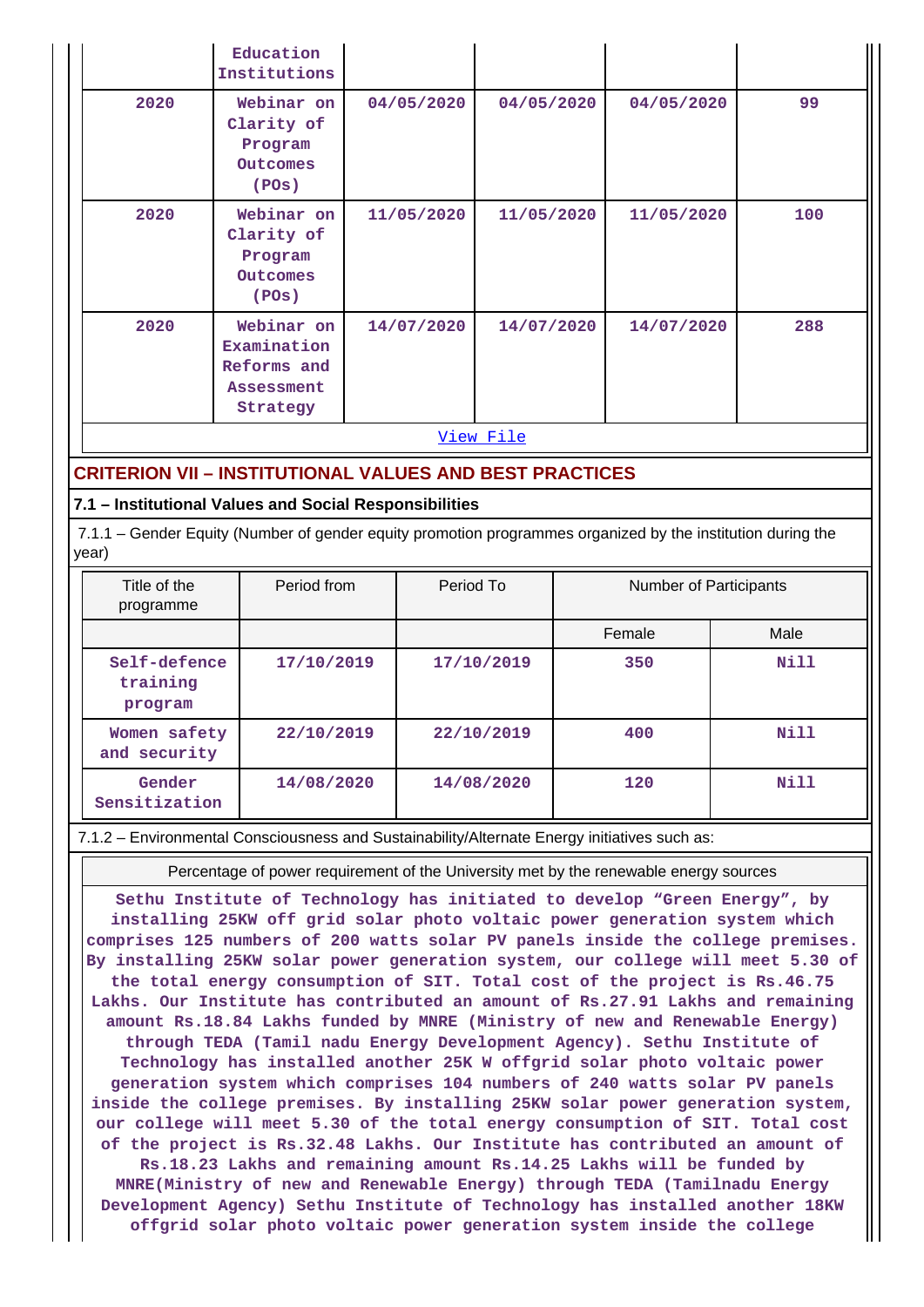**premises. By installing 18 KW solar power generation systems, our college will meet 2 of the total energy consumption of SIT. Totally By installing solar power generation system, our college will meet 12.6 of the total energy consumption of SIT.**

#### 7.1.3 – Differently abled (Divyangjan) friendliness

|                                              | phroromy abiod (Divyanglam) monamicod                             |                                                                                             |                                                                                                   |           |                                                |                                                                                             |                         |                                  |                                        |                                                     |
|----------------------------------------------|-------------------------------------------------------------------|---------------------------------------------------------------------------------------------|---------------------------------------------------------------------------------------------------|-----------|------------------------------------------------|---------------------------------------------------------------------------------------------|-------------------------|----------------------------------|----------------------------------------|-----------------------------------------------------|
|                                              | Item facilities                                                   |                                                                                             |                                                                                                   | Yes/No    |                                                |                                                                                             | Number of beneficiaries |                                  |                                        |                                                     |
|                                              | Physical facilities                                               |                                                                                             |                                                                                                   | Yes       |                                                |                                                                                             | Nill                    |                                  |                                        |                                                     |
|                                              | Provision for lift                                                |                                                                                             |                                                                                                   |           |                                                | Yes                                                                                         |                         | <b>Nill</b>                      |                                        |                                                     |
|                                              |                                                                   | Ramp/Rails                                                                                  |                                                                                                   |           |                                                | Yes                                                                                         |                         | Nill                             |                                        |                                                     |
|                                              | <b>Braille</b><br>Software/facilities                             |                                                                                             |                                                                                                   |           |                                                | Yes                                                                                         |                         | <b>Nill</b>                      |                                        |                                                     |
|                                              | Rest Rooms                                                        |                                                                                             |                                                                                                   | Yes       |                                                |                                                                                             | Nill                    |                                  |                                        |                                                     |
|                                              | Scribes for examination                                           |                                                                                             |                                                                                                   | Yes       |                                                |                                                                                             | Nill                    |                                  |                                        |                                                     |
|                                              | Special skill<br>development for<br>differently abled<br>students |                                                                                             |                                                                                                   | <b>No</b> |                                                |                                                                                             |                         | <b>Nill</b>                      |                                        |                                                     |
|                                              | Any other similar<br>facility                                     |                                                                                             |                                                                                                   |           |                                                | <b>No</b>                                                                                   |                         | <b>Nill</b>                      |                                        |                                                     |
|                                              |                                                                   | 7.1.4 - Inclusion and Situatedness                                                          |                                                                                                   |           |                                                |                                                                                             |                         |                                  |                                        |                                                     |
|                                              | Year                                                              | Number of<br>initiatives to<br>address<br>locational<br>advantages<br>and disadva<br>ntages | Number of<br>initiatives<br>taken to<br>engage with<br>and<br>contribute to<br>local<br>community |           | Date                                           | Duration                                                                                    |                         | Name of<br>initiative            | <b>Issues</b><br>addressed             | Number of<br>participating<br>students<br>and staff |
|                                              | 2019                                                              | $\mathbf{1}$                                                                                | $\mathbf{1}$                                                                                      |           | 11/12/2<br>019                                 | $\mathbf{1}$                                                                                |                         | <b>Blood</b><br>Donation<br>Camp | Importa<br>nce of<br>donating<br>blood | 331                                                 |
|                                              | 2020                                                              | 1                                                                                           | 1                                                                                                 |           | 24/01/2<br>020                                 | 1<br>Shoes<br>Donation<br>to Gurukr<br>ubha Vidy<br>ashram<br>Special<br>School,<br>Madurai |                         | Sports                           | Donation<br>to<br>Special<br>children  | 100                                                 |
|                                              | 2020                                                              | 1                                                                                           | 28/03/2<br>$\mathbf{1}$<br>$\mathbf{1}$<br>020                                                    |           | Corona<br>Virus<br><b>Awareness</b><br>Program | Prevent<br>ion of<br>Corona -<br>for local<br>community                                     | 60                      |                                  |                                        |                                                     |
|                                              | No file uploaded.                                                 |                                                                                             |                                                                                                   |           |                                                |                                                                                             |                         |                                  |                                        |                                                     |
| 7.1.5 - Human Values and Professional Ethics |                                                                   |                                                                                             |                                                                                                   |           |                                                |                                                                                             |                         |                                  |                                        |                                                     |
|                                              | Follow up(max 100 words)<br><b>Title</b><br>Date of publication   |                                                                                             |                                                                                                   |           |                                                |                                                                                             |                         |                                  |                                        |                                                     |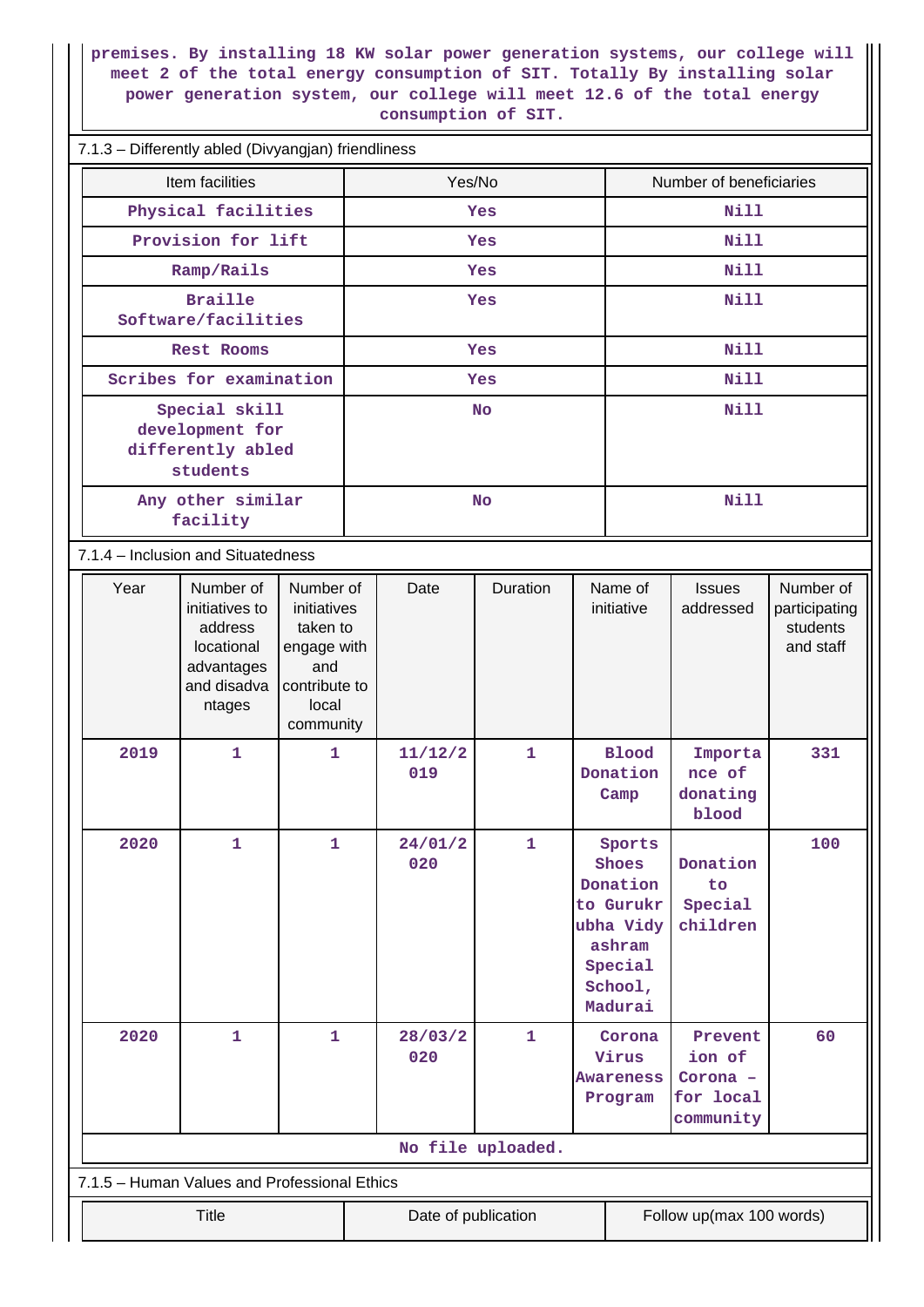| Hand Book               |                                                                           | 14/02/2020                                 |            | • CBCS Regulations, •<br>College rules and<br>Regulations, . All Club<br>details, . Faculty<br>Details, . Placement<br>Details                                                                                                                                                                  |                                                                                                                                                                                                                                                                                                                                                                                                                                                                                                                                                                               |  |  |
|-------------------------|---------------------------------------------------------------------------|--------------------------------------------|------------|-------------------------------------------------------------------------------------------------------------------------------------------------------------------------------------------------------------------------------------------------------------------------------------------------|-------------------------------------------------------------------------------------------------------------------------------------------------------------------------------------------------------------------------------------------------------------------------------------------------------------------------------------------------------------------------------------------------------------------------------------------------------------------------------------------------------------------------------------------------------------------------------|--|--|
| Anti-ragging Committee  |                                                                           |                                            | 01/07/2019 | Anti-ragging committee<br>has been formed as per<br>the guidelines of the<br>University Grants<br>Commission. The Anti-<br>Ragging squad conducts<br>surprise checks at<br>vulnerable places and<br>hostels. The College<br>obtains undertaking from<br>students and parents on<br>anti-ragging |                                                                                                                                                                                                                                                                                                                                                                                                                                                                                                                                                                               |  |  |
|                         | Girls Grievance<br>Redressal Cell                                         |                                            | 20/02/2020 | women employees.                                                                                                                                                                                                                                                                                | The college has a Girls<br>Grievance Redressal Cell<br>which redresses the<br>grievances of the girl<br>students and women staff<br>including the grievances<br>on sexual harassment. In<br>addition, suggestion box<br>is available in the<br>department and at common<br>places the girl students<br>can air their grievances<br>on sexual harassment<br>through the suggestion<br>box. The College has an<br>active Women Task Force<br>which ensures the safety<br>of girls and provides<br>suggestions to improve<br>the safety and security<br>of the girl students and |  |  |
| Vishakha Committee      |                                                                           | 08/07/2019                                 |            | The committee will<br>admit complaints from<br>Female employees on<br>harassment and<br>discrimination in the<br>workplace. Female<br>students on harassment<br>and discrimination in the<br>classroom and in relation<br>to academic activities by<br>faculty and staff                        |                                                                                                                                                                                                                                                                                                                                                                                                                                                                                                                                                                               |  |  |
|                         | 7.1.6 - Activities conducted for promotion of universal Values and Ethics |                                            |            |                                                                                                                                                                                                                                                                                                 |                                                                                                                                                                                                                                                                                                                                                                                                                                                                                                                                                                               |  |  |
| Activity                |                                                                           | <b>Duration From</b><br><b>Duration To</b> |            |                                                                                                                                                                                                                                                                                                 | Number of participants                                                                                                                                                                                                                                                                                                                                                                                                                                                                                                                                                        |  |  |
| Tree Plantation<br>Camp | 13/07/2019                                                                |                                            | 13/07/2019 |                                                                                                                                                                                                                                                                                                 | 100                                                                                                                                                                                                                                                                                                                                                                                                                                                                                                                                                                           |  |  |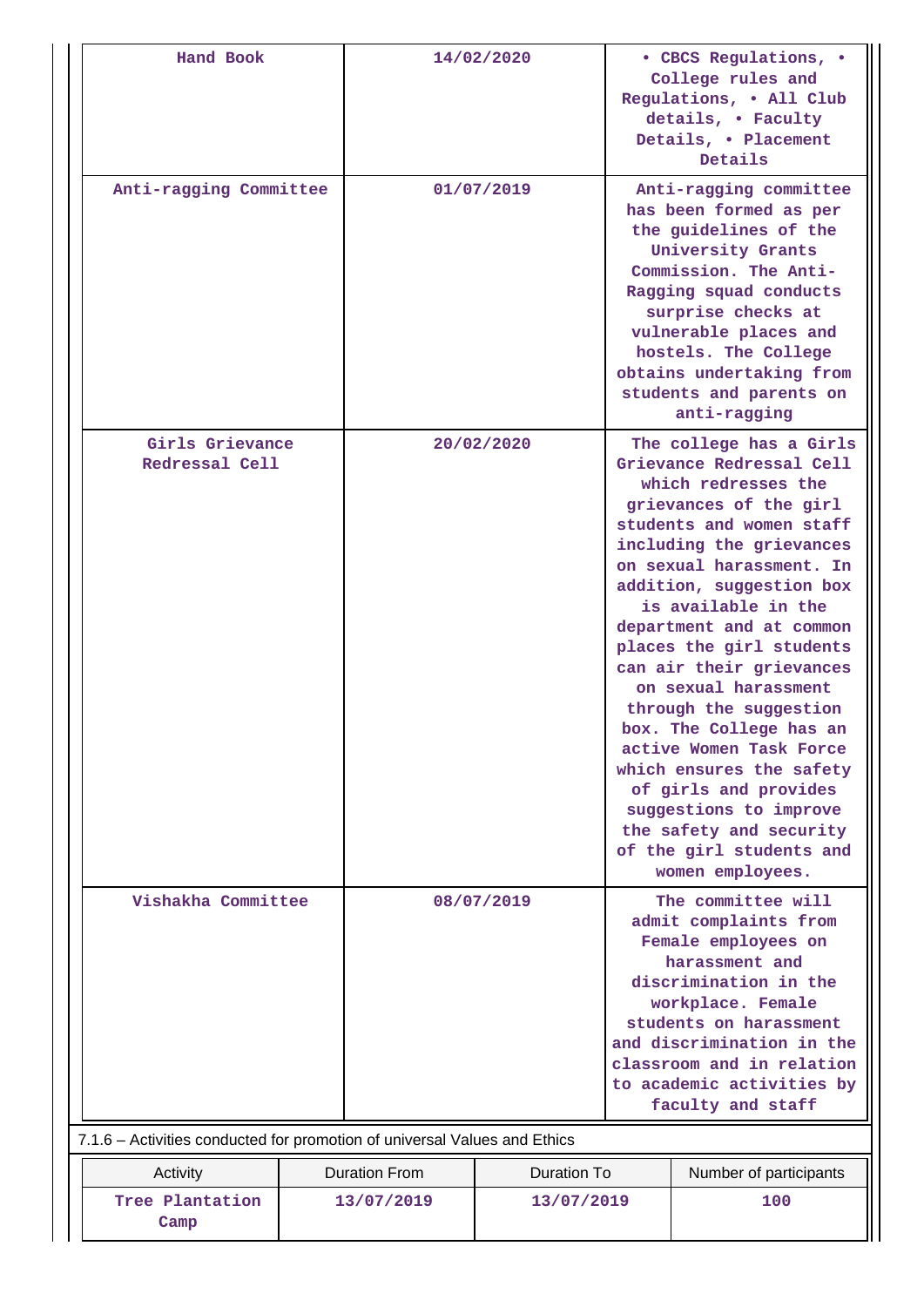| Paper bag<br>Workshop Organized<br>by SIT ECO CLUB                                                                                                                                                               | 15/07/2019 | 17/07/2019 | 60  |  |  |  |  |
|------------------------------------------------------------------------------------------------------------------------------------------------------------------------------------------------------------------|------------|------------|-----|--|--|--|--|
| Guest lecture on<br>"Youth of today-<br>challenges and<br>opportunities". The<br>lecture will be<br>delivered by<br>Dr.Nazeera Dawood,<br>CEO, Chai Chat,<br>USA. organized by<br>Yi Yuva club of our<br>college | 23/09/2019 | 23/09/2019 | 100 |  |  |  |  |
| Seed ball<br>Workshop Organized<br>by SIT ECO CLUB                                                                                                                                                               | 27/09/2019 | 01/10/2019 | 40  |  |  |  |  |
| Workshop on<br>Disaster Management<br>Fire Safety                                                                                                                                                                | 27/09/2019 | 27/09/2019 | 150 |  |  |  |  |
| Denque Prevention<br>Camp                                                                                                                                                                                        | 21/10/2019 | 21/10/2019 | 100 |  |  |  |  |
| Celebrating Life                                                                                                                                                                                                 | 23/10/2019 | 23/10/2019 | 55  |  |  |  |  |
| No file uploaded.                                                                                                                                                                                                |            |            |     |  |  |  |  |

7.1.7 – Initiatives taken by the institution to make the campus eco-friendly (at least five)

 **1. Paper bag workshop: SIT ECO Club has organized PAPER BAG WORKSHOP for all the SIT ECO Club members with the motto of creating interest among the students to use paper bag as the alternate bag for their use from 12.07.2019 , 09.08.2019 to 14.08.2019. The club members participated eagerly and made 1000 paper bags.**

**2. Seed ball workshop: SIT ECO Club has organized the SEEDBALL workshop with the motto of creating awareness among the members about the forestation. The members learned how to prepare seed balls and how it support forestation. The seeds of neem tree, pungai tree , tamarind tree were used to create the seed balls. The workshop was conducted from 26.09.2019 to 10.10.2019.About 9500 seed balls were ready to shower the ground and turn it into green.**

**3. Tree Plantation: Tree Plantation Camp organized by NSS on 13.07.2019 more than 100 No. of students**

**4. Orientation Program: Orientation Program on "Ban Plastic" organized by Rotaract Club on 03.10.2019.**

**5. Landscaping: Landscaping of ECE CSE department on 03.04.2020 and 05.04.2020.**

#### **7.2 – Best Practices**

7.2.1 – Describe at least two institutional best practices

 **Best Practice - 1 1. Title of the Practice: Promoting Experiential Learning 2. Objectives of the Practice: ? To make students learn through experience in order to learn the concepts clearly Engineering education depends mainly on practical knowledge. Learning will not be fruitful if it is only through books. To help students develop engineering knowledge through practice learning methods like Project Based learning and Learning through Lab are adopted. ? To make students learn beyond the classroom that makes them Industry-ready In**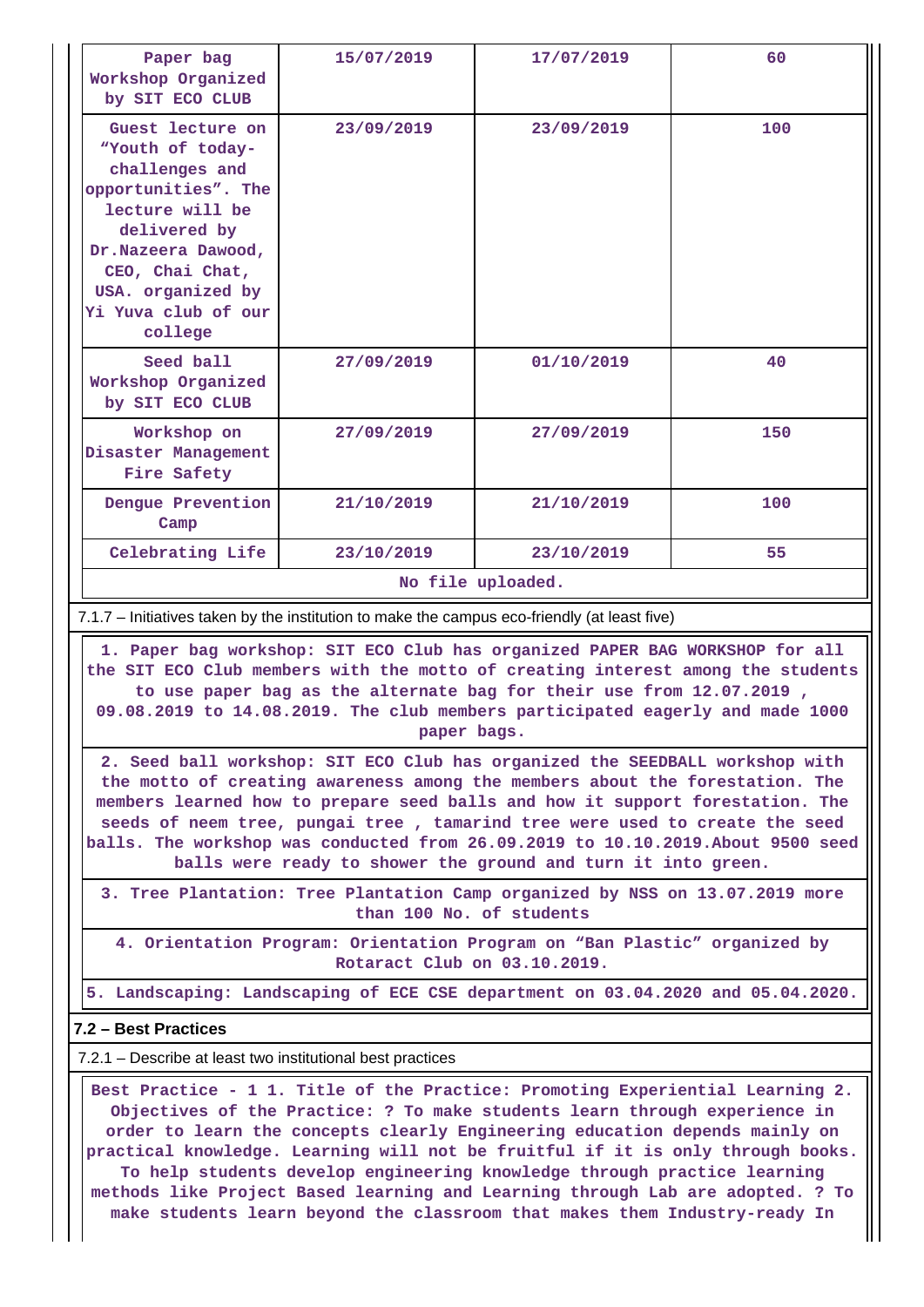**order to make the students employable and valuable, students should be made Industry-ready. Industrial training and Industrial visits are encouraged to give industrial exposure and practical experience to the students. 3. Context: Experiential learning enriches the knowledge of the students through hands-on experience. The students should be able to design, develop and evaluate complex systems or products, which are useful to the society. In this context, the students should be able to carry out all these knowledge and skills based activities in their academic framework. The College provides a range of experiential learning opportunities to the students to develop their skills. Project based learning helps the students to develop a variety of skills in the process of creating their own projects in Project-based learning. The most important aspect of project-based learning is the experiential learning in the process of doing the projects. The hand on experience gained by the students in laboratory courses help them gain insights and understanding of the real world. Industrial training and Industrial visits enable student to get first hand information on what is done in the Industries. 4. The Practice (practice and its uniqueness in the context of India higher education - 400 words) The College provides experiential learning mainly through Project based learning, Experiential learning through Lab and Experiential learning through Industry. Project Based Learning (PBL) is widely used in engineering education to provide the experience of solving problems. Project based learning are designed to gain knowledge and skill based experience through project work. Students are asked to form teams of size minimum 3 students and they are expected to carry out a project that implements the concepts of a particular course. Students learn to work in teams and also time and project management. In project based learning what the student learns by doing the project is more important than the deliverables of the project. In the continuous internal assessment of that course the project work is also given proper weightage. In the Choice Based Credit System the academic regulation gives opportunity for the students to be a part of the funded projects and the consultancy activities done by the faculty members of their Departments. This experience gives students a chance to understand the concepts more clearly. Experiential learning through Lab is learning that takes place in a space where students can observe, practice, and experiment with objects, and ideas either individually or in groups. The primary aim of lab courses is to develop the practical competence in their area of specialization. For most of the theory courses lab support is provided and some courses are offered as integrated course where the practical experience will be given as a part of the course. Experiential learning through Industry is very important for making students industry ready. So the internship/inplant training is part of the curriculum and all students should undergo training in industries. Students earn credits based on the duration of training. Industrial training enhances the knowledge of the students on different cutting edge technologies and provides real time exposure to the corporate world. Industrial Visit gives an insight of what is happening in the industries. The challenge of providing In-plant training and Internship exists, but through the placement cell and the Internship initiatives of the Government of India, the students are able to get internships, which help them to gain industrial experience needed for their professional career. 4. Evidence of Success: (Details available in the College) (i) Details of Awards in Innovation Contests: The implementation of experiential learning has resulted in better understand of concepts by the students and as a result of which students won many awards in National and state level innovation contests. In Innovation contests like DST-Lockheed Martin-Tata Trusts IIGP 2.0 – University Challenge 2019, TI DST, Arambam, TNSI 2019 and H-Social Creator Award –Hyundai around 20 students won awards for Innovative Projects such as • OsteoCheX- A handheld device to measure bone density from X-ray images • Fetal Stress Monitoring Device • Prosthetic Arm • BCI System for Comatose • Non Invasive Glucometer • MediRobo • IoT based Smart Drum Composting with Solar Heating (ii) Project**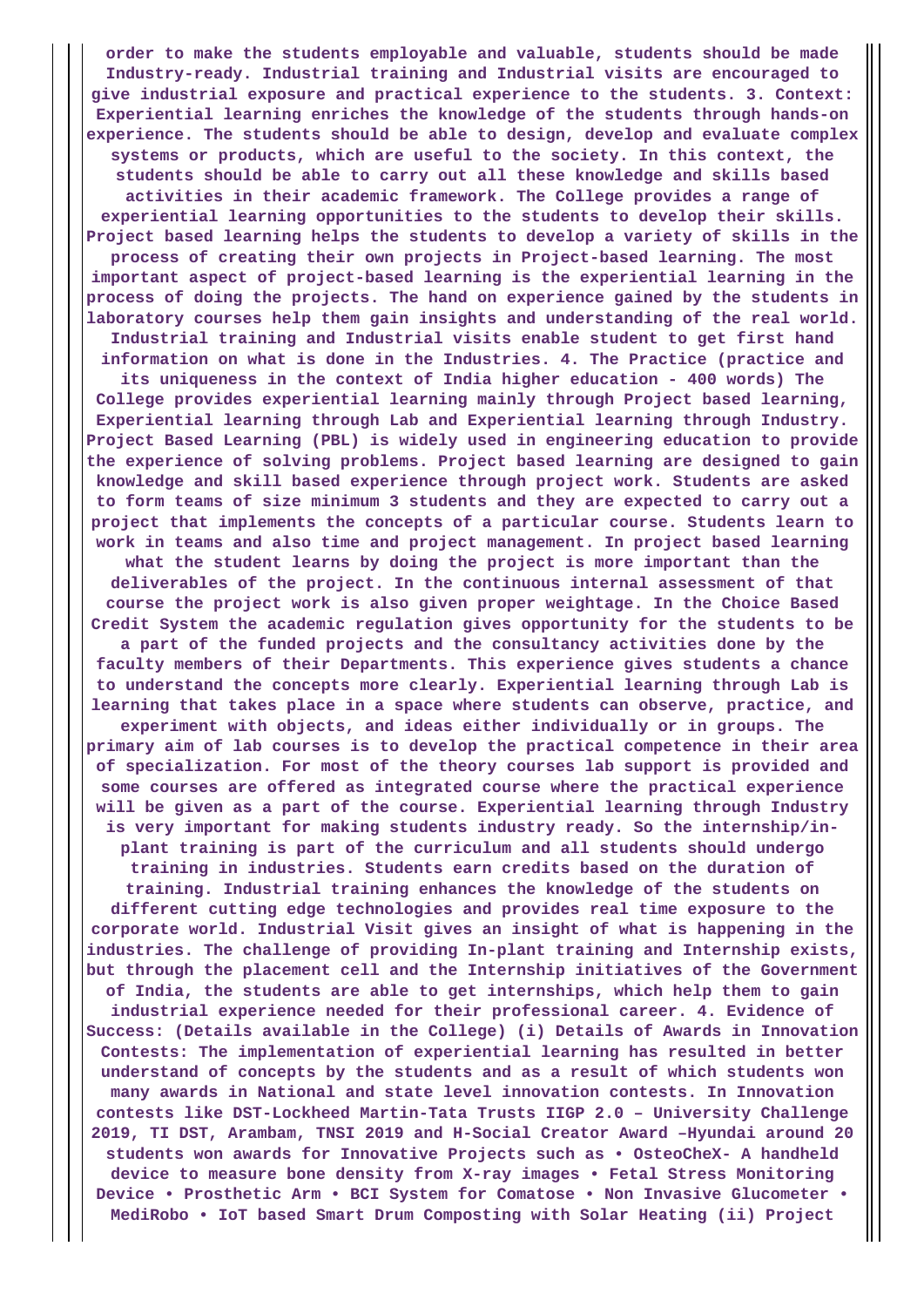**Based Learning: Every year few courses are offered through Project Based Learning in each Department. Some of the courses are mentioned below: ? Concrete technology ? Building Internet of Things ? Microprocessor and Microcontrollers (iii) Integrated Courses: The following are some Integrated Courses that have lab component as a part of the Course ? Data Structure and Algorithm Analysis ? Digital Image Processing ? ARM Processor ? Embedded and Real time Systems (iv) Details of Internship: The details of Internship/Industrial training for students is provided in 3.7.2 Best Practice - 2 1. Title of the Practice: Quality Improvement through Outcome Based Education (OBE) 2. Objectives of the Practice What are the objectives / intended outcomes of this "best practice" and what are the underlying principles or concepts of this practice (in about 100 words)? To offer holistic education that builds the knowledge, skill and attitudes of the students Holistic education is the one that influences the cognitive, psychomotor and affective domain of the learner. OBE means clearly focusing and organizing everything in an educational system around what is essential for all students to be able to do successfully at the end of their learning experiences. To ensure that students attain all the engineering graduate attributes by the time of graduation The engineering graduate attributes are defined by the International Engineering Alliance. The technical skills and the generic skills required by an engineering graduate that are defined through the Program Outcomes can be attained by the graduates through OBE. 3. The Context What were the contextual features or challenging issues that needed to be addressed in designing and implementing this practice (in about 150 words)? Traditional Educational Systems are ineffective in providing students with the relevant information needed to excel in the modern world. Outcome-based education is a student-centric learning system that enables the students attain the learning outcomes by developing their knowledge skills. The knowledge, skills and attributes that students take away at the end of a program are more valuable in outcome based education. The outcome-based education enables learning institutions to create effective curriculum, instruction models and assessment methods customized to the attainment of learning outcomes. Outcomes basically describe knowledge, skills and behavior of students based on the three domains of educational objectives such as cognitive, psychomotor and affective domain given by Benjamin Bloom in his book "Taxonomy of educational objectives: the classification of educational goals" in 1956. In this context the Program strives to structure their curriculum and the syllabi, design suitable learning techniques and assessment to achieve the learning outcomes. 4. The Practice Describe the practice and its uniqueness in the context of India higher education. What were the constraints / limitations, if any, faced (in about 400 words)? The OBE approach is a continuous process of education wherein the curriculum, teaching and learning strategies, and assessment tools are improved continuously. The OBE learning process can be stated into four steps: a) Plan (Syllabus Writing/Review)–The Course Learning Outcomes are aligned with the ELGA, PEO and Student Outcomes. The syllabi reflect strategies (learning plan) for achieving the outcomes, as well as for measuring the outcomes assessment) b) Implement (Course Delivery)-Carry out the learning plan and strategies planned for producing the outcomes c) Measure / Assess (Assessment) -Carry out the strategies planned for measuring the learning outcomes and objectives. Collect this data and analyze it to determine the results. (Assessment Phase). This phase is where feedback is obtained. Plan (Syllabus Writing/Review)– Outcome based Education enables the program define the desired outcomes the students should have achieved at the end of the program. The Institute defines the Institutional Vision and Mission and the Department level Vision and Mission statements are derived from them. At the program level Program Educational Objectives and Program Outcomes and Course Outcomes are framed. Program educational objectives are broad statements that describe the career**

**and professional accomplishments that the program is preparing the graduates to**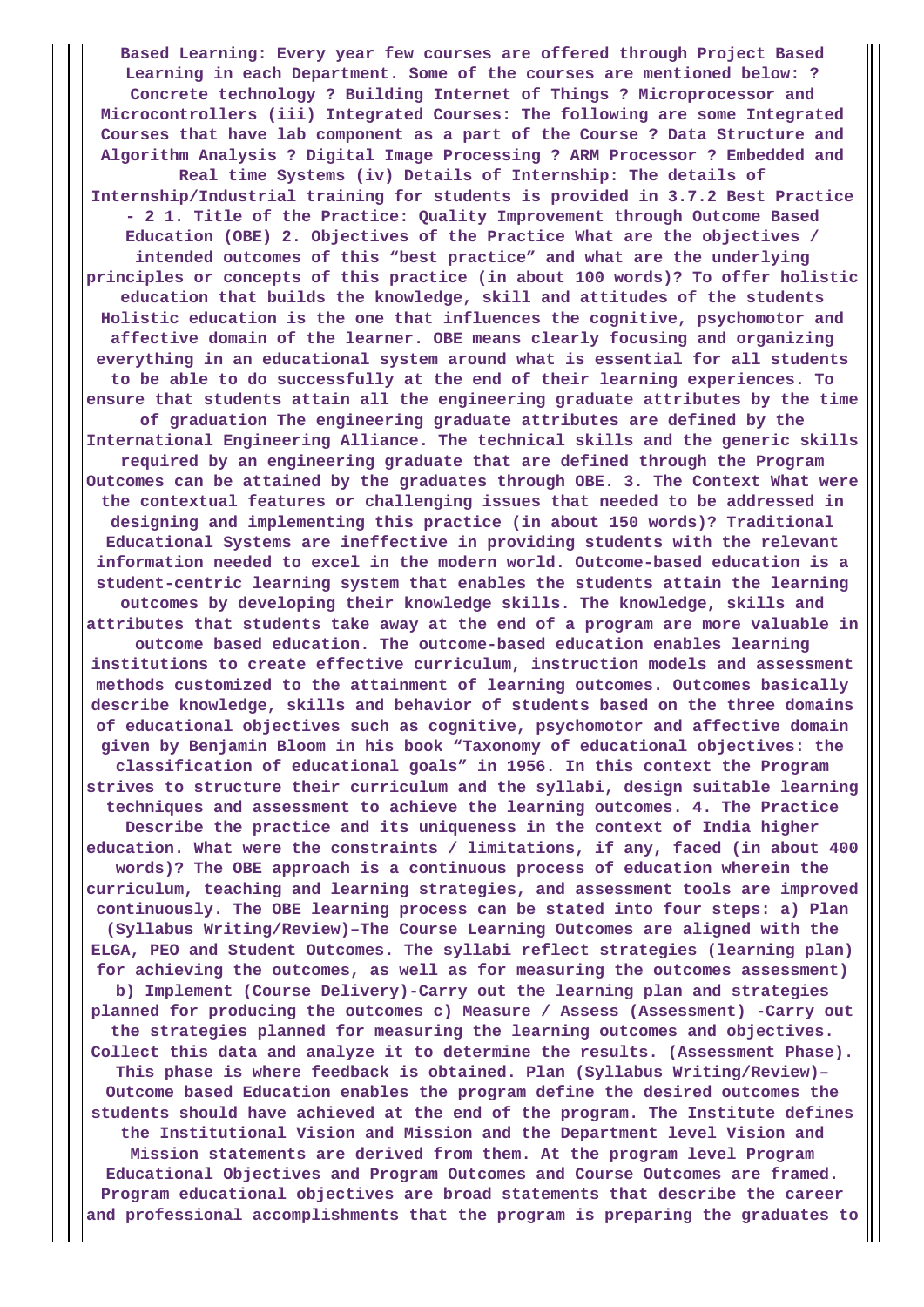**achieve. Program outcomes describe what students are expected to know and be able to do by the time of graduation. These relate to the skills, knowledge and behaviors that students acquire as they progress through the program. Program Specific Outcomes define outcomes what the students are able to do at the end of the program based on their specific domain. Course Outcomes (COs) are statements that describe the knowledge or skills the students should acquire by the end of a particular**

 Upload details of two best practices successfully implemented by the institution as per NAAC format in your institution website, provide the link

<https://sethu.ac.in/category/best-practices/>

#### **7.3 – Institutional Distinctiveness**

 7.3.1 – Provide the details of the performance of the institution in one area distinctive to its vision, priority and thrust in not more than 500 words

 **Promoting Innovation culture among students and faculty The vision of the college is to promote excellence in technical education and scientific research for the benefit of the society. MISSION • To provide quality technical education to fulfill the aspiration of the student and to meet the needs of the Industry • To provide holistic learning ambience • To impart skills leading to employability and entrepreneurship • To establish effective linkage with industries • To promote Research and Development activities • To offer services for the development of society through education and technology Core Values: Quality, Commitment, Innovation, Team Work and Courtesy The college always encourage the students and faculty members to think anti conventional and develop innovative ideas beyond their discipline. The college always encourages the research for the benefit of society. One of the core values of our Institute is Innovation. To bring out the innovative idea from the students and the faculty members the college has inaugurated EDC, IIC etc., through which various talent hunt programs were organized. These type of organizational culture will kindle the creativity and innovation among student and faculty. It also helps to transits research into product which could meet the market need. Through this the linkage with the industries also gets stronger. Promoting Culture of Innovation The college promotes the culture of innovation through • Setting up Innovation Cell and Entrepreneurship Cell • Organize Student Innovation Competitions Exhibitions • Organizing Awareness programs on Innovation • Funding for Innovation and Incubation • Innovation of course curriculum and teaching pedagogies The following Activities have been carried out to promote Innovation culture among students and faculty Leadership Talk National Level leaders provided motivational talk through Online Platform to promote Innovation among students and faculty. Hon'ble HRD Minister Dr.Ramesh Pokhrial Nishank delivered a motivational talk to the students and faculty on Innovation on 22nd August 2019. Workshop on Entrepreneurship and Innovation as Career Opportunity Organize seminar and workshop to the students to learn the avenues of Entrepreneurship and Innovation as Career Opportunity Student design contest The College regularly conducts Students design Contest every year and Students Design contest was conducted on 29th and 30th October 2019. Presentation on National Innovation and Startup Policy 2019 Celebrating Innovation Day organize the motivation speech on National Innovation and Startup Policy 2019 Field Visit to Identity Real Life Problem Innovative idea will do this firstly by choosing a community that means something to you and identifying a real world problem within that community you would like to solve In addition to the above programs the College also conducted the following programs to promote innovation culture in our college: Motivational Speech by Innovators and Entrepreneurs Internship at Innovation Camp at Start-up Centre or Incubation Unit Innovation Day Campaign Product Design/ Design Thinking Workshop Workshop on Marketing Research Tools and Methodology Understanding**